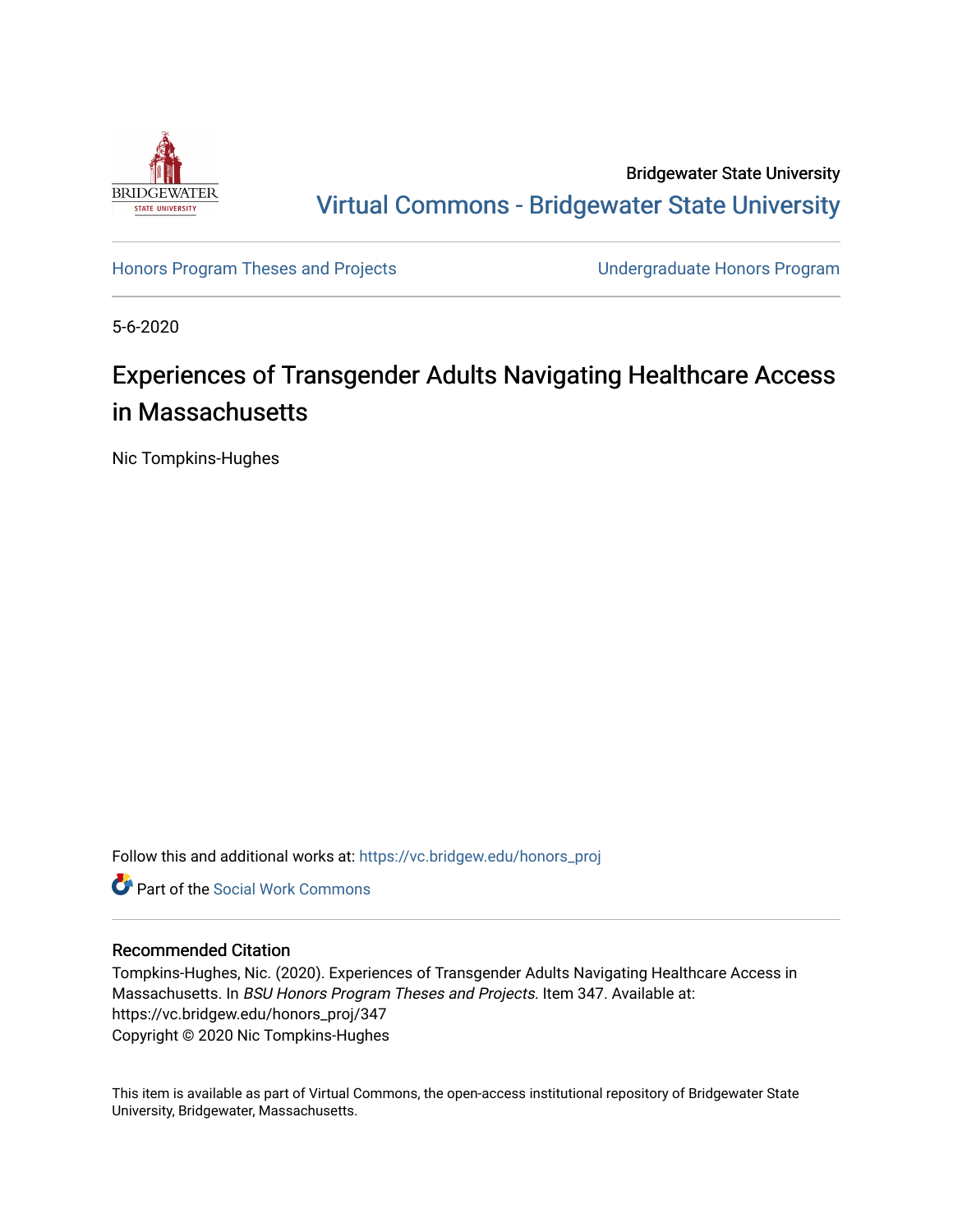#### Running Head: EXPERIENCES OF TRANSGENDER ADULTS ACCESSING HEALTHCARE

Experiences of Transgender Adults Navigating Healthcare Access in Massachusetts

Nic Tompkins-Hughes

Submitted in Partial Completion of the Requirements for Departmental Honors in Social Work

Bridgewater State University

May 6, 2020

Dr. Kathleen Bailey, Thesis Advisor Dr. Jibril Solomon, Committee Member Dr. Margaret Boyd, Committee Member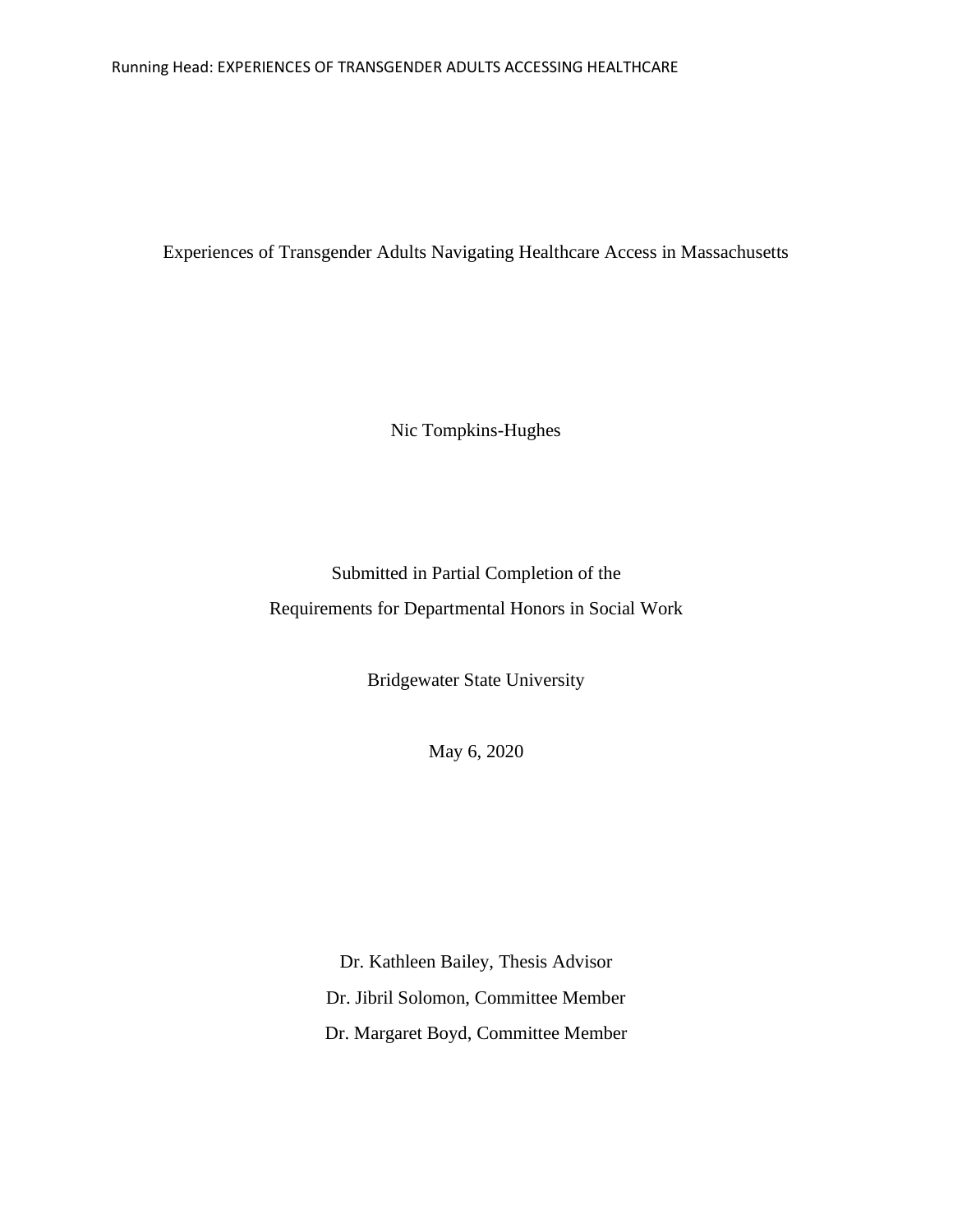#### Abstract

Recent research studies regarding Transgender individuals' experiences of discrimination in health care settings strongly recommend the value of qualitative data, and the need for research into how transgender patients find, obtain, and access medical care, preventatively and as needed. However, despite calls for qualitative data, limited qualitative studies have focused on medical access and experiences of transgender patients as of 2019. This exploratory qualitative study utilized semi-structured qualitative interviews conducted between May  $27<sub>th</sub>$ , 2019 through August 10th, 2019 to ask about the experiences of transgender individuals as it pertains to accessing health care services in Massachusetts. Participants (*n=8)* were recruited through convenience and snowball sampling methods, and the resulting narrative data was analyzed using Grounded Theory. Presented information will include the research process/methodology, literature review including the history of the evolution of trans-healthcare and will review the consistent themes and access model discovered. Theory created from this data, and the coded data itself, can be utilized to better inform healthcare access including materials, policy, and quality of care for transgender adults accessing healthcare in Massachusetts.

*Keywords:* Transgender, Healthcare, Access, Discrimination, Massachusetts, Primary Care Provider, Trans-knowledgeable, Medical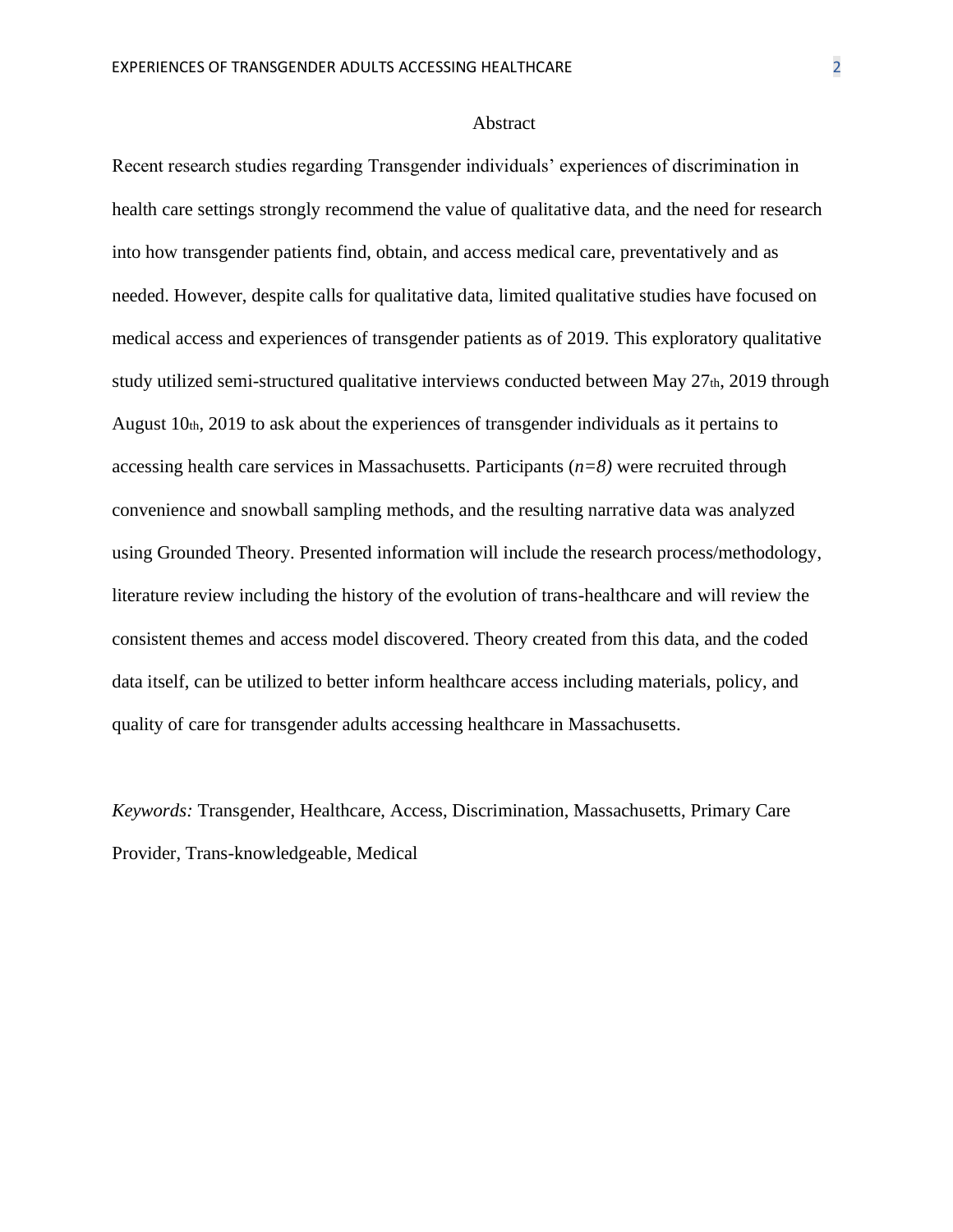Experiences of Transgender Adults Navigating Healthcare Access in Massachusetts **Introduction**

For many individuals, the life event or circumstance which warrants a need for accessing healthcare is inherently stressful. The process of seeking or receiving medical treatment is not always simple or intuitive. For transgender (trans) and gender-non-conforming (GNC) individuals, there is an added layer of fear for their comfort, dignity, and safety. Historically, approximately 30% of trans-identified adults report incidents of discrimination, up-to and including assault, while accessing healthcare services (Lambda Legal, 2010; Grant, et al., 2011; James, et al., 2016). Despite this prevalence of negative experiences, as of August 2019 there are few qualitative studies available to give depth and humanity to these statistics.

#### **Identifying the population**

Over the last decade, quantitative studies have been conducted to determine the scope of discrimination experienced by transgender individuals, however few studies exist outside of this focus. From these projects, for the first time in history, data is available regarding the intersectionality of transgender identities and the rates of varying discriminatory life experiences had by transgender people in certain environments and circumstances.

Overwhelmingly, studies show that trans individuals delay necessary medical care due to risk factors and fears related to their gender identity, and over half of all trans individuals report needing to educate their medical provider/team on the realities of their health care needs (Lambda Legal, 2010; Grant, et al., 2011; James, et al. 2016). About 30% of respondents in multiple surveys report having experienced some form of discrimination from a medical provider due to their gender identity, including reports of physical and sexual assault occurring in medical settings (Lambda Legal, 2010; Grant, et al., 2011; James, et al., 2016). Based on a National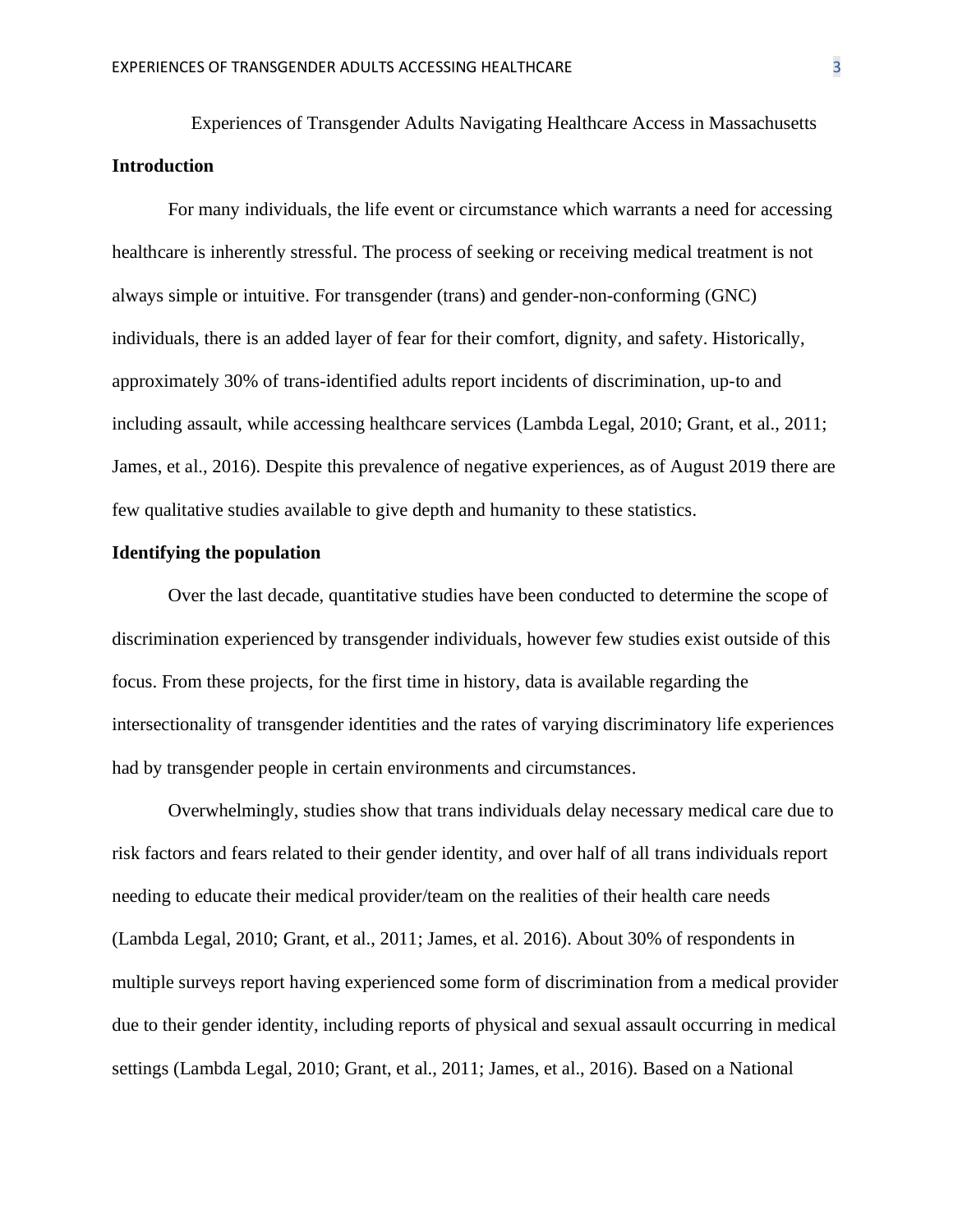Center for Transgender Equality survey (2015), 8,400 respondents experienced some form of discrimination, with approximately 280 individuals likely experiencing some form of physical or sexual assault based on survey data (James, et al., 2016).

#### **Picture of healthcare access in Massachusetts/USA**

According to a study published in 2017 by the Center for Disease Control and Prevention, across the nation approximately 82.7% of adults age 18-64 have access to ongoing medical care outside of emergency medical providers or establishments (Centers for Disease Control and Prevention, 2018). As of the 2019 census, Massachusetts was home to just under 6.9 million residents (United States Census Bureau, 2019). There are no existing standardized methods of data collection for identifying the transgender population in Massachusetts, or at the Federal level, leaving too many unanswered questions regarding the health and safety of trans individuals in Massachusetts.

The 2016 Williams Institute study on Transgender Population in the United States asked if participants self-identified as transgender, and to further break down their binary gender identity, which resulted in an estimate that approximately 0.6% of individuals in the United States over 18 identify as transgender (Flores, Herman, Gates, & Brown, 2016). The 0.6% population estimate has been the approximate standard used for policy and advocacy measures nation-wide and would indicate a population of approximately 41,000 trans individuals in Massachusetts.

A 2017 Accelerating Acceptance survey published by GLAAD (2017) found a much higher self-identified rate of trans identity, at about 3.5% for those between the ages of 18-71. This study obtained participants through online polling, and offered a variety of gender identity labels for participants to select from, including cisgender, agender, transgender, gender fluid,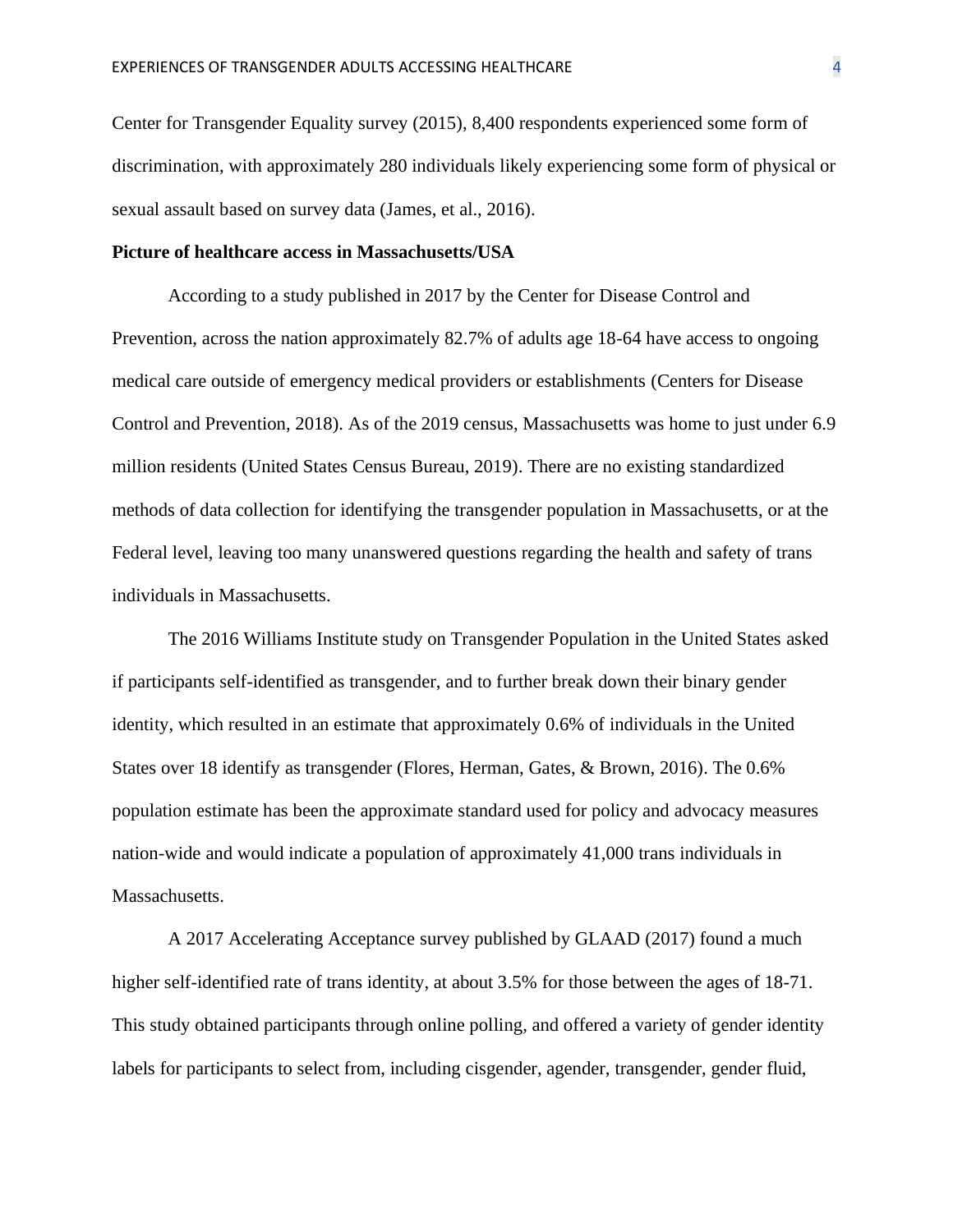bigender, genderqueer, and unsure/questioning, with the population modeling done solely for individuals who self-identified as transgender (GLAAD, 2017). The inclusion of both studies creates a wide population estimate range for trans adults in Massachusetts, between 41-238,000 individuals. Both surveys utilized an online survey method, however GLAAD is an active and well-established LGBTQ+ advocacy organization, and their role as a public advocate may have led to a higher saturation of trans-identified survey participants than typical similar surveys.

In the Boston area, where the largest provider of Transgender Health Services has become established through a partnership with Beth Israel Deaconness Medical Center, the Boston Public Health Commission (BPHC) found that between 2010-2017 approximately 0.7% of the Boston adult population self-identified as transgender, roughly 5,000 individuals (Mather, Mehta, Wada, Ayanian, Manukyan, & Dooley, 2019). Looking more closely at the intersectional identities of trans individuals in Massachusetts, the BPHC reported that "40.0% were White non-Latinx, 28.1% were Latinx, and 31.9% were another race/ethnicity (Mather, et al., 2019)."

In Massachusetts, the average number of licensed active primary care physicians per 100,000 residents is 247.4, significantly higher than the national average of 159.6 PCPs per 100k residents (United Health Foundation, 2019).

#### **Legal Landscape for transgender health care**

Currently in the United States, there are few states with anti-discrimination legislation written intentionally to protect trans and GNC people from experiencing discrimination while receiving or seeking medical care (Movement Advancement Project, n.d.). Additionally, there are few, if any, legal or criminal repercussions in any U.S. state for discrimination against trans individuals in medical settings. The rights of trans individuals in the United States appear to be in flux with current legislative efforts and existing policies and legislation redefined frequently.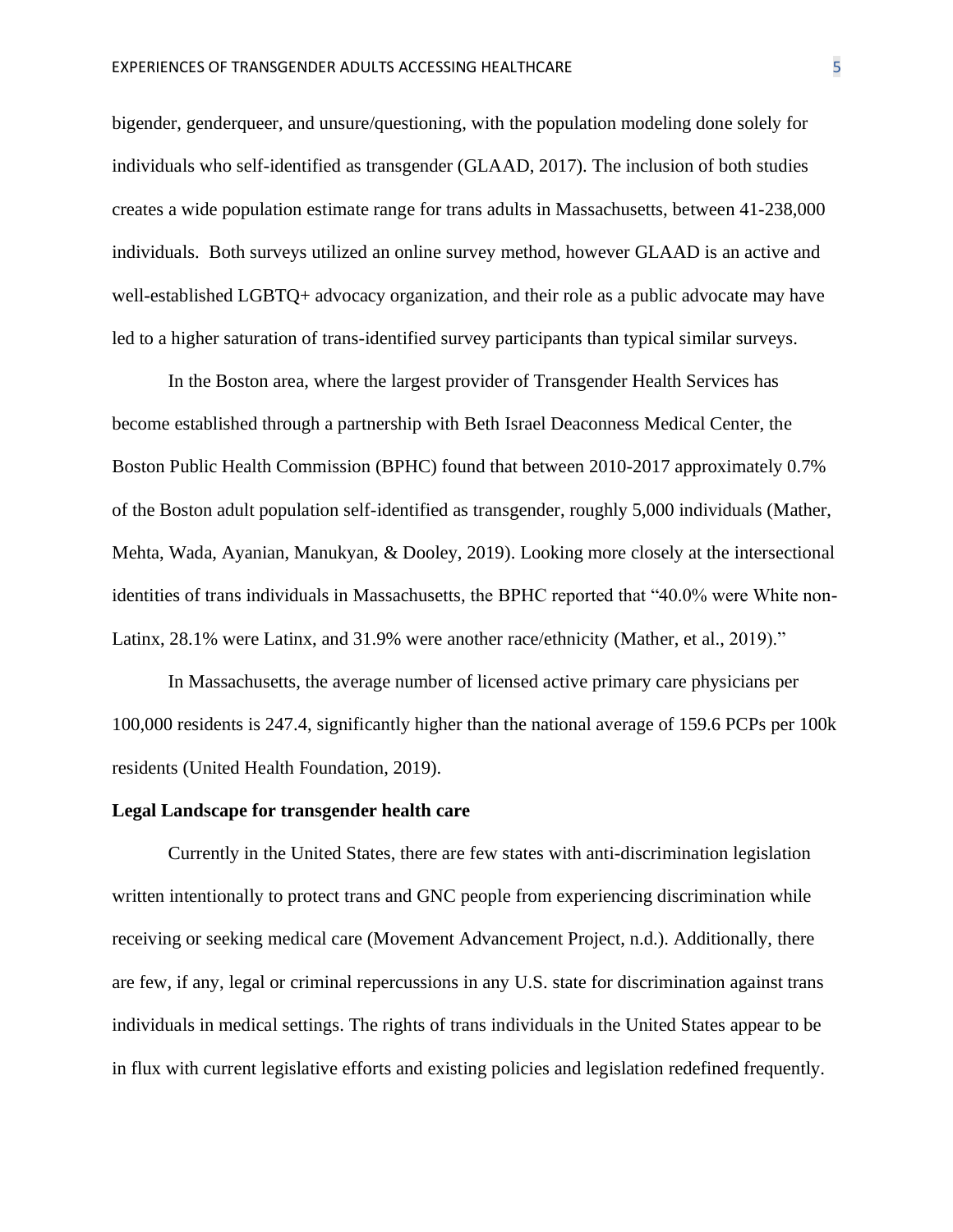As of this project, the following federal legislative protections exist regarding discrimination of

trans individuals seeking healthcare:

## **Table 1**

*Federal Legislative Policies in place for Trans Individuals in Healthcare Settings*

| Name                                                                                                | Action taken in | Overseen by                                                               | Content                                                                                                                                                                                                                      |  |  |
|-----------------------------------------------------------------------------------------------------|-----------------|---------------------------------------------------------------------------|------------------------------------------------------------------------------------------------------------------------------------------------------------------------------------------------------------------------------|--|--|
| Legislation: "Affordable<br>Care Act"                                                               | 2010            | Federal Government<br>(Enacted)                                           | "It is illegal for medical<br>providers to discriminate<br>against individuals solely<br>based on their transgender<br>identity."                                                                                            |  |  |
| Federal Rule:<br>"Nondiscrimination in<br>Health and Health<br>Education Programs or<br>Activities" | 2019            | Federal Government<br>(Enacted)                                           | This rule removes language<br>and policy within the<br>Centers for Medicare &<br>Medicaid Services which<br>previously protected<br>$LGBTQ+$ patients from<br>discrimination while<br>accessing healthcare.                  |  |  |
| HR 5 "The Equality Act"                                                                             | 2019            | Approved by the House of<br>Representatives and<br>awaiting Senate review | A package of civil-rights<br>policies regarding equal<br>access and opportunity for<br>LGBTQ+ individuals, as<br>well as anti-discrimination<br>policies which would outline<br>consequences for<br>discriminatory behavior. |  |  |

*Note*. The above legislative policies reviewed represent a snapshot of the existing enacted federal legislation as of the completion of the research study. State and local policies may differ, and there are many forms of legislation at the State and Federal level which are not yet enacted.

Federal and state laws also exist to prevent medical insurance providers from denying access to medically necessary transition related services, however there are some exceptions, and these laws may not apply to all public and private insurers equally (National Center for Transgender Equality, n.d.). In June 2019, the Centers for Medicare & Medicaid Services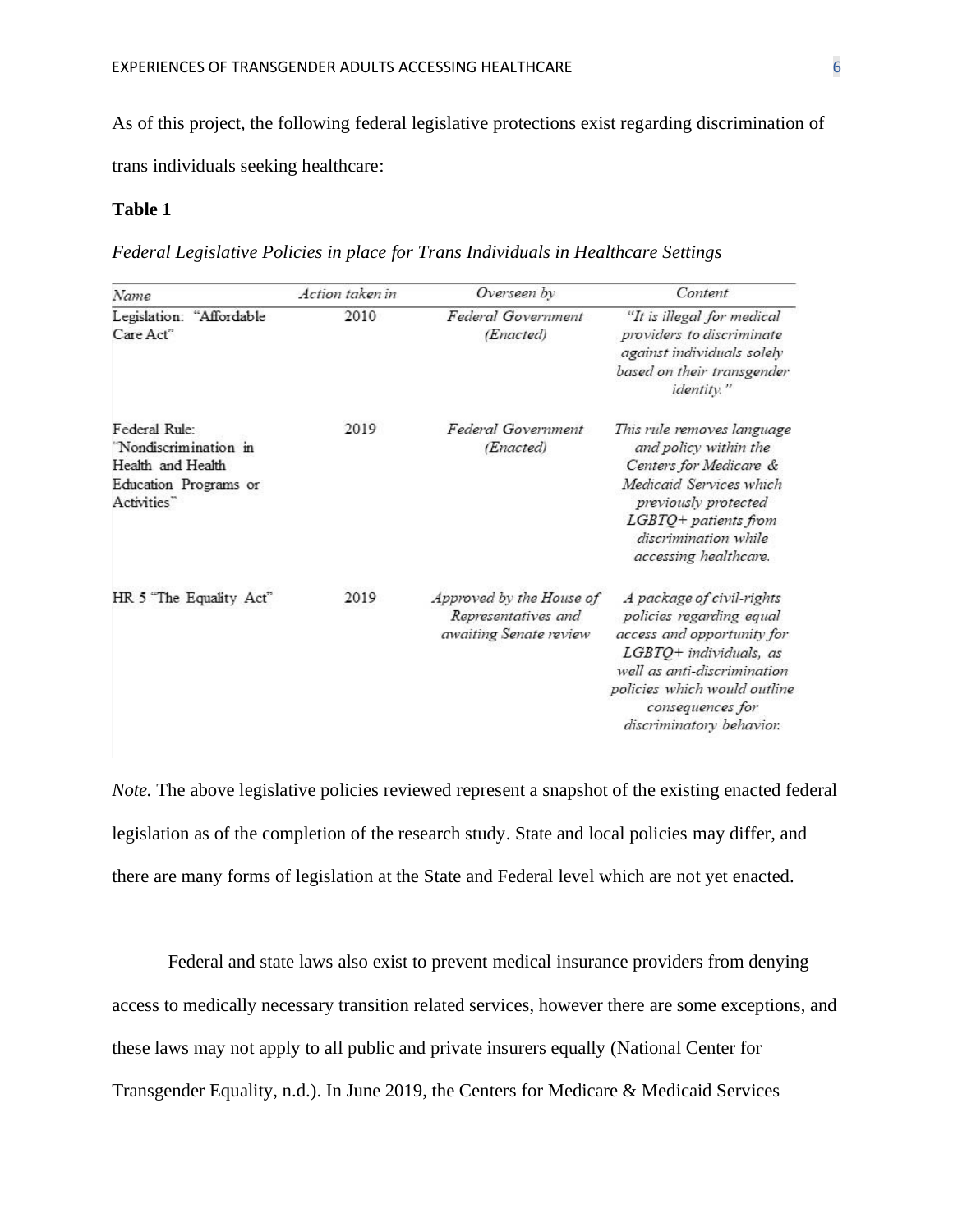published a federal rule which would effectively overturn federal anti-discrimination policies intended to protect LGBTQ+ individuals accessing healthcare (Patient Protection and Affordable Care Act, 2019). This action is one of several pending or recently implemented rules and policies which remove language regarding discrimination of LGBTQ+ persons in healthcare, housing, and other federally supported or funded services (GLAAD, 2019; National Center for Transgender Equality, 2018; HHS Office of the Secretary, Office for Civil Rights, 2018).

As of the time of this study, a new piece of legislation, HR 5, commonly referred to as the Equality Act, is pending approval by the U.S. Senate as of May 27, 2019 (HR5, 116th Congress) and has been referred to the Committee on the Judiciary, with no further scheduled actions pending (House HR 5, 116th congress, 2019 ). In the meantime, by removing references to LGBTQ+ policies and protections on public facing websites and content controlled by the United States Government, an already vulnerable population becomes even less able to selfadvocate and stay up to date on legal protections and restrictions.

In 2018, Massachusetts voters were asked to determine the outcome of a rare referendum, by voting to uphold existing anti-discrimination legislation that had already been successfully signed into law two years prior (Galvin, 2018). The measure passed with only 67.8% of the votes (Galvin, 2018), a sobering message to the Massachusetts trans communities which was only partially remedied by the Conversion Therapy Ban HR140 Law being signed by Governor Baker in April 2019 just as this study was being developed (HR 140, 2019).

#### **History of Trans Healthcare Access and Rights**

Historically, trans medical access rights and advancements have been furthered by single individuals with power and influence, and not by government entities. This dates to the creation of the Erickson Educational Foundation (EEF) in 1964, funded by millionaire philanthropist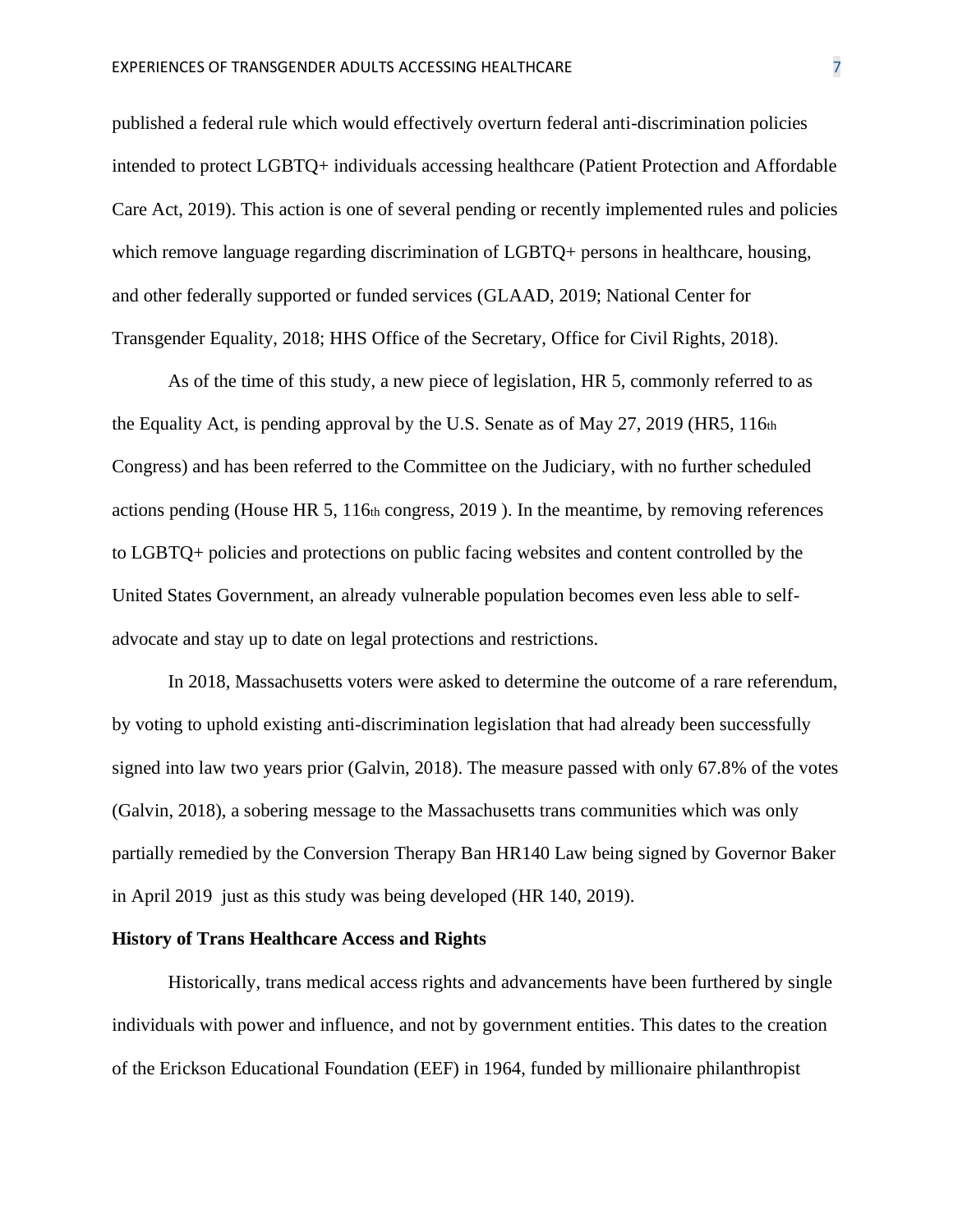Reed Erickson, who also happened to be transgender (Devor, & Matte, 2007). The EEF had three primary foci, one of which being the pursuit of medical advancement and research of topics deemed to be too controversial for the medical community at large, such as topics related to transsexualism (Devor, & Matte, 2007). Erickson received his own transition-related medical care from renowned trans-knowledgeable medical specialist Harry Benjamin. Dr. Benjamin had come to international attention following his work in support of the first documented vaginoplasty, performed on World War II veteran-turned celebrity, Christine Jorgensen, in 1952 (Rosario, & Meyerowitz, 2004). With this notoriety and the resulting publications and research, the term "Transsexual" was first used in a medical capacity to refer to an individual born and assigned one gender, but who suffered from dysphoria resulting from an internal identification of the opposite sex that they were assigned at birth (Benjamin, 1954).

The EEF went on to create the Harry Benjamin Foundation, with Benjamin crediting Jorgensen's public transition as key to his work and further research (Devor, & Matte, 2007). Benjamin, along with noted sexologist Alfred Kinsey created the first gender clinics in the United States and supported the creation of the Harry Benjamin International Gender Dysphoria Association (HBIGDA) in 1979 (Denny, 2002). The HBIGDA established itself throughout the eighties as the first of its kind in research, policy advocacy, and provision of medical care to trans individuals (Denny, 2002) by publishing the Standards of Care for the Health of Transsexual, Transgender, and Gender Nonconforming people for the first time in 1979 (Carroll, 1999; Denny, 2002).

The Harry Benjamin International Gender Dysphoria Association is now known as the World Professional Association for Transgender Health (WPATH) (Denny, 2002), and published the most recent Standards of Care in 2012 (Coleman, et al., 2012). These standards of care are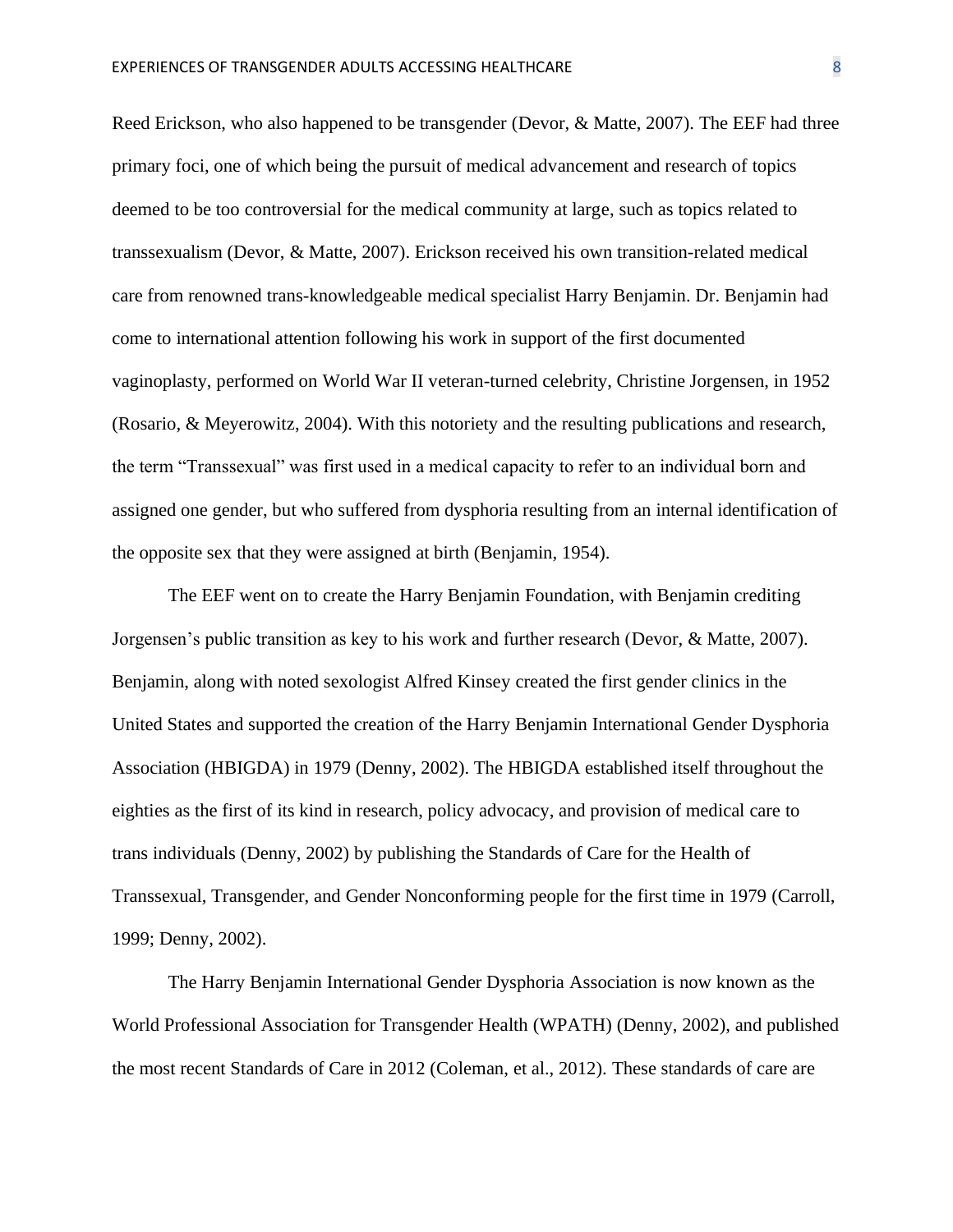used internationally today to support the ethical and appropriate medical care of trans individuals (Denny, 2002). The Standards of Care, and Benjamin's work, is arguable the largest first positive step in trans healthcare access in United States history and remains relevant and a best practice in multidisciplinary care and treatment of trans patients (Denny, 2002). The field of transknowledgeable healthcare has evolved rapidly since the first publication of the Standards of Care in 1979, however policy and legislation remain largely unchanged from that time according to the Movement Advancement Project. In fact, in the 1980 edition of the Diagnostic and Statistics Manual, edition three, a new psychiatric diagnosis for those experiencing cross-gender behaviors, urges and tendencies was published, creating a pathology of "gender identity disorder" (Drescher, 2010).

Since the initial publication of the DSM-III with the inclusion of gender identity disorder, the newer DSM-IV has also been released as of 1994 (Drescher, 2010). Critics of the medicalization and pathologizing of trans identity claim that the DSM classification enabled continued stigmatization and created barriers to life-saving transition care (Drescher, 2010). As of 2013, the DSM-V has re-classified gender identity disorder as the newly classified "gender dysphoria," following recommendations from the Standards of Care from the World Professional Association for Transgender Health (Fraser, et al., 2010; Drescher, 2010). Despite this change, the International Classification of Diseases (ICD-10) still includes several pathologies related to trans identity and will continue to do so until the publication of the ICD-11 in 2022, despite recommendations against this practice. (World Health Organization, 2019; Drescher, 2010)

#### **Defining the research question**

Massachusetts has been on the forefront of mainstream medical and legislative advocacy throughout history. Given that Massachusetts is home to a population of trans adults with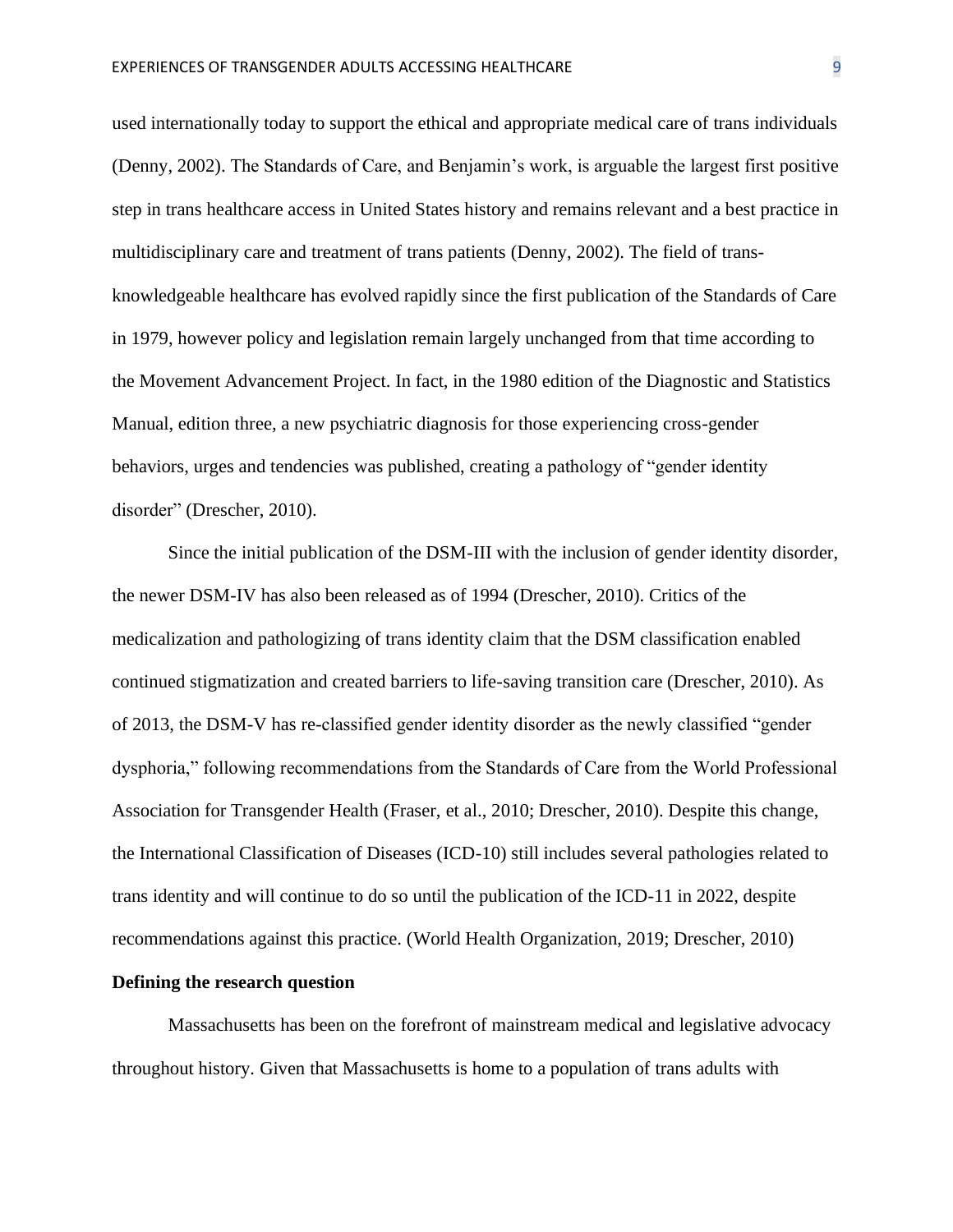estimates between 41,000-238,000 (depending on population modeling), there has been a lack of legislative evolution around anti-discrimination policies.

While there is some quantitative data to show the clear ongoing quality and access challenges faced by trans patients, there is little qualitative data of trans patients' experience. There was an apparent lack of research around the intersectional identity of trans individuals, combined with direct calls for new qualitative/narrative study materials to better understand the lived experience of trans individuals as they access healthcare (Lambda Legal, 2010; Grant, et al., 2011; James, et al., 2016). The resulting research question formulated for this study was: How are adult transgender patients navigating the existing healthcare system to access medical care in Massachusetts?

#### **Literature Review**

**Defining "Transgender."** the Lambda Legal team within their 2009 study broadly defines Transgender individuals as being: a person who transitions "from one gender to another, and those who may not, including genderqueer people, cross-dressers, androgynous, and those whose gender non-conformity is a part of their identity" (Lambda Legal, 2010). As of 2013, the DSM-V utilizes a diagnosis of gender dysphoria to support transition related medical care, and the American Psychiatric Association defines this as: "a conflict between a person's physical or assigned gender and the gender with which he/she/they identify" (American Psychiatric Association, 2016). People with gender dysphoria may be extremely uncomfortable with the gender they were assigned, sometimes described as being uncomfortable with their body (particularly developments during puberty) or being uncomfortable with the expected roles of their assigned gender (American Psychiatric Association, 2016)."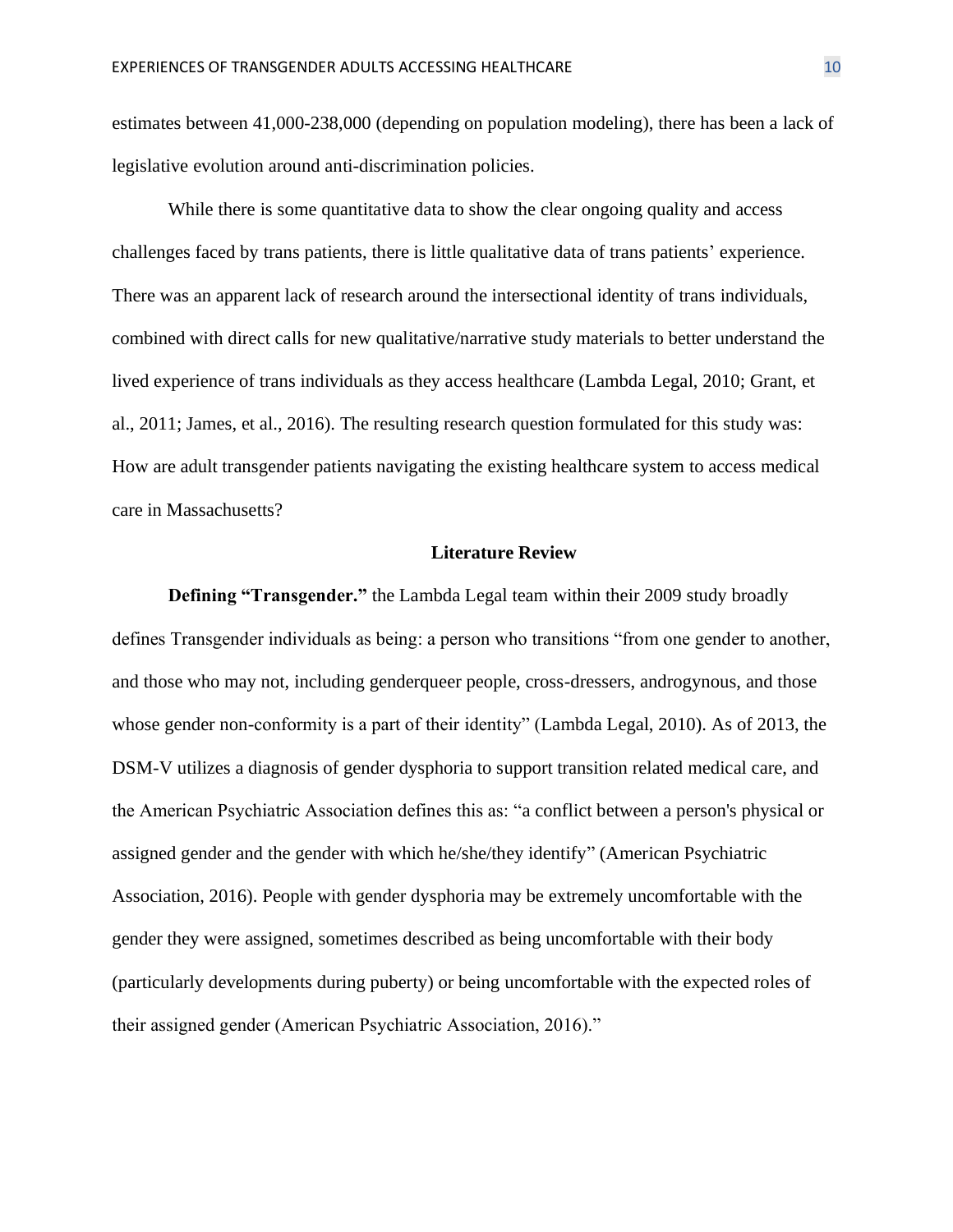Trans individuals begin to self-identify as such at a variety of ages and life-stages, often not having a true name for their experience, but still recognizing an internal disconnect from expectations associated with their assigned sex and gender (Steensma, et al., 2013; James, et al., 2016). A 2015 study conducted by the National Center for Transgender Equality found that 60% of the almost 28,000 individuals surveyed experienced some form of disconnection to their assigned gender at birth, as early as age 10 or younger (James, et al., 2016). Further studies have found a correlation with the intensity of gender dysphoria in childhood and persistence of gender dysphoria and gender nonconformity in later adulthood (Steensma, et al., 2013). When it comes to acting on those feelings associated with their gender identity, 43% indicated taking or intending to take actions to medically and/or socially present in the gender they most identified with also known colloquially as transitioning, between age 18-24, and 24% between age 25-34 (James, et al., 2016).

The American Psychiatric Association refers to the use of medical interventions to support biological gender-affirming changes as a form of treatment for gender dysphoria, primarily using hormone replacement therapy and surgery (American Psychiatric Association, 2016). This medical transition strategy is often supplemented by social and legal transitions (American Psychiatric Association, 2016), often with overlapping requirements of medical treatments, such as gender affirming surgeries, as a requirement to obtain changed gender markers on a birth certificate (Movement Advancement Project, 2019). Some advocates for trans reproductive rights claim that this overlap of government regulation of trans bodies is a form of modern coerced sterilization (Nixon, 2013). For the purposes of this study, questions asked of participants were focused not specifically on transition related medical care, but on the experiences of accessing healthcare of any kind through the lens of being a trans-identified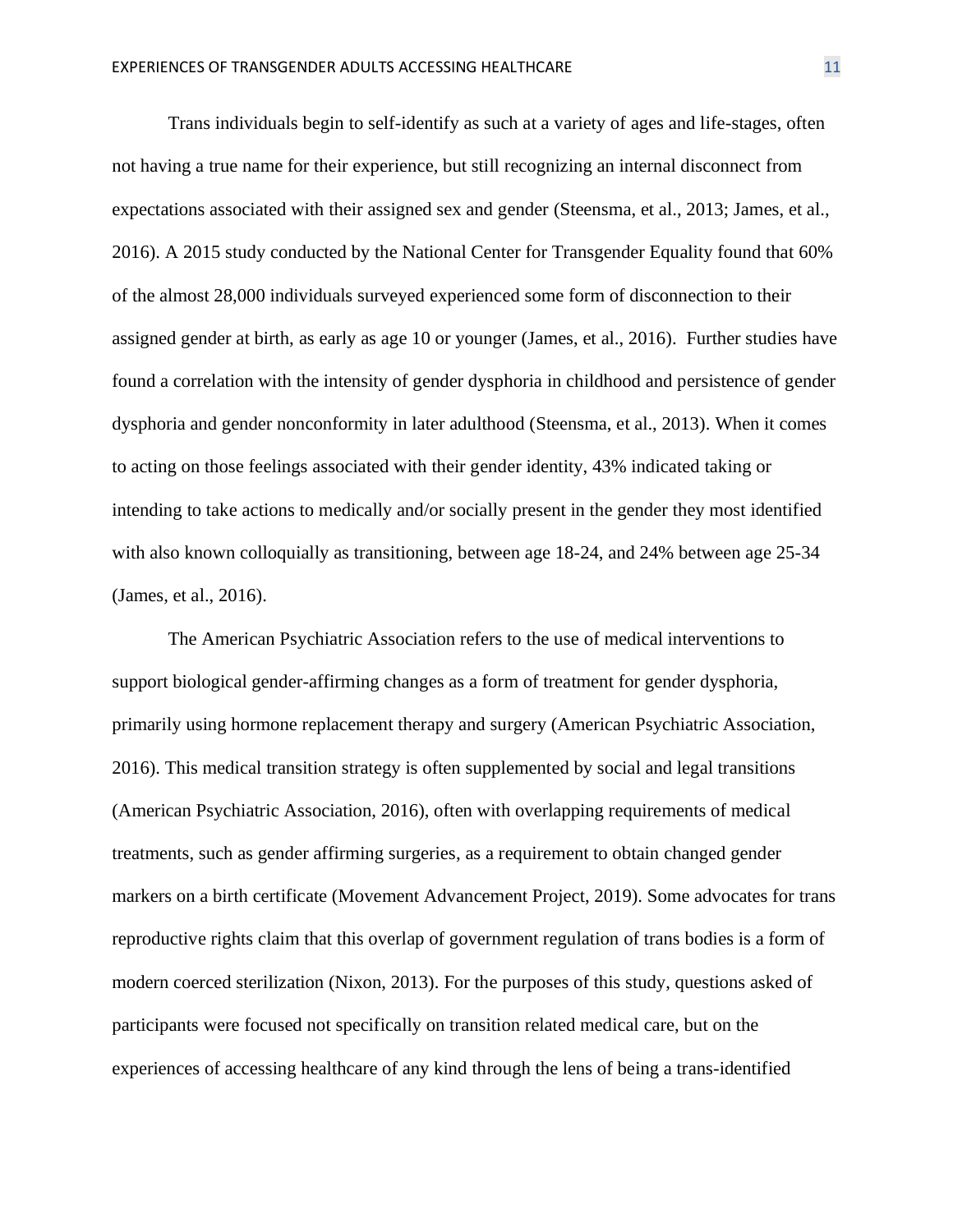person. To develop an effective interview tool, the largest existing data sets on trans discrimination were reviewed:

The 2011 National Center for Transgender Equality study was the first large scale qualitative study focused entirely on identifying the scope, frequency, types, and severity of discrimination faced by trans and GNC individuals across all areas of daily life, including school, work, and family (Grant, et al., 2011 ). Data shows that the majority of the 6,400 transgender people surveyed felt that most of the time, if ever, people could not "tell" or identify them as transgender without being explicitly told, which was a significant protective factor correlated with lower rates of discrimination (Grant, et al., 2011). Further, 41% of the 2011 respondents indicated that they are not "out" as being a transgender person to anyone on their medical team (Grant, et al., 2011). Often this is due to fear of lost relationships and discriminatory or negative reactions, including concerns over the quality and type of care that would be offered to the patient after disclosing their identity (Grant, et al., 2011).

Of note, an individual's status as not being out as a transgender person may also indicate that they have either chosen not to or are unable to medically and/or socially transition. Alternately it could also mean that they have pursued a medical and/or social transition and live at least part of the time as the gender they identify as, without publicly declaring that they are doing so (Lambda Legal, 2010; Grant, et al., 2011). The ability to hide one's transgender status can only go so far when seeking medical treatment however and can become a complicating factor of seeking medical care.

Among transgender people, studies show that approximately half of transgender individuals were assigned female at birth (AFAB), and half assigned male at birth (AMAB) on their birth certificate (Grant, et al., 2011; James, et al., 2016). As represented by the most recent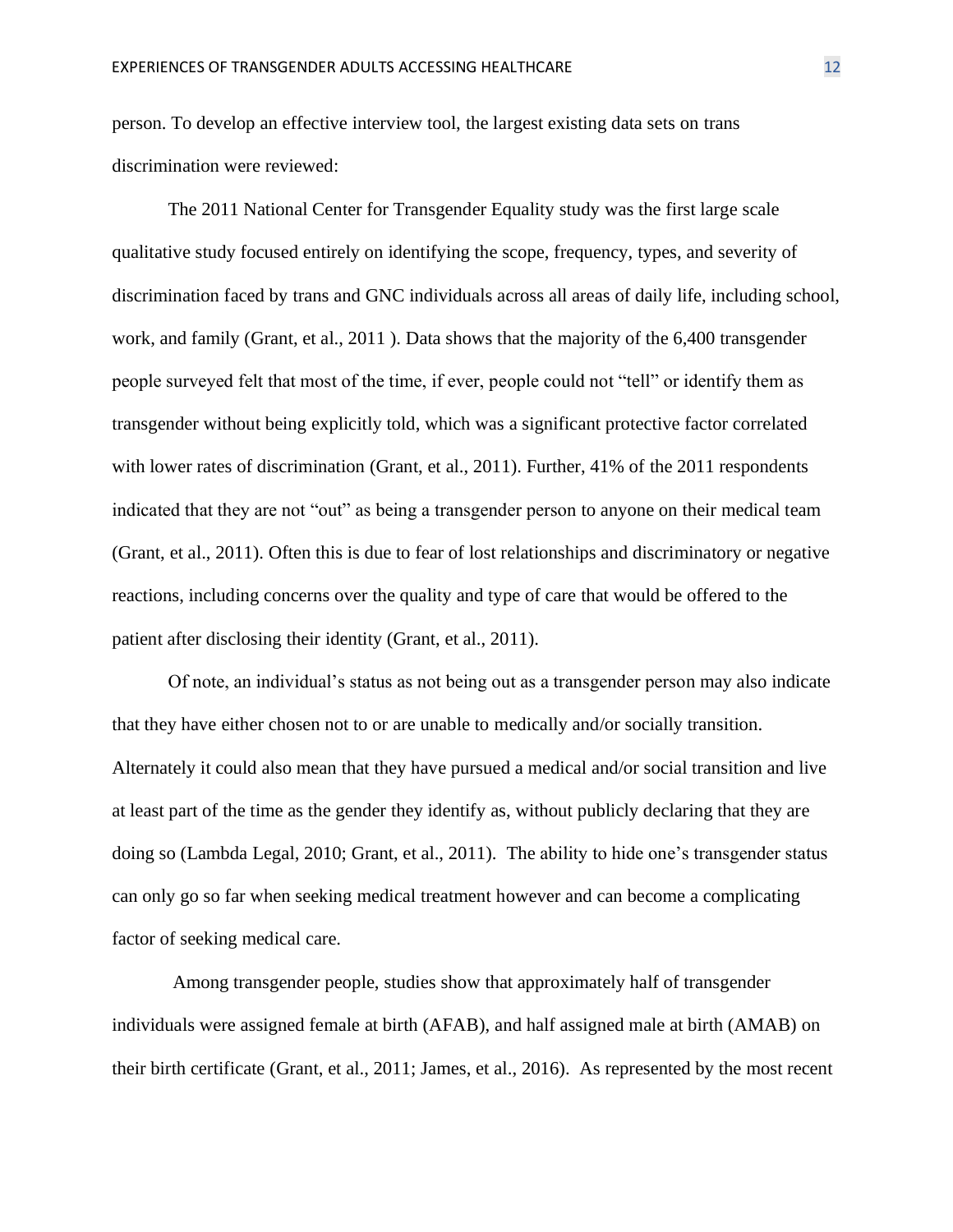data from the 2015 National Center for Transgender Equality study of approximately 28,000 individuals, the transgender population is predominantly White, with 12.6% identifying as Black, 16.6% identifying as Latino/a, 5.1% Asian, 2.5% Multiracial, and 0.7% American Indian and 0.4% Middle Eastern (James, et al., 2016).

When compared against the United States census general population of 2015, geographic distributions of trans individuals are proportionate to population density throughout the United States, with exception of the Southern regions of the US, which have fewer concentrations of trans individuals comparatively (James, et al., 2016).

English as the only language spoken in the home was indicated by 84% of trans households in the American Community Survey of 2015 within the U.S. Census, however in households that spoke a language other than English (either as a secondary or primary language) Spanish was the predominant common language.

Looking at education and professional experiences, according to these data sets, trans adults are likely to be educated beyond high school, with only 2% not completing high school (James, et al., 2016), down from same cohort measured at 4% in 2011 (Grant, et al., 2011). Despite the 47% majority of secondary degree-holders (James, et al., 2016), individual income among transgender survey respondents is significantly lower than the national average, with 55% earning less than a \$25k annual income, compared to only 49% of the US adult population (James, et al. 2016). For those individuals who can secure stable employment, and completion of a secondary education, 9% of trans individuals reported annual incomes of \$100K or more (James, et al., 2016).

When considering access to healthcare overall, 86% of trans individuals reported being covered by health insurance, however this was slightly less than the average general population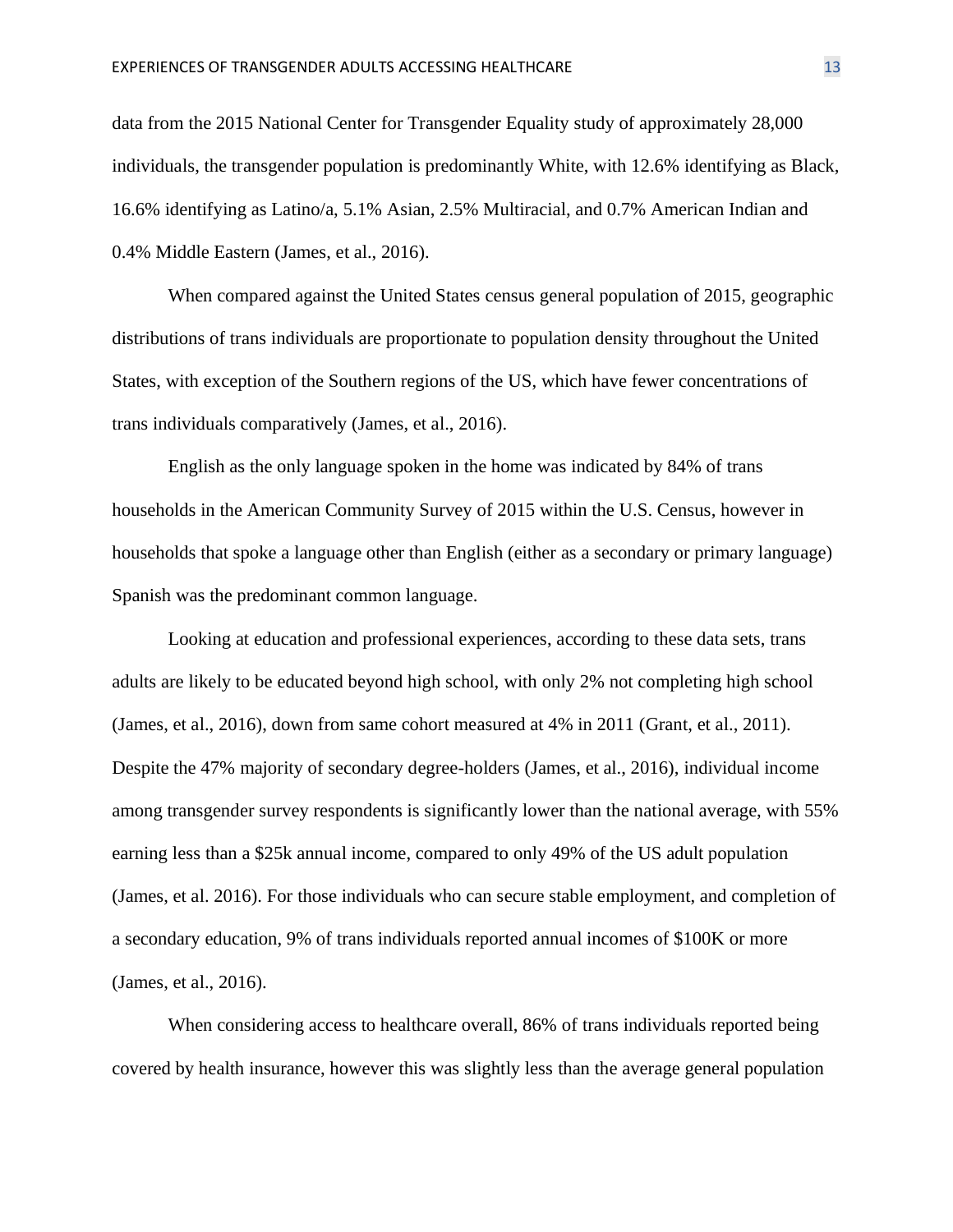of Americans, with trans people of color (POC) reporting much higher rates of being uninsured (James, et al., 2016). Despite having similar access to insurance as the general population, 24% of trans individuals indicated barriers to appropriate care based on their gender identity or status as a trans individual (James, et al., 2016), these services were most often related to name and identification related changes, transition related health care, and reproductive and/or preventative health screenings (James, et al., 2016). When specifically asked about barriers to healthcare, 33% cited cost of receiving care, with significantly higher numbers among trans POC (James, et al., 2016). The second most significant barrier to healthcare access was perceived risk of being disrespected or mistreated as a trans person, which was reported by 23% of study participants in 2015, or 6,440 individuals (James, et al., 2016). Another significant barrier to healthcare access was the availability of trans inclusive providers in a geographic area, with trans individuals more than three times as likely to travel in excess of 50 miles for transition-related care (James, et al. 2016). This information was especially notable when considering the geographic layout of Massachusetts, and the scarcity of high-quality medical care outside of the Boston area, when compared with the availability of accessible public transit.

#### **Methodology**

#### **Development of study materials**

This research is an exploratory qualitative study, consisting of semi-structured interviews and utilizing grounded theory to analyze the results and answer to the research question. The researcher developed a seven-question interview survey, using open ended explorative questions. Semi-structured questions involved a primary question, with pre-approved sub-prompts to explore the content of the answer within an open-ended format, while still maintaining similar core areas of discussion (see Appendix (A)).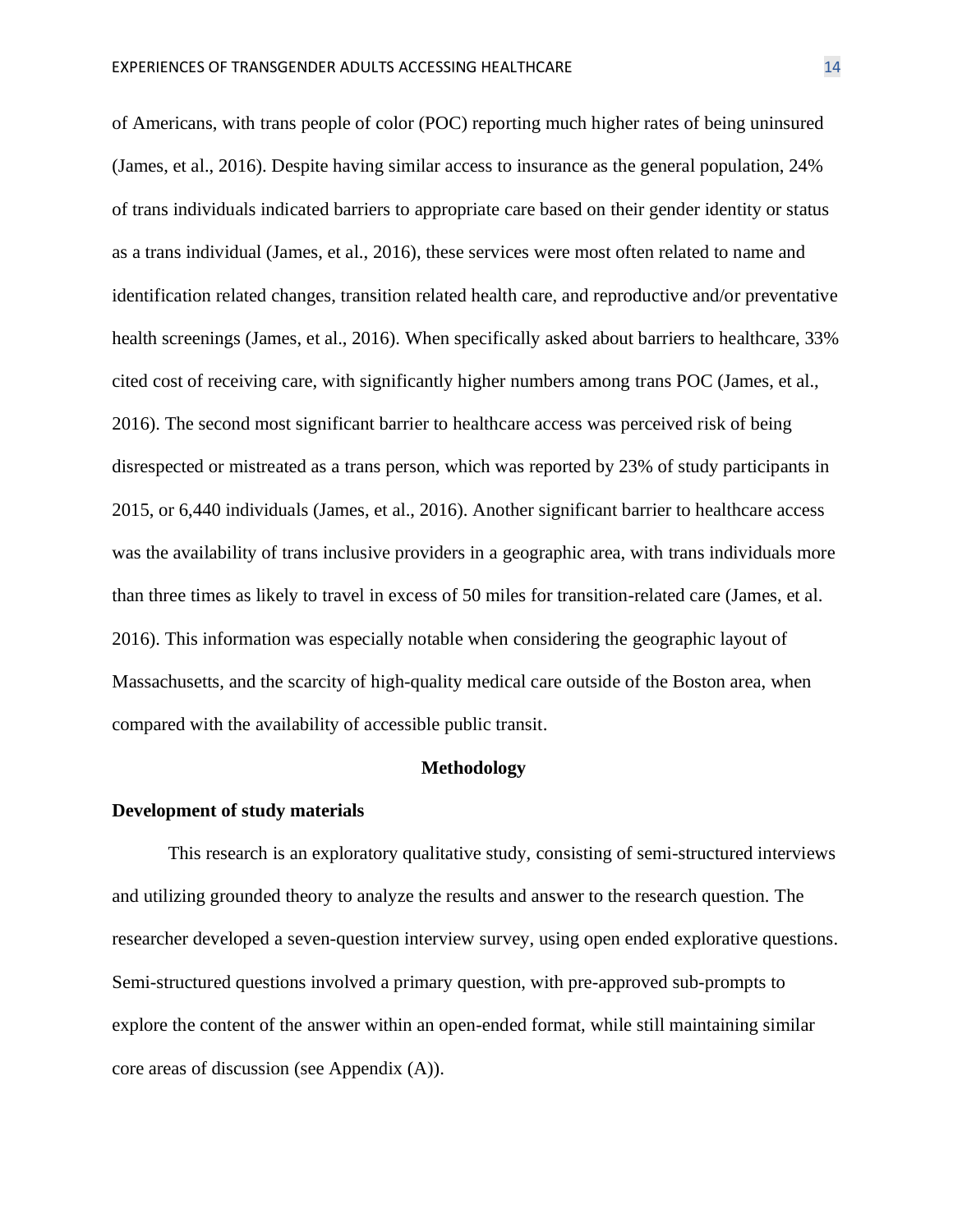A demographic screening survey was developed utilizing the National Center for Transgender Equality's 2010 and 2015 surveys as a guide. The demographic questionnaire focused on identifying the participant's age, sex assigned at birth, current gender identity, level of education, level of medical insurance coverage, identity as a transgender person, preferred pronouns, and status of any legal transition processes related to documentation and social changes such as driver's license and birth certificate name and gender marker changes. The demographic questionnaire also asked a question about chronic or ongoing healthcare needs; however, this was the only question asked about healthcare access or needs in this portion of the interview (see Appendix (B)).

#### **Recruitment**

Following approval by the Bridgewater State University (BSU) Internal Review Board (IRB), recruitment was done using convenience and snowball samples, with a goal of interviewing a minimum of ten individuals from Massachusetts. A recruiting letter was created detailing the voluntary nature of the study, risks, and benefits of participation, and outlining the purpose and intended usage of the data, and the data collection and analysis process (see Appendix (E)). Due to the student researcher's identity as a member of the lesbian, gay, bisexual, transgender, queer and adjacent/aligning/allied (LGBTQ+) community, as well as a gender nonconforming and transgender identified person, some exiting connections to the community were logical avenues for recruiting and interviewing.

 Recruitment occurred between May 27, 2019 and August 1, 2019, with a resulting sample of 8 eligible transgender adults. Criteria for inclusion in the study included: selfidentifying as transgender, accessing, and receiving healthcare in Massachusetts, and being age 18 or over. All participants were provided with a written informed consent document approved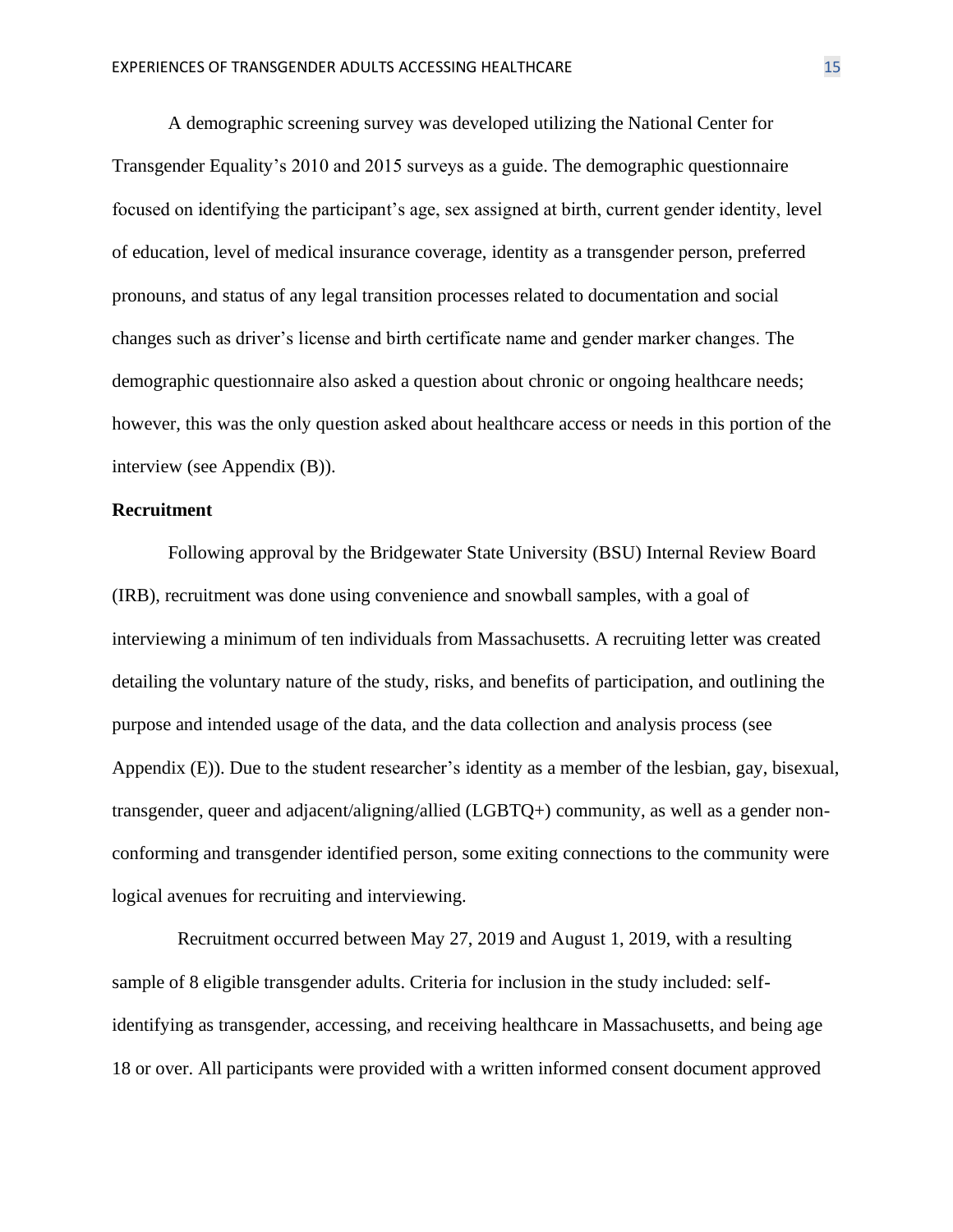by the BSU IRB, which was also reviewed verbally (See Appendix (C)). The student researcher obtained both written and verbal informed consent to participate.

Recruiting involved direct contact, both through face to face discussion, and electronic communication, with transgender individuals from within the student researcher's geographic and community connections across southeastern Massachusetts. As a member of the community, the researcher also utilized attendance at events focused on the LGBTQ+ community (also referred to as the Queer community) to recruit potential participants. This included engaging with transgender-owned and operated businesses and organizations focused on the support and advocacy of transgender communities and individuals.

The research created a digital recruiting flyer utilizing information and language from the IRB approved recruitment letter, which was shared directly within online communities that the student researcher is active within, with the permission of group leaders and participants (See Appendix (E)).

#### **Data Collection**

Once consent was obtained, participants were provided the IRB approved demographic questionnaire, and engaged in a seven-question interview, which was conducted in a semistructured qualitative format. The interviews were audio-recorded using a hand-held audio recorder, the audio content of which was immediately uploaded to the researcher's secure online cloud storage account.

Following the interview, which took approximately 45 minutes, participants were then provided with IRB approved debriefing materials regarding the rights of transgender patients in Massachusetts and the United States. Additionally, contact information and resources for transgender informed mental health supports were provided in the event of any adverse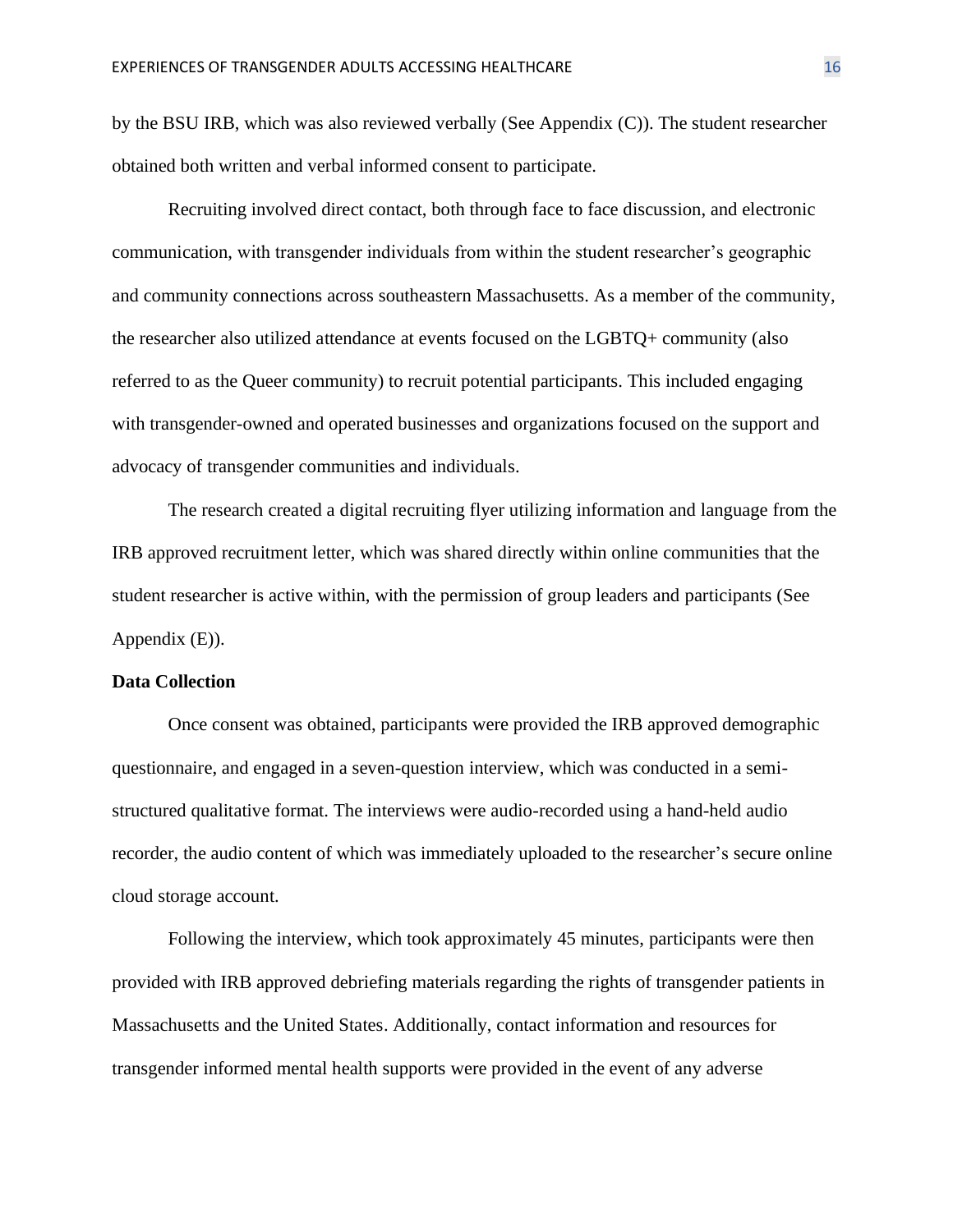emotional outcomes following the interview, due to the sensitive and traumatic nature of potentially reliving experiences of discrimination (See Appendix (D)). In appreciation for their involvement in the study, participants were offered a gift of \$10 value, which was funded through the Adrian Tinsley Grant for Undergraduate Research through Bridgewater State University.

#### **Data Analysis**

The researcher transcribed a total of 247 minutes of audio interviews. As they were completed, interview transcripts were then reviewed and coded utilizing grounded theory and constant comparisons, with line-by-line review of interview content which was labeled based on the emotions, actions, and general information occurring in each line of the interview (Charmaz, 2014). These initial codes were then compiled and pooled into more generalized axial/secondary codes which were found to be applicable across multiple interviews, constituting themes and concepts to be further investigated by the research team (Charmaz, 2014). Data analysis of demographic questionnaire responses was performed also, and trends between the interview data were quantified and analyzed using descriptive analysis and grounded theory, respectively.

**Developing theory.** With all eight interviews transcribed and coded, the researcher identified emerging themes and patterns of experience, which were then analyzed and explored further within the data comparatively and was also checked against existing study and literature materials relevant to the scope of the study, to determine if the data was sound and reflected existing identified trends of transgender experience.

#### **Demographics**

**Gender Identity.** A total of eight individuals participated in the study, all of whom selfidentify as Transgender. Of these, seven were assigned female at birth (AFAB) and further self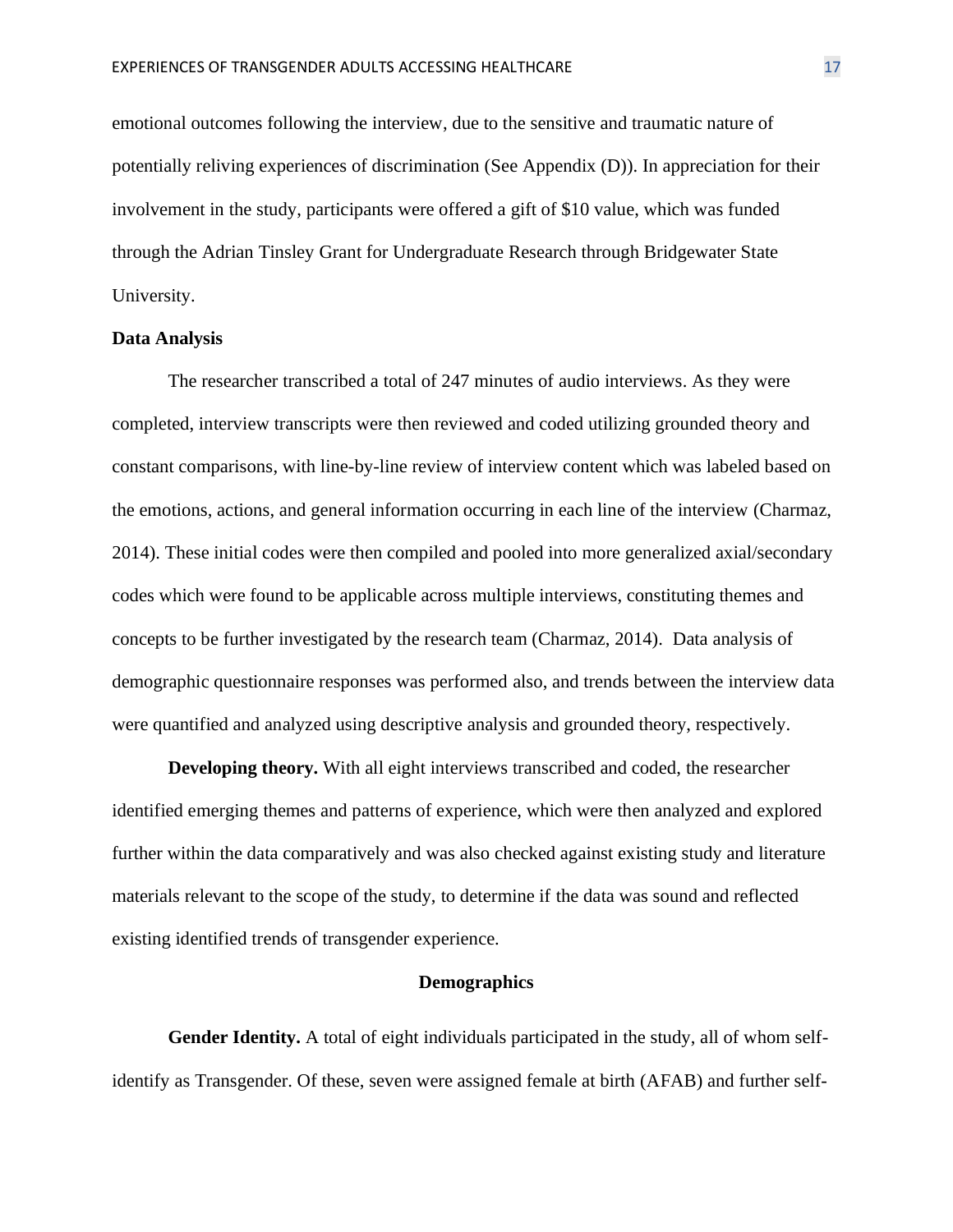identify as Transgender Male/Masculine (Trans-Masculine) (6 out of 7 AFAB participants) and Genderqueer/Gender Non-Conforming (GNC) (1 out of 7 AFAB participants). There was one participant assigned male at birth (AMAB) who self identifies as Transgender Female/Feminine (Trans-Feminine). (See Table (2))

**Age, Education & Employment.** Study participants ranged in age from 20 to 48, with a mean age of 29.38. All the study participants self-identified as White/Caucasian. When looking at academic achievement, 5 of 8 indicated having completed "Some College" and 2 of 8 indicated completion of a bachelor's degree. For employment, 5 of 8 participants reported current full-time employment, and 2 of 8 as being employed part-time. Only one participant indicated they were Seeking Employment. Half of the study participants also reported a current student status, separately measured from employment status. (See Table (2))

**Healthcare needs.** Regarding health care needs, participants were asked "Do you have any medical conditions or concerns which warrant ongoing or regular medical care with a medical provider?" Of note, during interviews it became apparent that due to status as a transgender person, undergoing transition of any kind (biomedical, social, legal) would warrant some degree of ongoing medical care as a requirement; this could include ongoing care to receive letters of medical certification for legal and social transition, or to receive biomedical or social/emotional professional support for any form of transition. This in and of itself may be considered a form of complex care based on the wording of the initial question, however only half of the participants answered this question affirmatively (indicating that this was not a universal unanticipated finding).For the purposes of this study, the ongoing medical needs associated with transition were not considered as an affirmative answer to the question listed above, regarding the need for ongoing medical care for complex healthcare or medical needs.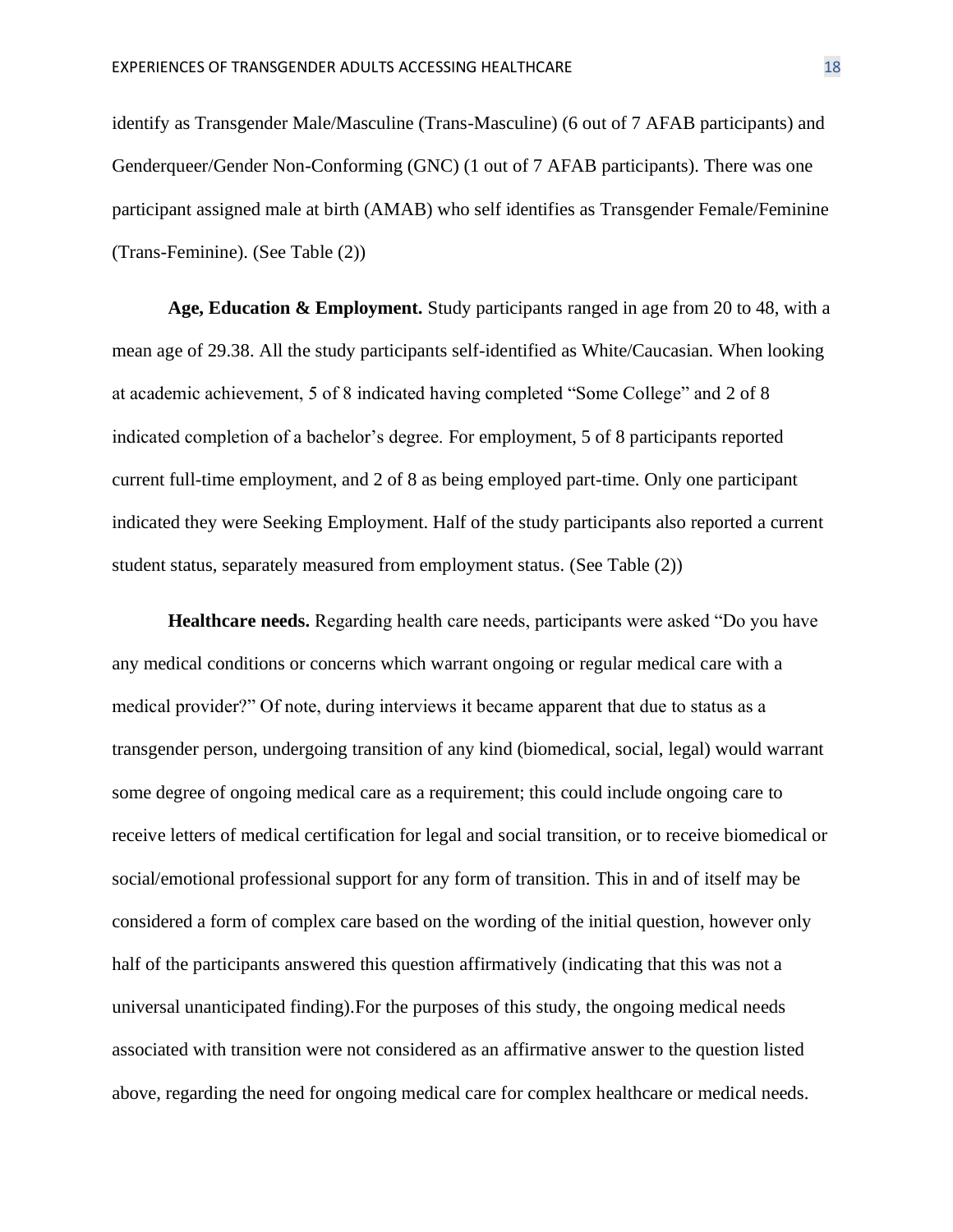Ultimately, 4 of 8 participants indicated ongoing medical care which was defined as "complex care." (See Table (2))

**Transition and documentation status.** When it came to transition itself, all study participants indicated they have pursued a biomedical and/or surgical intervention as a means of easing dysphoria related to their gender identity. Most participants (7 of 8) indicated that they are currently or have at some time been living full-time as their identified gender, during the context of the interview session. Most study participants had completed very few legal or documentation-related transitions. Four out of eight participants indicated that they had completed a legal name change, and the same four indicated completion of a gender marker change on a driver's license. These four individuals overlapped both categories, however none of the 8 participants had completed a gender marker change on their birth certificate.

All participants indicated that discrepancies between documentations and usages of preferred names, legal names, birth names, and gender markers all created challenges when it came to accessing healthcare, and five participants stated that this discrepancy actively creates dysphoria. In four cases, this inconsistency and the provider's inability to correctly manage these changes, resulted in the effected individuals receiving inaccurate and/or inappropriate medical care based on their biological needs. A further three participants stated that they typically "pretend" to be a cis individual in order to avoid dysphoria associated with coming out to medical providers. Five participants felt forced to come out to medical providers or members of the medical team in order to address inaccurate documentation, request accurate medical care, or explain medications during encounters, putting them in a confusing and uncomfortable position as the patient and educator, as well as being self-advocate. As reported by Participant 5*, "It's a lot of contradicting people in one appointment, and by the end of it they're kind of sick of you."*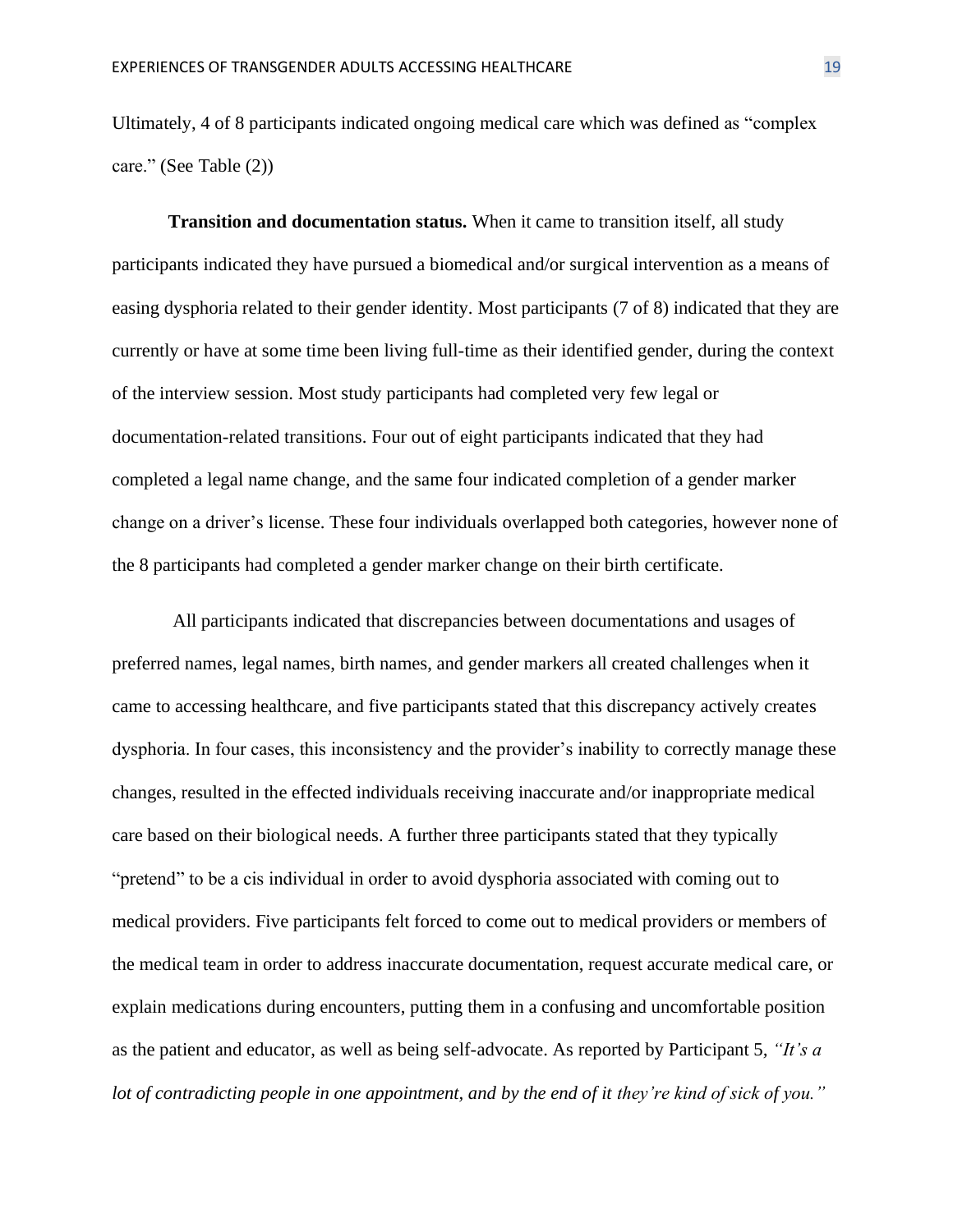Overall, study participants were primarily Trans-masculine, (assigned female at birth, transitioning to masculine presentation, and using He/Him pronouns socially when/wherever possible) and in their late twenties (7 of 8). Participants were all white, insured, and were mostly employed, educated and/or currently pursuing education. Half of our study participants indicated formal and legal changes made as a part of their transition, however all participants discussed biomedical and social transition steps taken currently or historically, with an intent to continue to do so indefinitely or at some time in the future when possible. (See Table (2))

**Insurance coverage.** All study participants reported currently having health insurance coverage, with some participants mentioning challenges with insurance coordination of benefits for transition related medical care. At least one participant did report challenges with insurance companies while attempting to access medical care which was medically indicated for their physical body, but which the insurance company attempted to deny due to a change in the legal gender marker on the participant's identification and insurance policy. (See Table (2))

Participant five discussed the challenges of having a right to biologically necessary medical care:

*Like if you go for a pap smear but you're registered as male, your insurance bills get bounced back... So, I've gotten in multiple arguments with billing people about such things, it's like no I deserve testosterone and a pap smear, really. I have the right to both of those things, I know it's confusing, but I should get both. (Participant five)*

**Table 2**

*Demographic Results*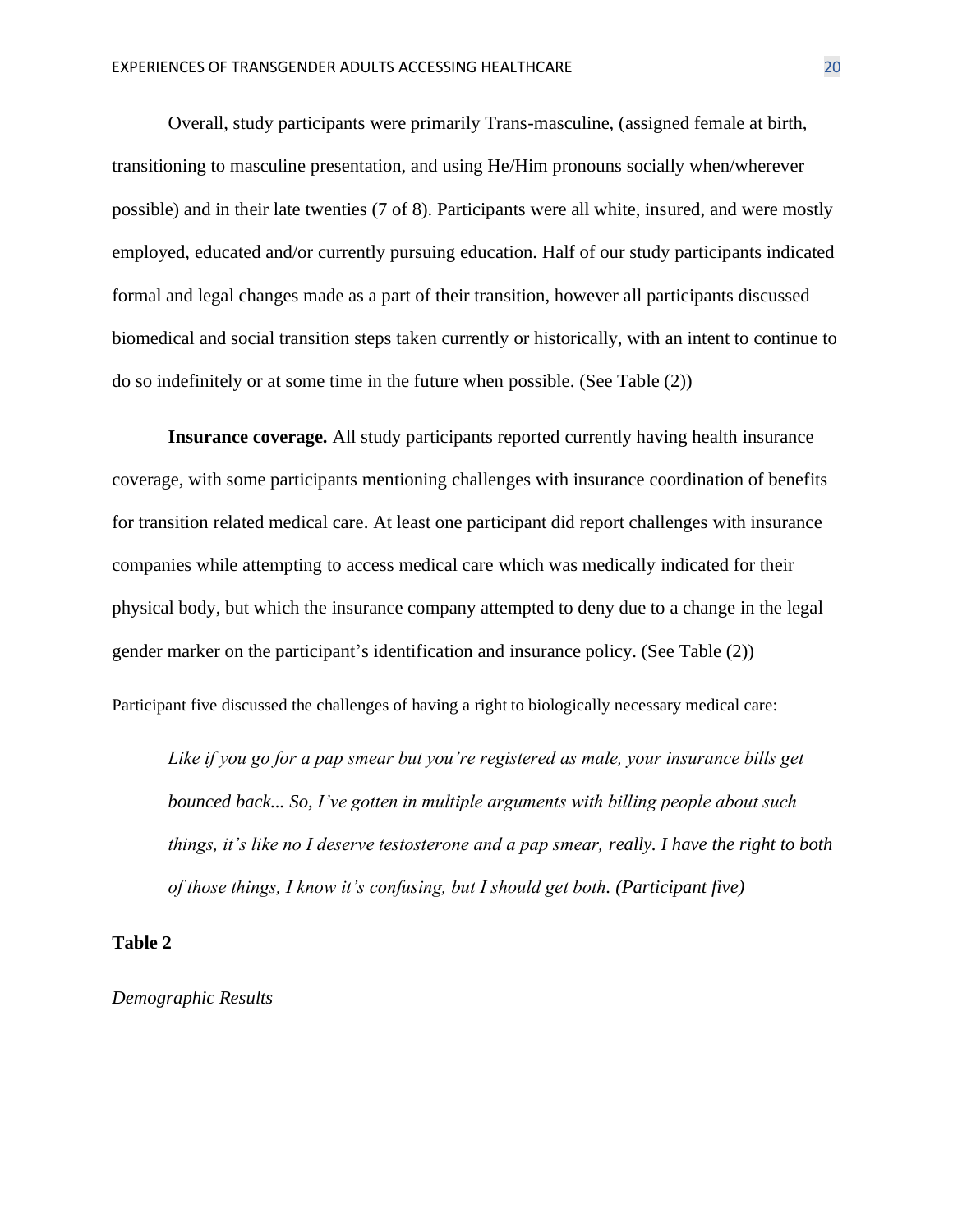| Preferred<br>pronount | Sex assigned<br>at birth | Gender<br>presentation | Age | Race            | Highest level of<br>education     | Currently<br>insured | Employment<br>status                          | Transgender<br>self-identified | Gender ID describers<br>chosen                                                                        | Document changes<br>made                                            |
|-----------------------|--------------------------|------------------------|-----|-----------------|-----------------------------------|----------------------|-----------------------------------------------|--------------------------------|-------------------------------------------------------------------------------------------------------|---------------------------------------------------------------------|
| He Him                | Female                   | Male                   | 21  | White/Caucasian | High School<br>Diploma/GED        | Yes                  | Student: Part<br>Time<br>Employed<br>Student: | Yes                            | Transgender<br>Male/Masculine                                                                         | None                                                                |
| He/Him                | Female                   | Male                   | 20  | White/Caucasian | Some College                      | Yes                  | Unemployed-<br>seeking                        | Yes                            | Transgender<br>Male/Masculine                                                                         | None                                                                |
| He Him                | Female                   | Male                   | 28  | White/Caucasian | Some College                      | Yes                  | Full Time<br>Employed                         | Yes                            | Transgender<br>Male/Masculine                                                                         | Legal Name Change;<br>Gender Marker<br>Change (Driver's<br>License) |
| She/her               | Male                     | Female                 | 48  | White/Caucasian | Some College                      | Yes                  | Full Time<br>Employed                         | Yes                            | Transgender<br>Female/Feminine                                                                        | Legal Name Change:<br>Gender Marker<br>Change (Driver's<br>License) |
| He/Him                | Female                   | Male                   | 34  |                 | White/Caucasian Bachelor's Degree | Yes                  | Full Time<br>Employed                         | Yes                            | Transgender<br>Male/Masculine.<br>Transsexual: Genderqueer.<br>Genderfluid: Gender Non-<br>conforming | Legal Name Change<br>Gender Marker<br>Change (Driver's<br>License)  |
| He/Him                | Female                   | Female                 | 21  | White/Caucasian | Some College                      | Yes                  | Student: Part<br>Time<br>Employed             | Yes                            | Transgender<br>Male/Masculine                                                                         | None                                                                |
| He/Him                | Female                   | Male                   | 26  | White/Caucasian | Some College                      | Yes                  | Full Time<br>Employed                         | Yes                            | Transgender<br>Male/Masculine                                                                         | Legal Name Change:<br>Gender Marker<br>Change (Driver's<br>License) |
| He/Him                | Female                   | Male                   | 37  |                 | White/Caucasian Bachelor's Degree | Yes                  | Student; Full<br>Time<br>Employed             | Yes                            | Transgender<br>Male/Masculine                                                                         | None                                                                |

*Note.* The complete results of the demographic survey completed by all participants, in no particular order relative to their order of participation or participant number.

## **Results**

Over the course of the study, three central concepts emerged from the narrative data. The first resulted in a model of accessing and identifying trans-knowledgeable healthcare providers. The second identified aspects of experiencing safety and comfort while accessing health care, and the third indicated a general concept that participants experienced health care as a privilege rather than a right of all individuals.

## **Experiences Accessing Healthcare**

Length of primary care relationship. Seven of eight participants reported having an existing relationship with a primary care provider (PCP). Of these, six had been established for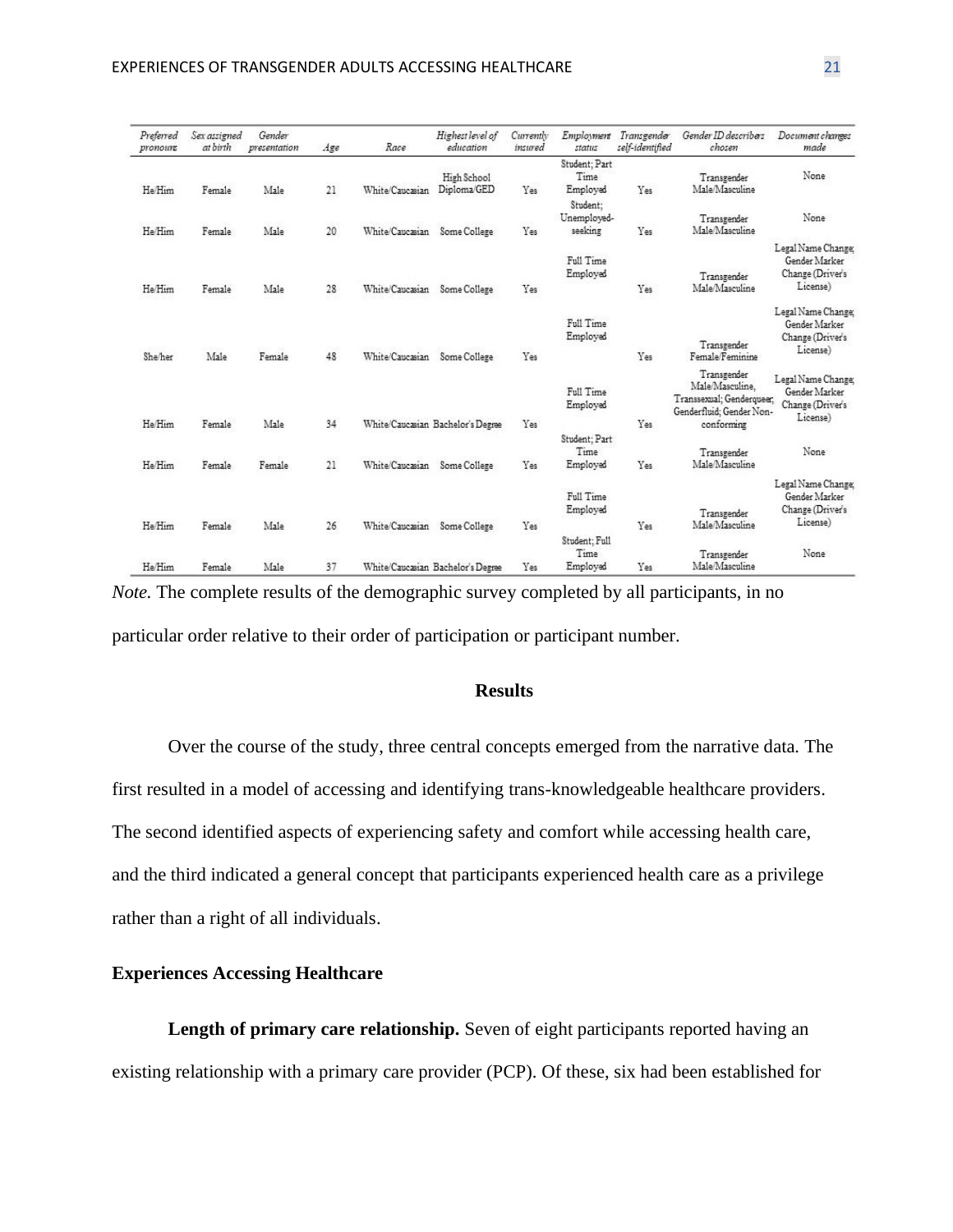about a year or more. Five of seven participants connected to a PCP reported having accessed their PCP for services within the last three months. The participant without an established PCP did report a recent need for medical treatment which required the support of a PCP, during that same three-month timeframe. The participant was held up when they needed access to specialist referrals or other ongoing services typically provided by a PCP, but which they were unable to access as a result of not having a relationship with a PCP. Without this relationship, patients must then rely on Urgent Care centers or Emergency Rooms for care. When discussing the options for accessing medical care due to an unexpected or urgent medical need, individuals consistently stated that without a primary care provider, the emergency room or urgent care was the typical option and two participants made comments about delaying care altogether due to fear. However, among individuals with a PCP relationship of approximately six months or more, the main concern was whether an appointment would be available within the time of need, and could they tolerate the stress of an urgent care visit if necessary. Among all participants, half (4 of 8) self-reported directly experiencing a transphobic or negative interaction based on their identity as a transgender person in emergency room and walk-in/urgent care settings. Participant Three shared insight on weighing the choice to delay urgently needed medical care due to the potential negative experiences and dysphoria:

*Usually the only times in the past that I've needed like, you know immediate care like that, have been something more serious or I'm genuinely concerned about something. And in that case, based on where I live, my only options are either an urgent care center or like literally a hospital, depending on how severe I deem whatever it is to be... instead, what ends up happening is usually the first reaction as a patient, as an individual, is if something goes wrong, the first thought that comes to mind is can this wait? Like, can I*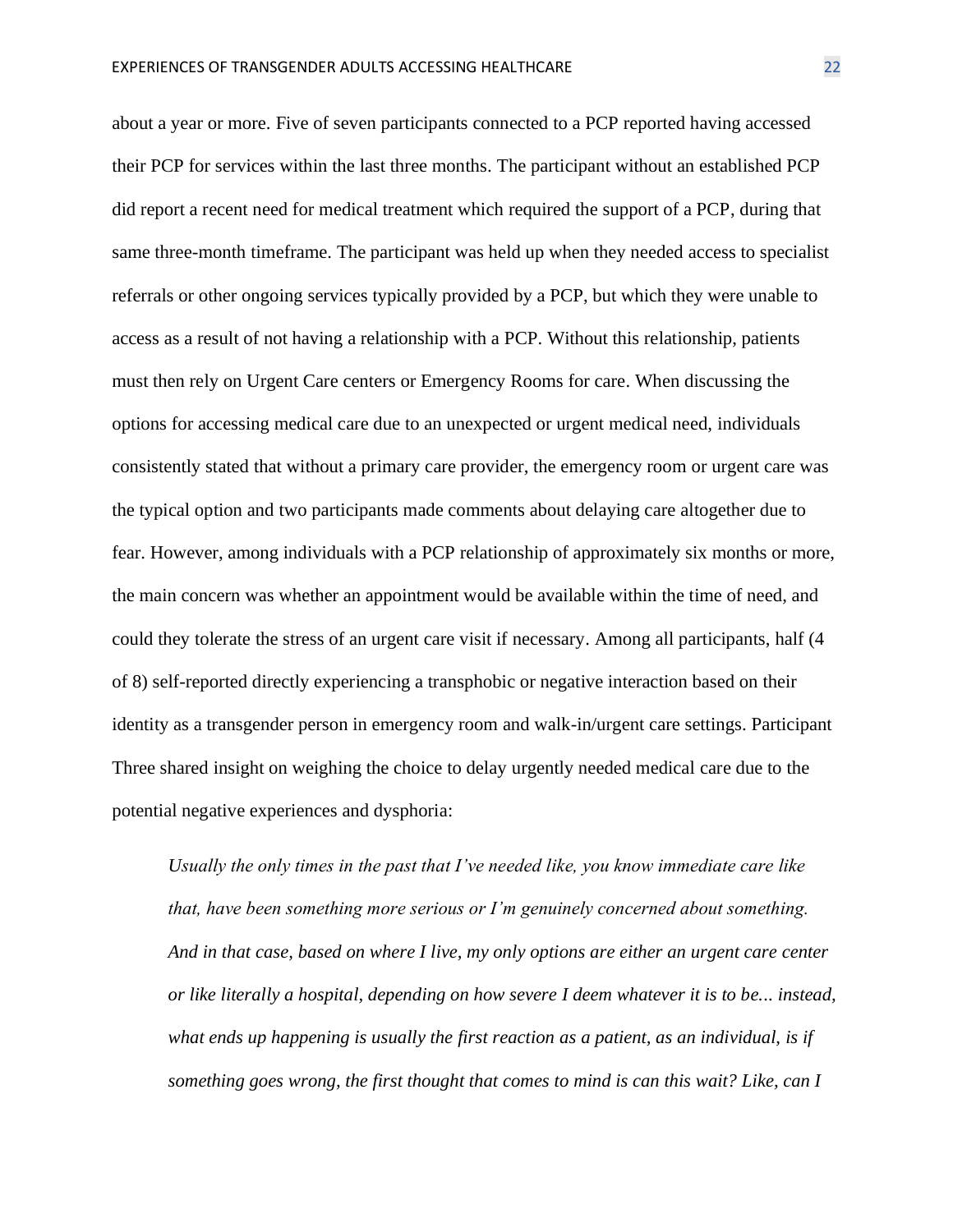*live, can I stick it out and set up an appointment for somewhere in the future or is this like life or death? That shouldn't be the thought process, but that's sort of how it is.* (Participant Three)

Participant One on hoping they can build a relationship with a primary care provider:

*I don't even really know how the transition process, works. Legally and all that stuff. Like of course I've watched people go through it, but I don't really understand it. And when it comes down to that for me, I know at the point in my life, my family's going to be gone. I'm not going to have a person like that. So, I want to create that relationship in the health setting so that I can ask those darn questions, because I've never had a chance to in my life.* (Participant One)

**Compromising Identity for Care.** Some participants reported actively "pretending" to be cis-gender, in order to prevent discriminatory experiences while accessing healthcare. Participants could choose to disclose their identity and transgender status and out themselves immediately, thereby increasing the likelihood that they would experience some form of intentional or unintentional inappropriate and disrespectful questioning and/or interaction from a member of the medical team, up to and including "firing" providers due these instances, and/or delaying care as a result of preventing further experiences of discrimination;

Alternately, participants could choose to hide their identity, thereby preventing medical providers from making educated evidence based assessments of needs and medical treatment plans based on the known vulnerabilities of transgender populations, also preventing transition, and experiencing significant ongoing dysphoria during medical interactions – up to and including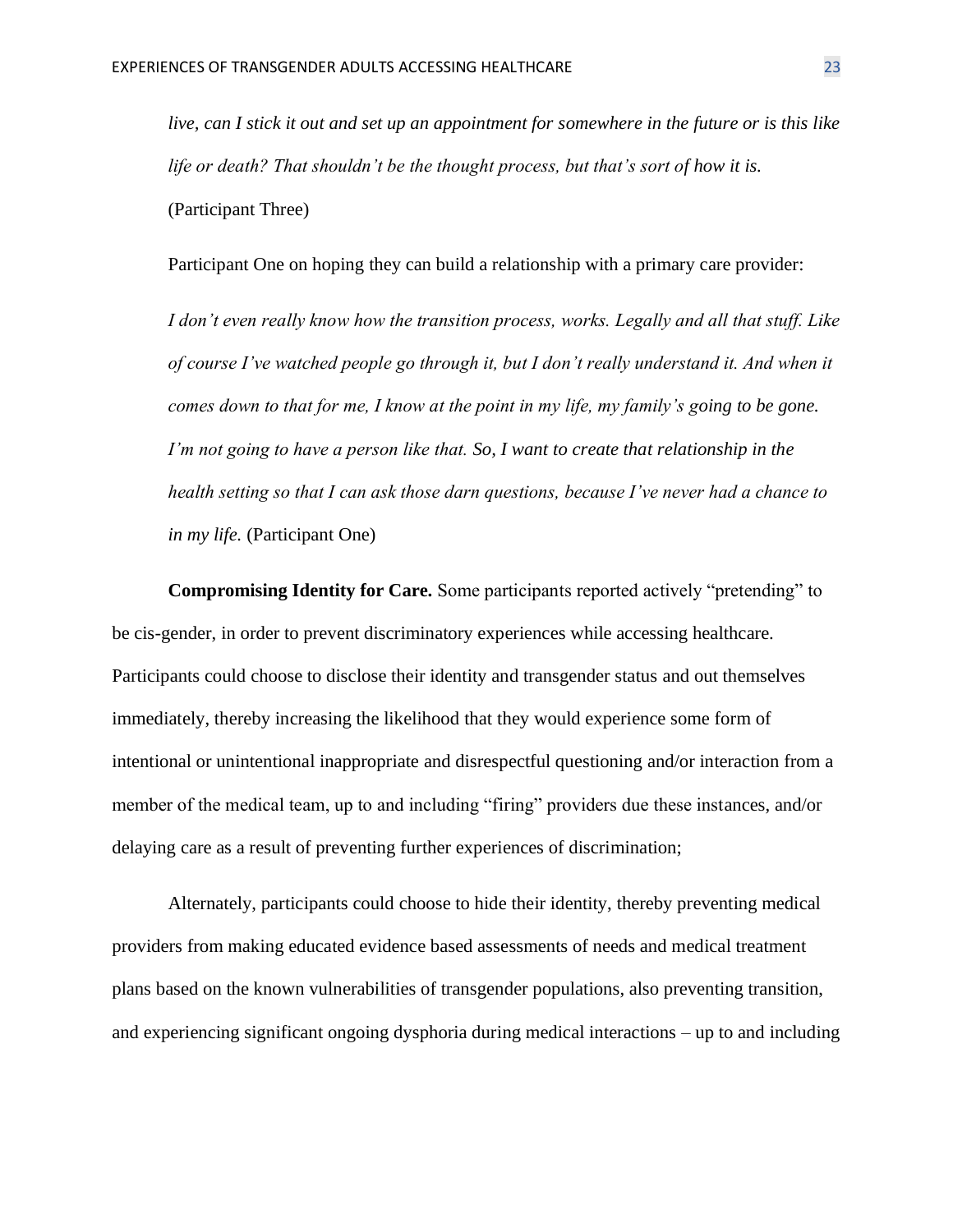delay of care as a result of preventing this consequential dysphoria. Participant six spoke on choosing to let people believe they are not trans:

*Most people think I'm a butch lesbian. Because that's generally how I passively sort of look, so when I go into an urgent care situation, I am using my given name, and pronouns, and all of that, and all the documentation that goes with it... I would say yeah, that is a choice I'm making. Particularly because part of it is I don't want if I'm going to the doctor, to a doctor, for a stomach issue, I don't want to go to the front desk, give them my name and things like that, and then hand them a driver's license that doesn't match and then have to deal with that.* (Participant 6)

#### **Primary Care Access Model**

## **Internal and External Motivators**

Participants were asked to explain how they came to be established with their primary care provider, which resulted in two specific motivations which were defined by the researcher as: internal drive and external drive to seek a primary care provider. Internal drive refers to the participants' own internal motivations for seeking medical care through a PCP (5 of 7 participants), while external drive refers to circumstances such as insurance requirement, or the need for a referral to a specialist (2 of 7 participants).

Participants who indicated an internal drive for seeking medical care of any kind all identified the driving force as a need for transition related care, specifically hormone replacement therapy (HRT) or a physician's certification letter to access surgical transition to ease experiences of daily dysphoria. This internal drive was referred to as being "urgent," and participants also described battles with dysphoria and discrimination as drains on their mental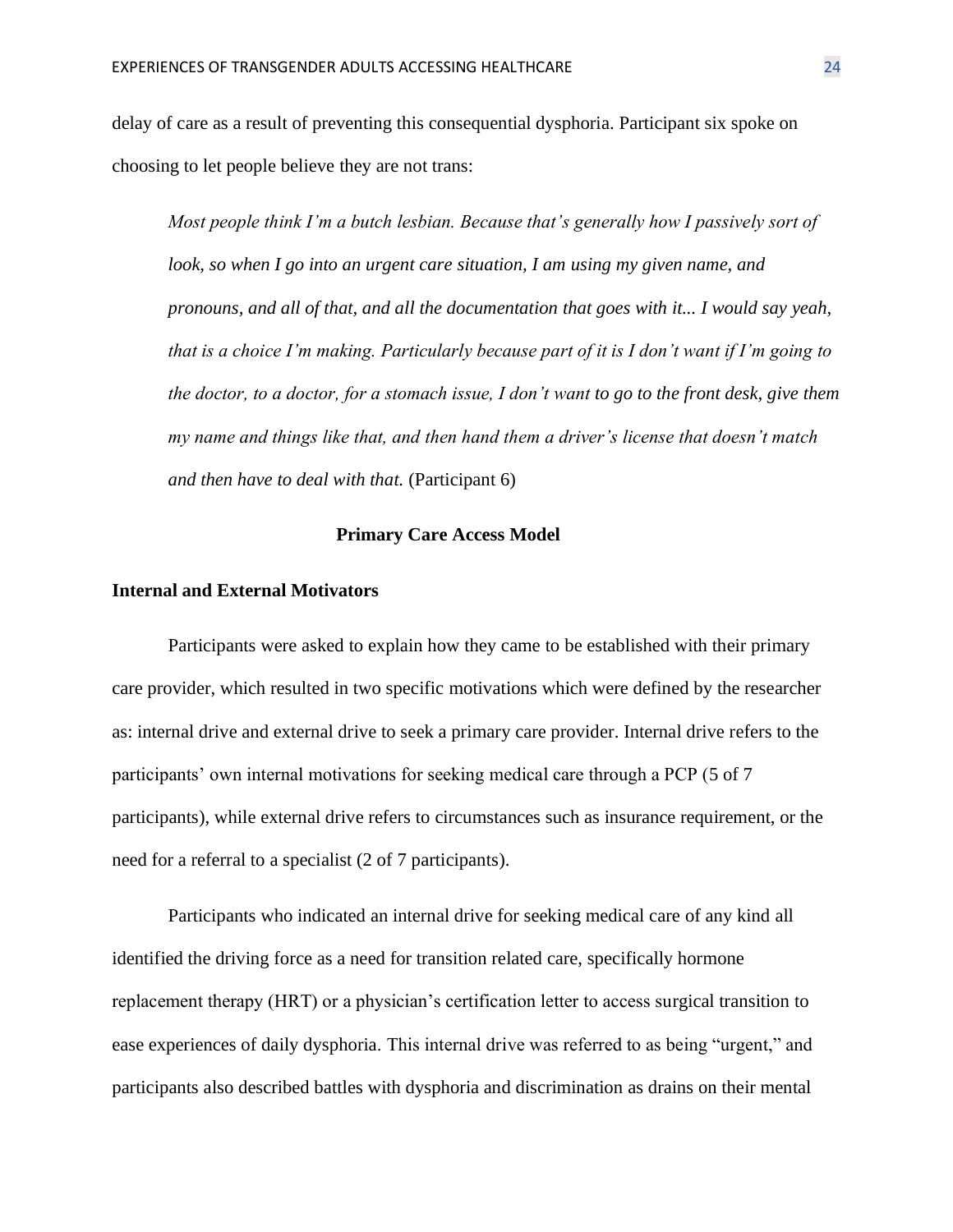health and overall wellbeing. Participant 3 on the implications of delaying transition related medical care:

*I wanted to definitely get an appointment set up as soon as possible, purely because I knew if I did not that I would be – end up putting it off for much further in advance, and it was something that I really wanted to make happen in my life, in terms of beginning that aspect of my transition. It was mostly for myself, that I needed to self-motivate, you know, to do that. And if I put it off any longer it wasn't going to happen, because I struggle with a lot of mental illness and stuff, and it was the kind of thing that if I didn't go for it, you know – set up an appointment within the month or something for example, it was just never going to happen and that was going to be worse for me.* (Participant Three)

Of note, in total, 7 of 8 participants indicated that access to HRT or other transition related medical care is an internal motivator for seeking healthcare, regardless of their current connection with a PCP.

A key external motivator was finding and accessing care after aging out of a parent's insurance, aging out of a pediatric practice, or not being able to receive trans-knowledgeable care from a pediatric practice. Participants described a gap in care coordination which resulted in a challenge for these participants in establishing care with a PCP as an adult, independently. Participant six illustrates this experience:

*I was still seeing my pediatrician, and she has always been very nice and helpful and just overall a very good physician, but I do recall that when I was trying to – first starting to explain to her you know what I was feeling transition-wise she didn't really understand it. It was a difficult experience, not negative per se, she wasn't not-accepting of it, or*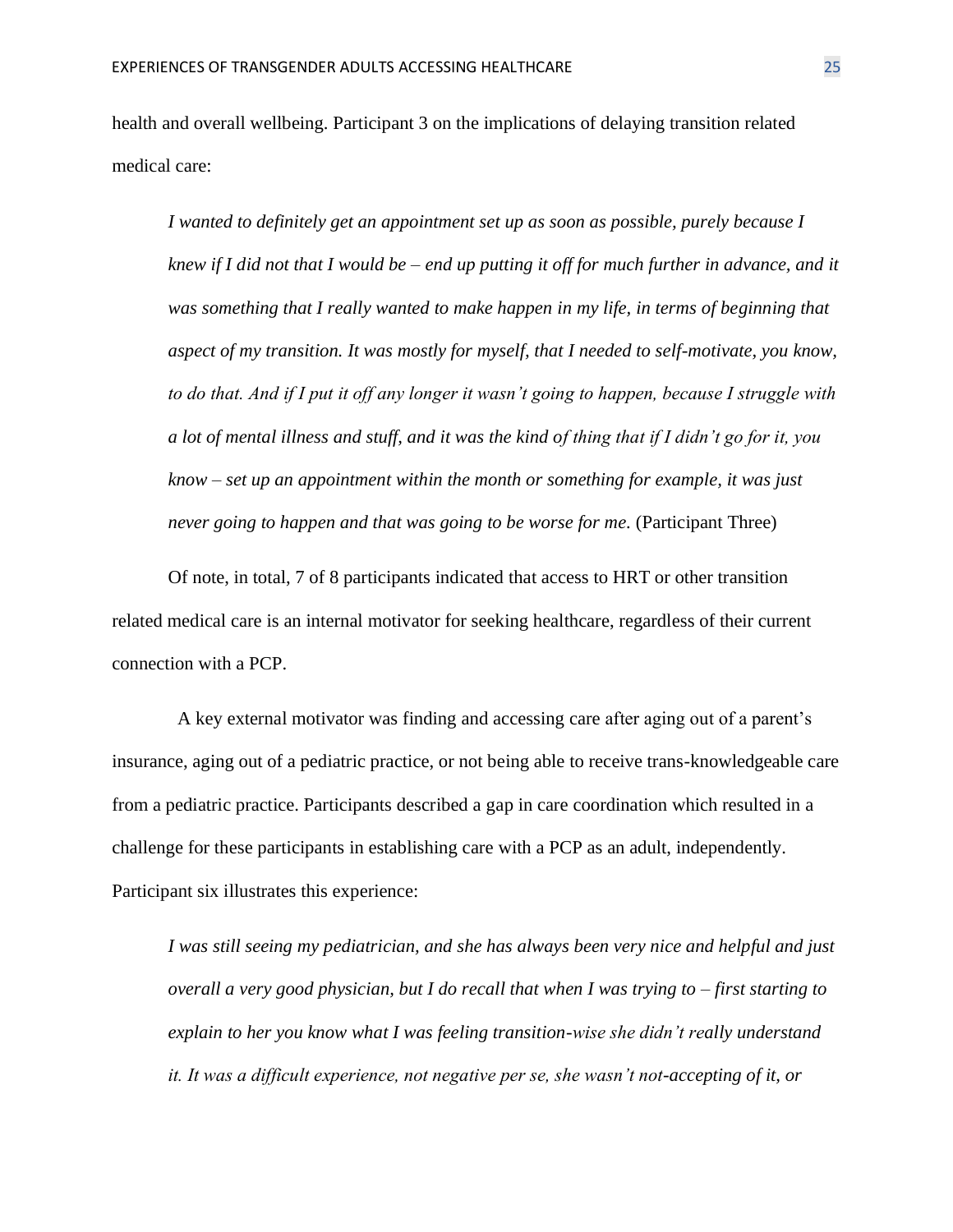*didn't make me feel bad or unsafe or anything like that. But I do remember it being kind of frustrating, because I got the sense that for however long that she had worked as a pediatrician she didn't really come across this that much, and didn't know how to respond to what I was telling her. She was like not informed enough about trans experiences or identities or anything that that entailed, so it was difficult because as a patient you go to physicians to try to get their input and get help from them and have them sort of tell you what to do and almost go for guidance sort of thing. But then when it's flipped and then you have to explain something to them it becomes kind of tricky and frustrating because you're not quite sure how to approach the situation anymore.* (Participant six)

**Method for identifying trans-knowledgeable medical providers.** Among all participants, a unique process of identifying and vetting a new potential medical provider was reported following the participant's internal drive to seek transition related medical care. Participants initially started with searches online focused on geographic location and transgender knowledgeability, determined by depth and extent of external/public facing trans-inclusive content they reviewed. Secondly, participants checked in on social media and with peers for references from individuals with similar needs and life experience (transgender, seeking transition related medical care or other specialized care, geographic location). Of note, three participants reported having been actively refused transition-related medical care from their existing primary care providers, in two circumstances this directly caused the patient to need to find a new PCP. Participant eight details the struggle of attempting to seek hormone replacement therapy through their existing PCP: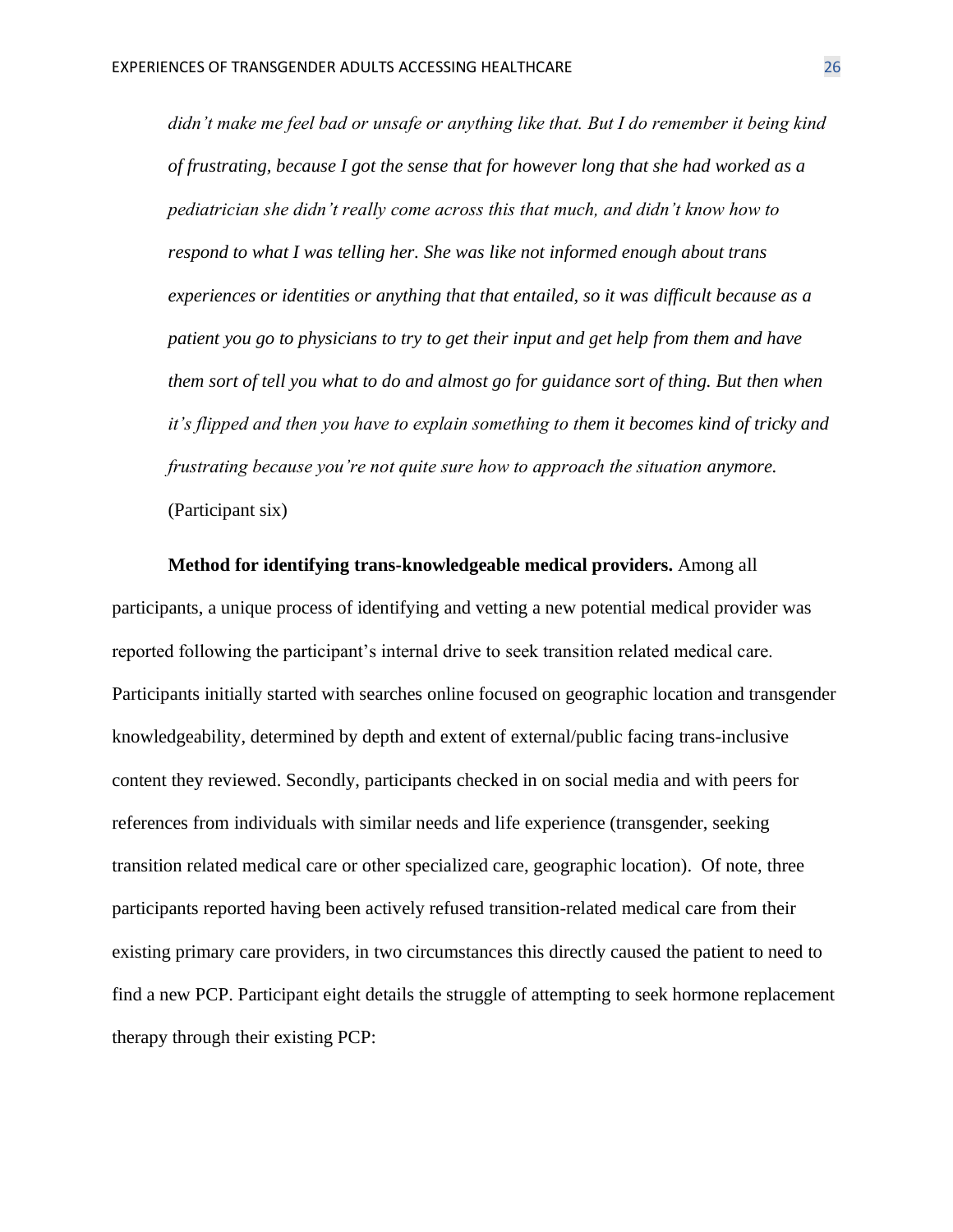*I started at my primary care, and she wasn't, she shot me down and said that she had never heard me talk about it before, and she didn't feel comfortable treating me or sending me to an endocrinologist. So, I just stopped going, and then I called Fenway, and it took like four months out to get an appointment. So, then I got my first appointment, and then she had to see me three times before I could get a shot, so – and there, also it's hard to get an appointment unless you really really need it. It took about, it took a full year to get on hormones after I started vocalizing it.* (Participant eight)

Participant two discussed how a friend's social media post lead them to establishing care with a new provider based on feedback from social media:

*Before physically changing my name, transition, that was you know not fun that I would have to get mail in you know that said my old name and my gender and everything. This isn't about me, but I have a friend, that he just got his name changed, and he's already had all of his surgeries, he was looking into the final stages of phalloplasty, and the people the billing people sent them his name, his preferred name on the statement. He put it on Facebook, he was all excited about it, because they knew he was trans and they took that into consideration, and I thought that was a pretty cool thing.* (Participant two)

Lastly, based on the availability of providers geographically, and/or the limited availability of identified transgender knowledgeable providers, 100% of survey participants ultimately became a patient of, or at one point intended to become a patient of, Fenway Health in Boston, Massachusetts, regardless of their home location within the state. For several participants, the geographic limitation and financial costs associated with the burden of traveling to the Boston area were the largest obstacles to receiving trans-knowledgeable medical care, as the perception and reality both are that there is no such care outside of the larger city areas.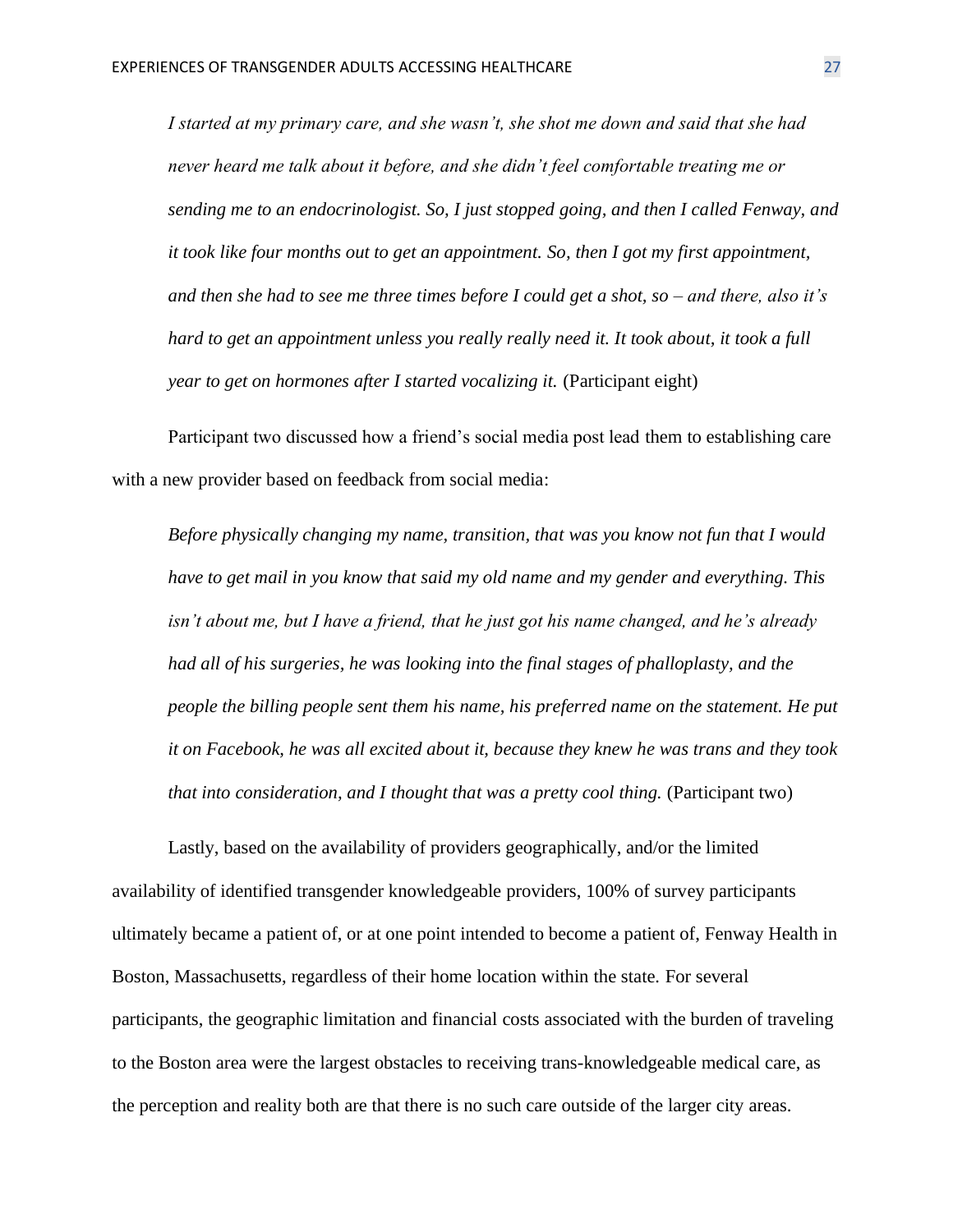Participant five outlined their challenges trying to find a trans-knowledgeable PCP outside of Boston:

*I have bounced around from one primary care to another. Either they won't call me by my name and my correct pronouns, or they're willing to but they're all the way in Boston, and I cannot afford the gas, the high co-pay, and the time off work, and paying for parking. I have to choose between a healthcare professional that respects me but costs me well over \$100 for a visit, or one that doesn't respect me and makes me incredibly uncomfortable and calls me by my deadname.* (Participant five)

Additional findings of import regarding identifying medical providers were focused around geographic location, with participants from Western and Southeast Massachusetts (including Cape Cod & the Islands) reporting more significant barriers to accessing trans knowledgeable healthcare overall, of the following types: transportation access, financial/economic hardship including insurance incompatibility, and a high demand for trans knowledgeable providers resulting in long wait times to initiate care with a small number of available providers. Outside of trans-knowledgeable primary care providers, participants referenced that they would otherwise rely on endocrinologists as a specialist for transition-related medical care, or from local Planned Parenthood sites. As gender affirming healthcare services are offered at all Planned Parenthood sites according to their website, this creates some additional options for individuals in the Greater Boston and MetroWest Areas. However, as participant 3 expresses below, wait times are often long, and the Cape & Islands area continues to be under-served with no Planned Parenthood within 50 miles of most parts of Cape Cod:

*I was trying to go with Planned Parenthood initially because I had I have been a lifelong supporter of planned parenthood and I was trying to set up something with them, I think*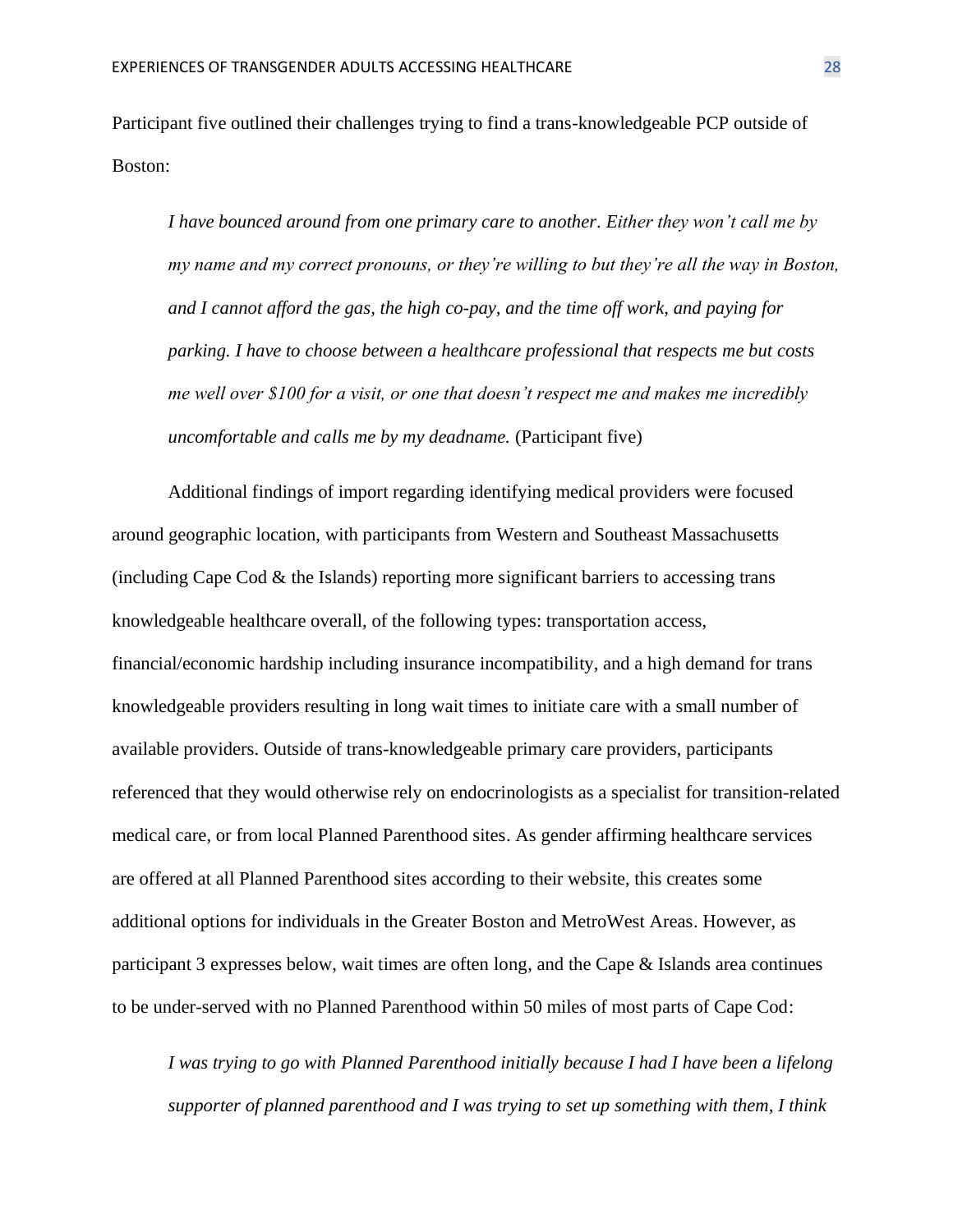*they have a branch in Boston. They were, they were just packed full and I think I came across that with a couple other places as well, where just like, there's such high demand for it and so few places to go that the places I did find were absolutely booked through for months and months and months in advance. It was impossible to get an appointment*  with them. (Participant 3)

## **Establishing the relationship with primary care providers.**

When asked "how comfortable did you feel initiating care with a new provider," participants had a wide range of responses. Among participants who were referencing initiating care with a provider they knew to be trans knowledgeable (through internet searching or references from the trans inclusive community), 75% of participants used the word "easy" and half used the word "comfortable." Even the one participant who stated they initially felt anxiety establishing care with a known trans knowledgeable provider stated that once they began the process, things became "easy and comfortable." Participant two reported:

*What's made it positive has been if they were educated on being transgender. Just in general. If they were- if they understood how to identify you, you know using your pronouns. If they understand physical transition at all because it's been very positive when I go to my pcp and I don't have to worry about anything. [They] know my gender and the surgeries I've had, and what that all means.* (Participant two)

Conversely, among individuals who were establishing care with a new provider, of whom they did not know if the provider would be trans knowledgeable or friendly, responses included: "scary" and "hard." Participant one reported: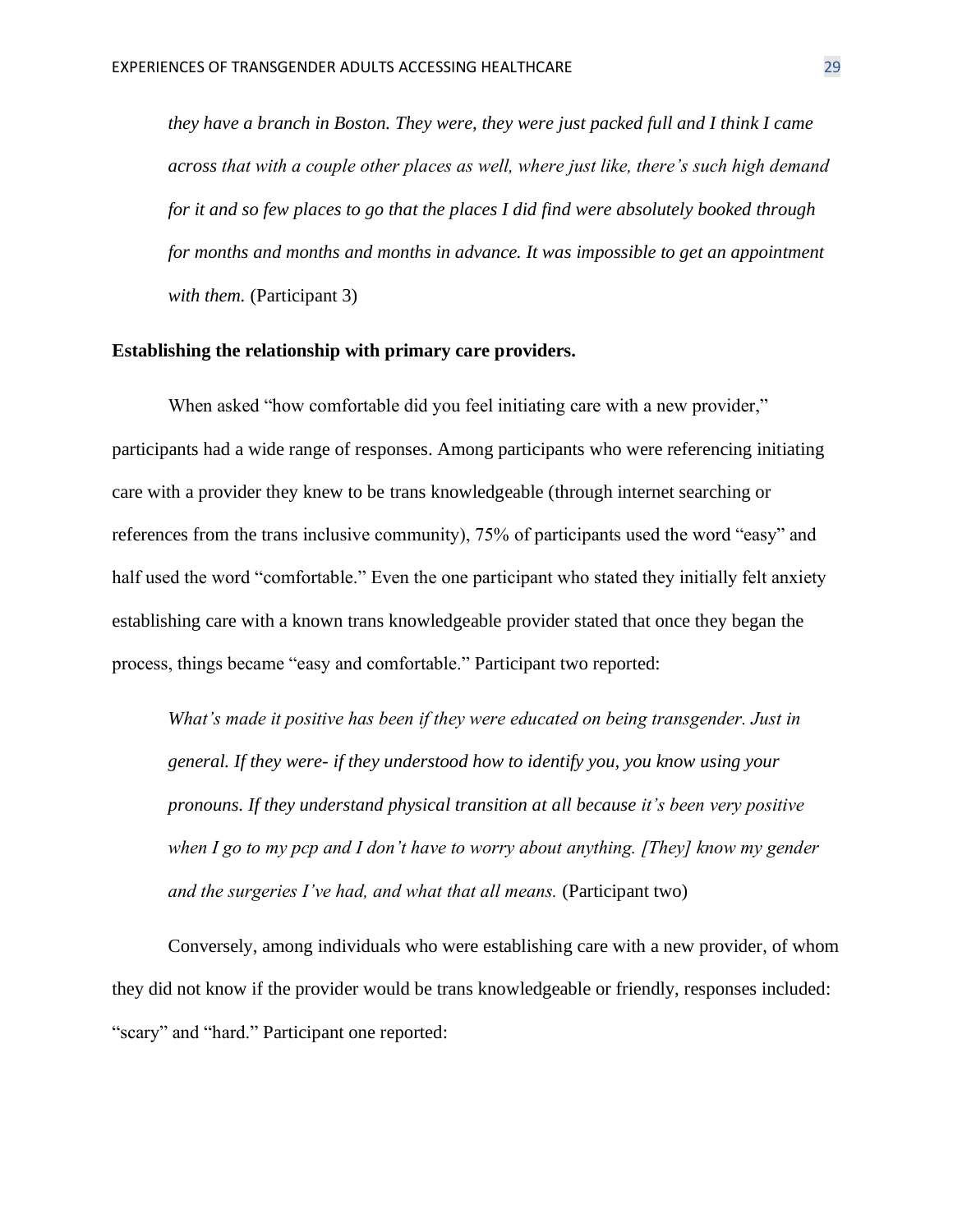*Doctors make me very uncomfortable as a trans person, because – I just know how unaccepting the health field can be. So I just stopped... it was pretty nervewracking. Cuz it was the first time I was seeing a physician in two years.* (Participant one)

One participant described circumstances where they utilized an assertive tone or strategy to overcome the likelihood of negative experiences. This included intentionally coming out to the first contact during the first interaction (often while calling to inquire about availability) and informing the first contact of the expected terms of interaction, to prevent the opportunity for misgendering. Assertive strategies were also mentioned by participants as a method of trying to prevent members of the medical team from using incorrect/birth names, also known as "deadnaming." Participant four describes the choice to use an assertive strategy with the first contact at a new provider:

*I never changed my voice as part of the transition. So, I was running into a lot of issues on the phone with people calling me sir, and even if I told them what my name was, I would still get called Mr. LASTNAME. So I took a pre-emptive approach to dealing with people on the phone, where they would ask my name and I would tell them my last name is \_\_\_, my first name is \_\_\_, and I prefer to be called Ms. LASTNAME or Ma'am. So, I don't even give them the opportunity to make that mistake.* (Participant four)

The following visual model was created which illustrates the process described above. Starting with both the internal and external motivators to seeking medical care of any kind and resulting in a relationship with a trans-knowledgeable primary care provider. (See figure (1))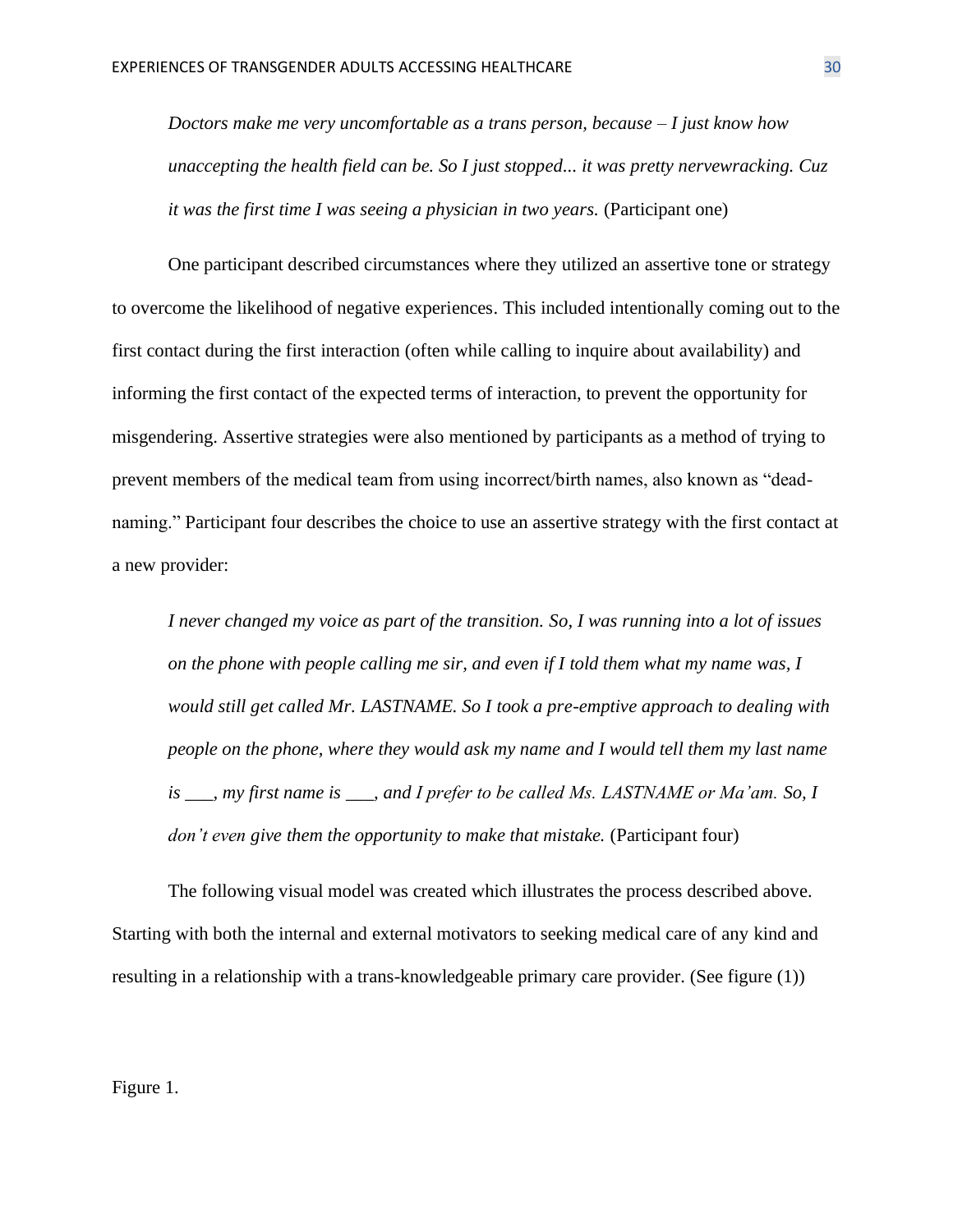## *Primary Care Access Model*



Note. *The Primary Care Access Model depicts the flow of the process identified by survey participants. Due either to an external motivator such as specialist referral requirements or insurance coverage requirements, most participants sought care with a new medical provider in order to pursue medical and/or surgical transition related medical care. With the motivation generated from the external or internal drive, participants utilized online searches for transgender medical providers. Evaluation of public facing materials was key, but ultimately, obtaining "references" from others within the LGBTQ+ and Trans identified communities was a major determining factor in which provider was selected and contacted to initiate care. Primarily, study respondents were initiating care with a new provider specifically to pursue hormone replacement therapy (HRT) to ease dysphoria, typically provided through a specialist such as an endocrinologist. Once at the appointment and after reviewing the informed consent process, participants were offered the option of receiving routine healthcare and preventative*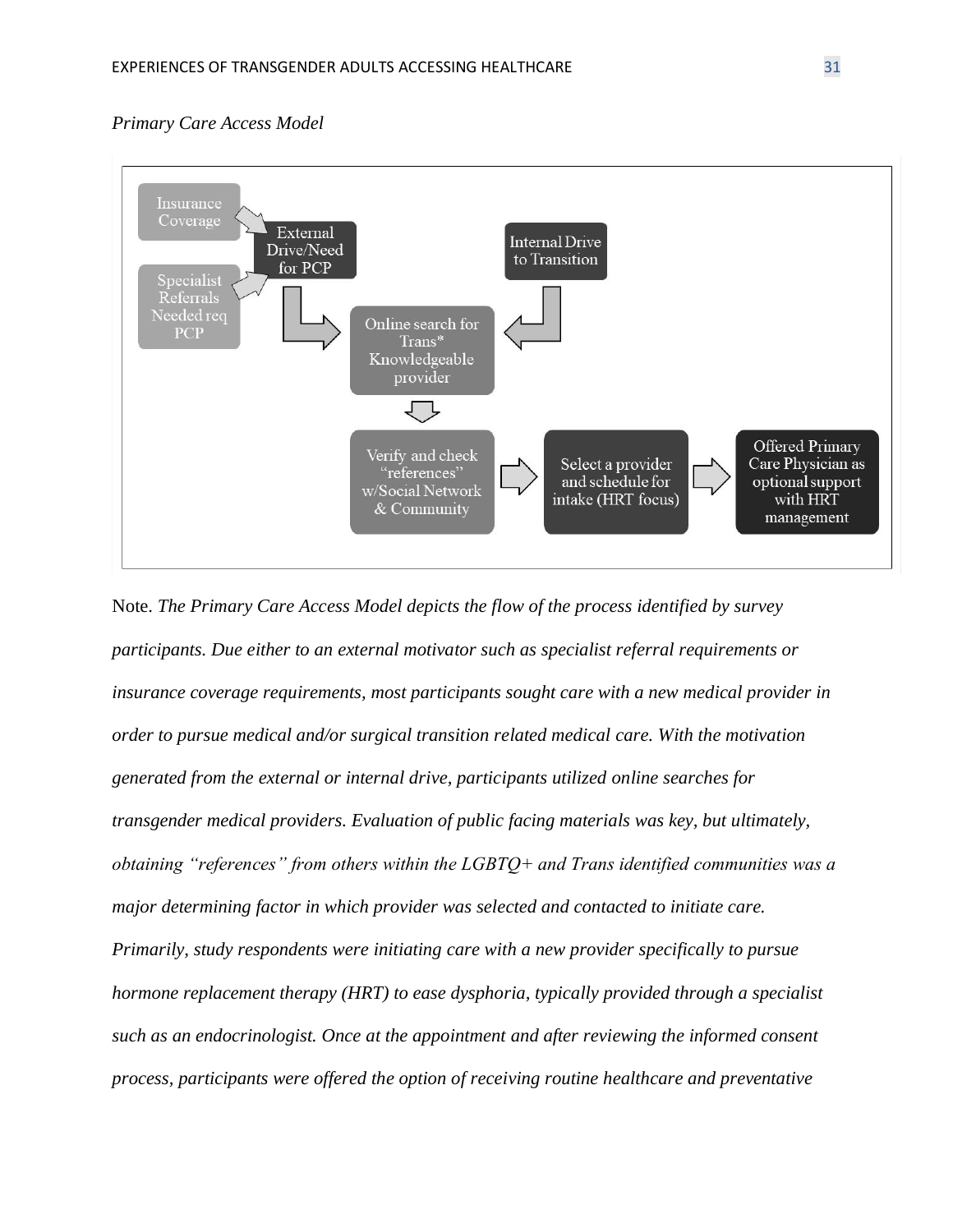*care with a primary care physician within the same practice, offering both transgender specific medical care as well as routine preventative care, through the same provider. This resulted in an ongoing relationship with a trans-knowledgeable provider.*

#### **Experiencing Safety and Comfort While Accessing Healthcare**

The participants identified experiences of both safety and comfort while accessing medical care. Safety was identified as one's feelings and expectations of physical and emotional safety while accessing care. Comfort was identified as a more subjective perspective and experiential feelings of ease, confidence in the provider, and feelings of welcome and inclusion. These trends were most observable in the following aspects of the data, starting with selfreported incidences of transphobia as well as the types of observable signs of comfort and safety that participants reported. Participant six discusses how a positive and trans-knowledgeable first contact can positively impact patient access experience:

*The scheduler at the gender clinic here in my college town, I love her, she's wonderful, every time I call she's very knowledgeable about her job and about how and specially because I was a new patient and it was a new avenue of healthcare for me, and I didn't know a lot of what I was doing, however she was very knowledgeable and very helpful. And she was very good at helping me get what I – about answering the question that I was trying to ask and not necessarily the one I was asking... she made sure to check in on things like name and pronouns, which I find especially important at a gender clinic.* (Participant six)

**Defining Trans-knowledgeable prior to the appointment.** For most participants, in the first interaction with the first contact, determinations needed to be made immediately regarding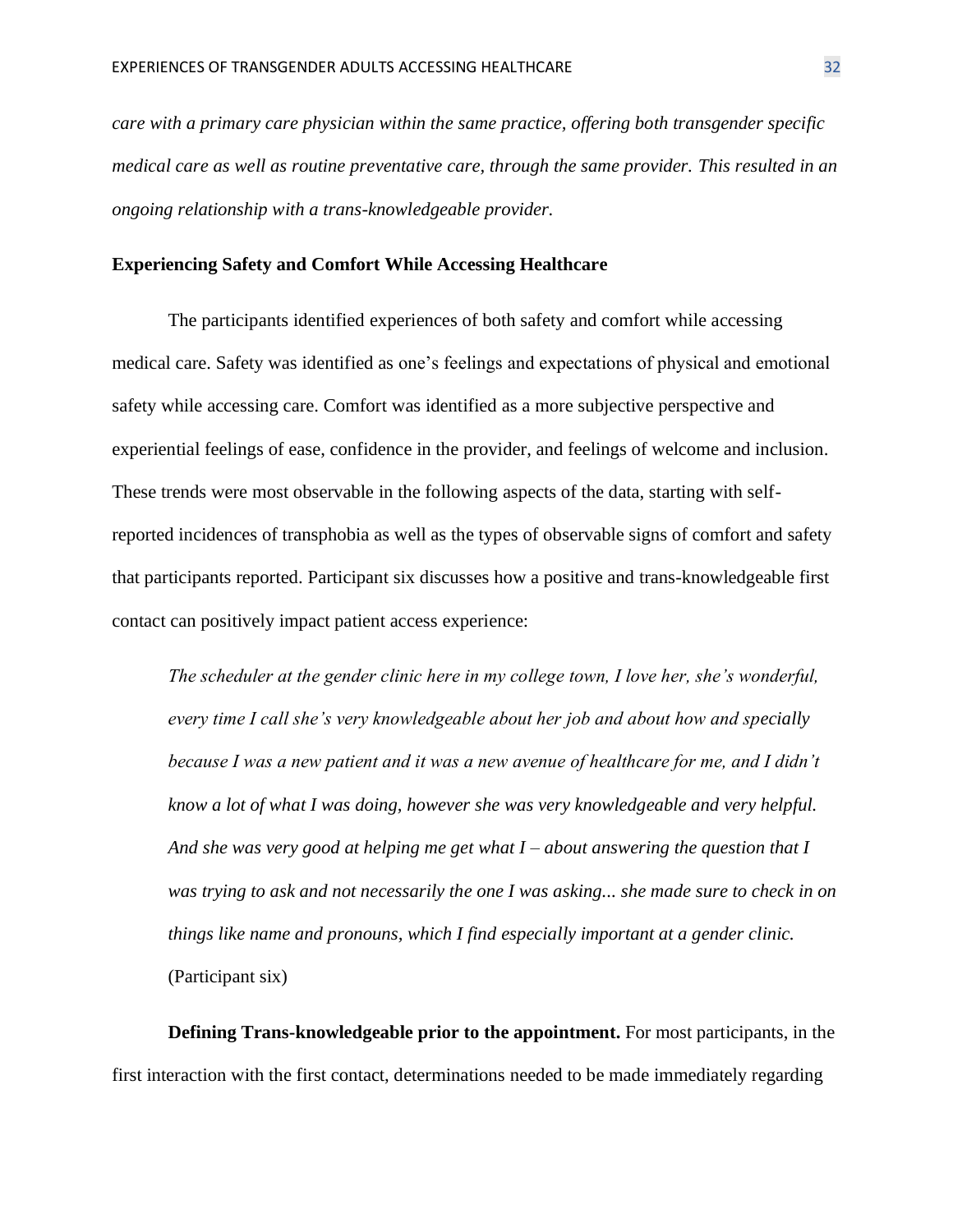the trans-knowledgeability of a new provider, the safety of the setting and interactions, and the comfort the individual could reasonably expect from interactions with the medical team. This was described as being a decision made even within the first phone call to the office, with the initial search results and public facing online presentation of trans-inclusive information, or lack thereof, sometimes also disqualifying providers prior to first contact. The need to make an immediate decision regarding the safety and comfort of seeking care with a new provider was reported to also carry beyond the initial visit. Participant one reported:

*I'm an adult but going to the doctor's is scary, and I wish that more people would be aware of that and be more sensitive to that, especially for our community, the LGBT community. And be more reassuring and helpful with that.* (Participant one)

## **Observable signs of trans-knowledgeability and inclusivity.**

As reported previously, participants engaged in intentional searches for transknowledgeable medical providers, using online search engines as well as "crowdsourcing" recommendations from social media and peers/friends, when possible. Without the advance knowledge that a specific provider is trans-knowledgeable and inclusive, individuals looked for signs of intentional inclusion in waiting room materials, language use, and signage/forms with gendered and assumed information about the types of patients the office serves. Participants universally reported being positively impacted by visible signs of trans inclusion such as flags, stickers, or LGBTQIA+ inclusive signage and language, including marketing materials, research study advertisements and health-related pamphlets. Language used consistently to describe feelings in these kinds of intentionally inclusive environments was often "safe" and "comfortable." Participant seven reported how knowing a provider is trans-knowledgeable and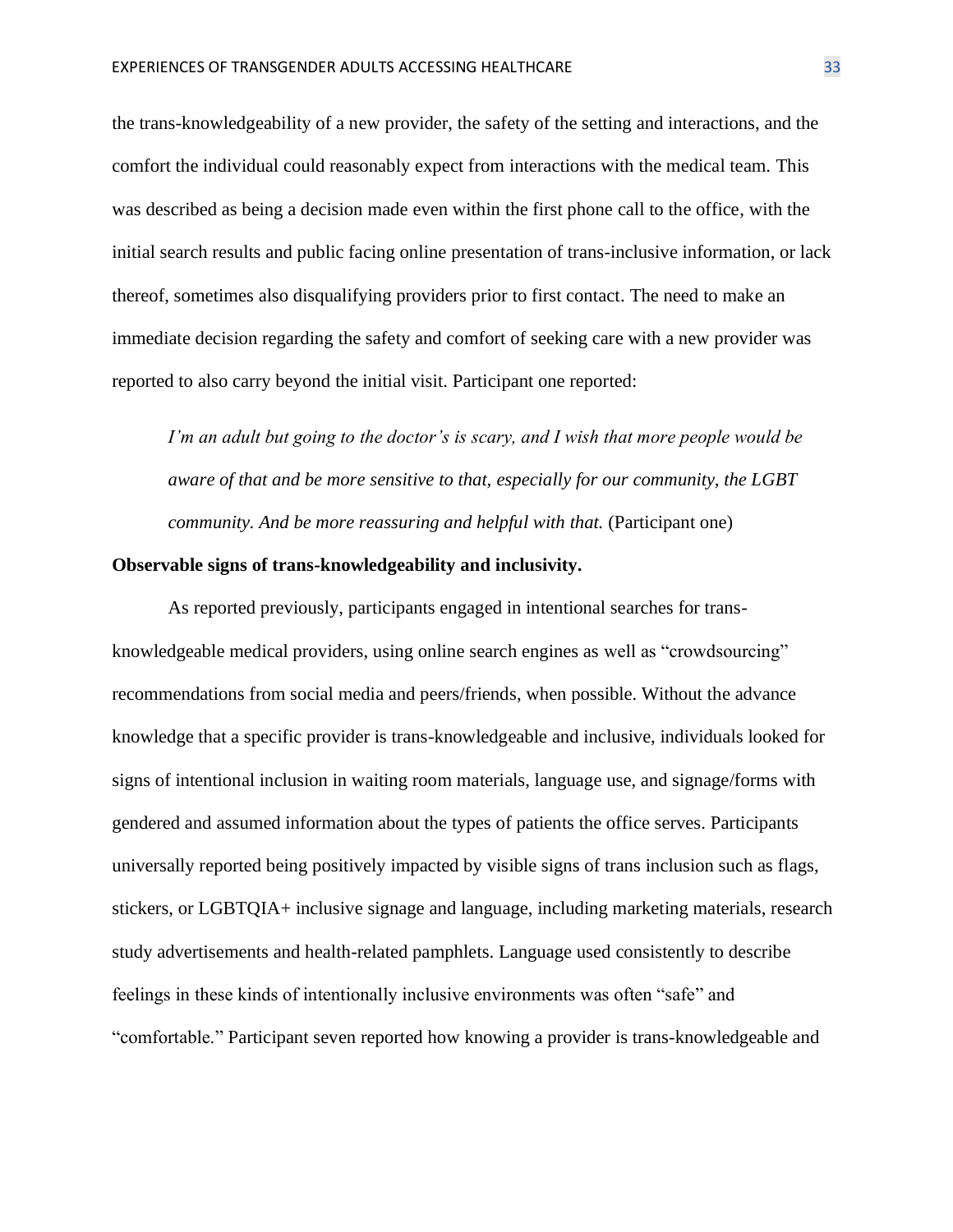inclusive through following the pre-appointment process helped them to feel comfortable accessing care:

*I think I knew ahead of time that they were lgbtq friendly, so I automatically was just comfortable with them like right off the bat. I think having that established kind of, feel to them made me comfortable because I was like okay, all the other- or a lot of the other trans people are going here. This is where they're getting help, so I know for me that this is gonna be helpful for me, to further my transition.* (Participant seven)

Participant three similarly observed:

*The first things that sort of helped put me at ease were, for one thing it was a very professional smooth-running environment. Everyone there really knew what they were doing, it was, everyone was friendly and easy to talk to. All the steps involved of you know filling out paperwork and stuff were very easy and clearly explained, it felt comfortable, safe, that kind of thing. They asked for pronuons and things like that and preferred name which helped as well cuz that let me know that I was in a place where I was going to be respected.* (Participant three)

#### **Self-Perception of Transphobic Incidents**

It was noted that during the course of the interview questions, 100% of the participants reported at least one instance of accessing medical care which was considered by the researcher to be uneducated at best and discriminatory at worst, with an overwhelming frequency of reported "inconveniences." These inconveniences as described by participants included instances of pharmacy employees refusing to use or accept paperwork from a provider with a preferred name or refusing to use utilizing preferred pronouns. Additional examples included being a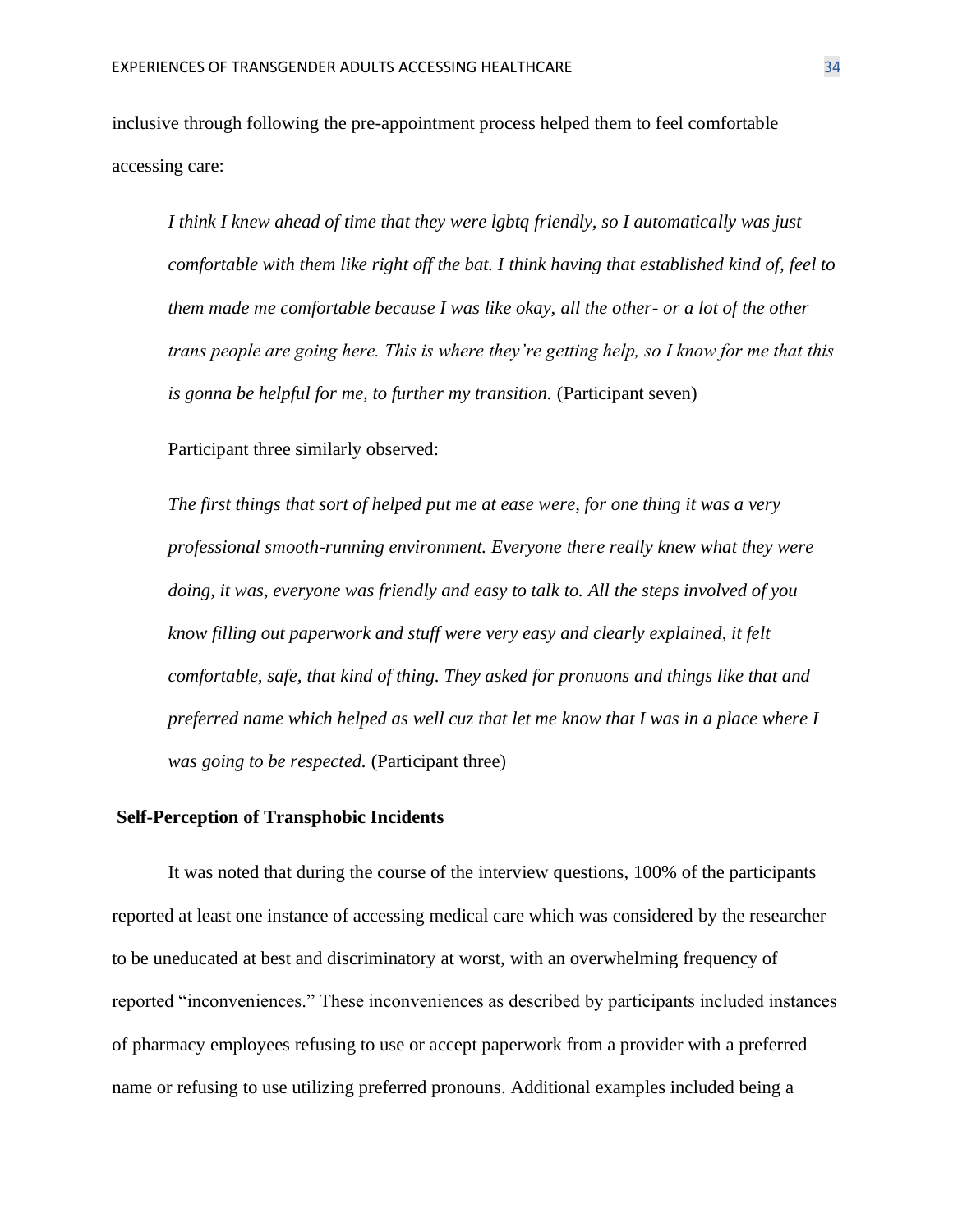witness to providers discussing the added stressors of coordinating care between providers and care systems when a patient has a preferred name or a legal name change.

Participant five discusses navigating systems of care after a legal name change resulted in inconsistent and invalid name and identification documents during an emergency room visit:

*I was told that they had to go by their forms in their computers even though my insurance card, my ID, everything else says my correct name. So for the first 20 minutes I was having a panic attack, not about whether or not I could walk and go to work and all these things, but whether or not I was going to spend hours in the ER being deadnamed because I couldn't emotionally take it.* (Participant five)

When explaining the process of accessing healthcare, participants often referenced "having to come out" or correct members of the medical team who assumed or intentionally utilized incorrect or out-of-date names, gender designations and pronouns, and health information related to their transition or status as a transgender person. This process was described as causing significant anxiety (all participants), up to and including panic attacks for some. Participants reported instances of being forced to publicly correct medical providers or team members, such as the following example of participant two discussing experiences with visiting nurses following genital surgery:

*A nurse came into my house and she didn't know anything about the surgery, didn't even really know what to be looking for. She just said 'well I know what infection looks like' – and she said a couple things that made me cringe and one thing that I really remember is that, she asked me, she was like 'so, I have a question. Why do some people…' and she*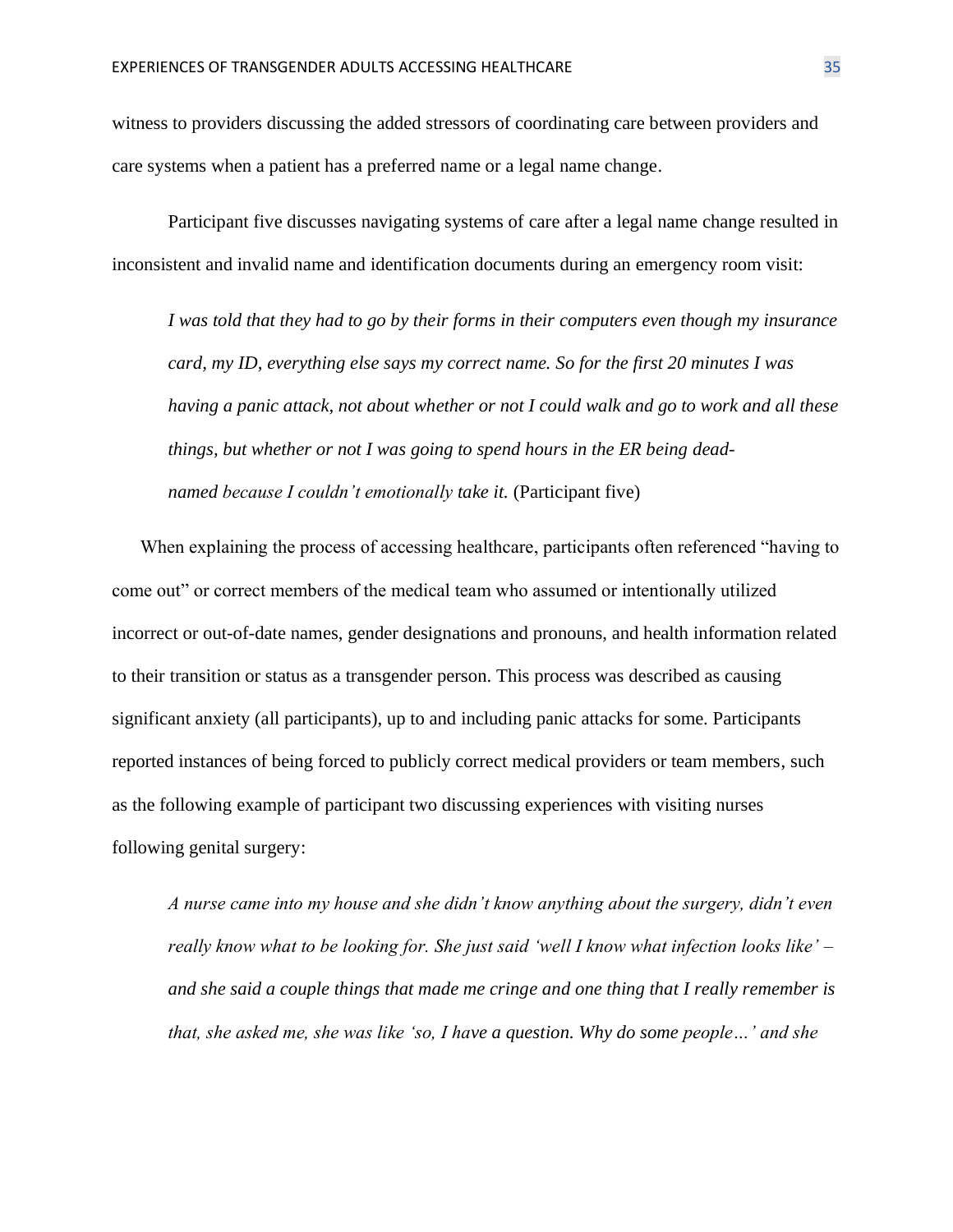*didn't know the word, and I filled it and was like 'transition' and she's like 'yeah. just to date the same sex.'* (Participant two)

Participant one on how dysphoria being triggered creates discomfort:

*It would make a difficult experience if they had to use my legal name and things like that and, just uncomfortable questions about my reproductive health. For sure, asking about my period and things like that and, sex life, even which they don't really but. Anything that would give me dysphoria.* (Participant one)

It is interesting to note, despite 38% of participants directly stating that they had no perceived negative experiences accessing healthcare when asked, 100% of participants ultimately reported at least one incident of disrespect, harassment, and transphobia, up to and including being kept from appropriate medical care, being refused care due to status as a transgender person, being asked inappropriate and unnecessary medical questions regarding the individual's genitalia or sexual preference, etc.

## **Experiencing Healthcare as a Privilege and not a Right.**

While analyzing the narrative data around the negative and positive experiences had while accessing healthcare, it was found that 63% of participants actively indicated some form of gratitude, or feeling lucky that they had not experienced significant negative experiences, despite 100% having indicated in some part of the interview an interaction or experience that was negative or transphobic as described. This internal perception that they are not only lucky to have not experienced any more significant issues, combined with the realities described by these participants, warrants further study around trauma, mental health, and resilience in transgender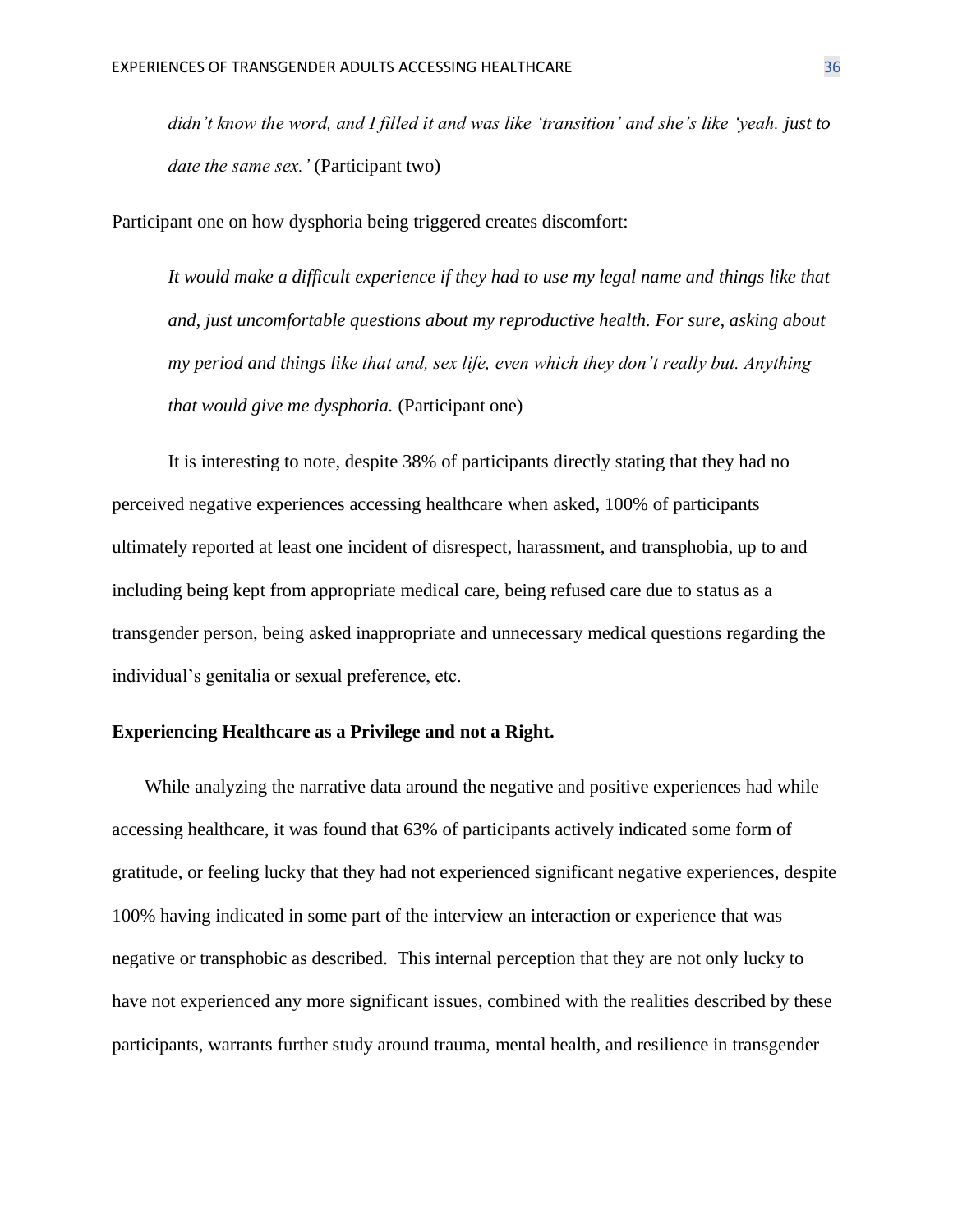adults seeking medical care despite discrimination, micro-aggressions, and occasional outright refusal of care.

Participant Two on being hopeful that the next medical visit won't be terrifying:

*Just because I don't know what I'm going to run into, I have had mostly positive experiences, but I've also had those negative experiences where it's terrifying. So, no matter what, I get scared for any kind of medical visit.* (Participant two)

Participant two later in the interview also directly expressed being grateful for the medical care they receive in Massachusetts: *"I think Massachusetts is doing a really good job with you know, providing medical care for trans patients, and yeah. I am glad to live where I live."*

Participant three on their experience from a perspective of privilege and appreciation:

*I don't think my experiences are anywhere near universal because I feel that I've been overall very very fortunate and have had generally positive experiences apart from the things that I mentioned. And I've heard just talking to friends and loved ones about their experiences and hearing what other people within the trans community go through. I definitely get the sense that positive experiences are much less common than would be preferred. You know it's usually a lot more difficult for people to receive healthcare in a quick and safe manner, and – oh and also the fact that I also feel it's important to mention that I think that a lot of that has to do with the fact that I am in a more privileged position given that I am not disabled, I am not a person of color, I am relatively middle class, all of that I think has generally aided me and allowed me to have an overall*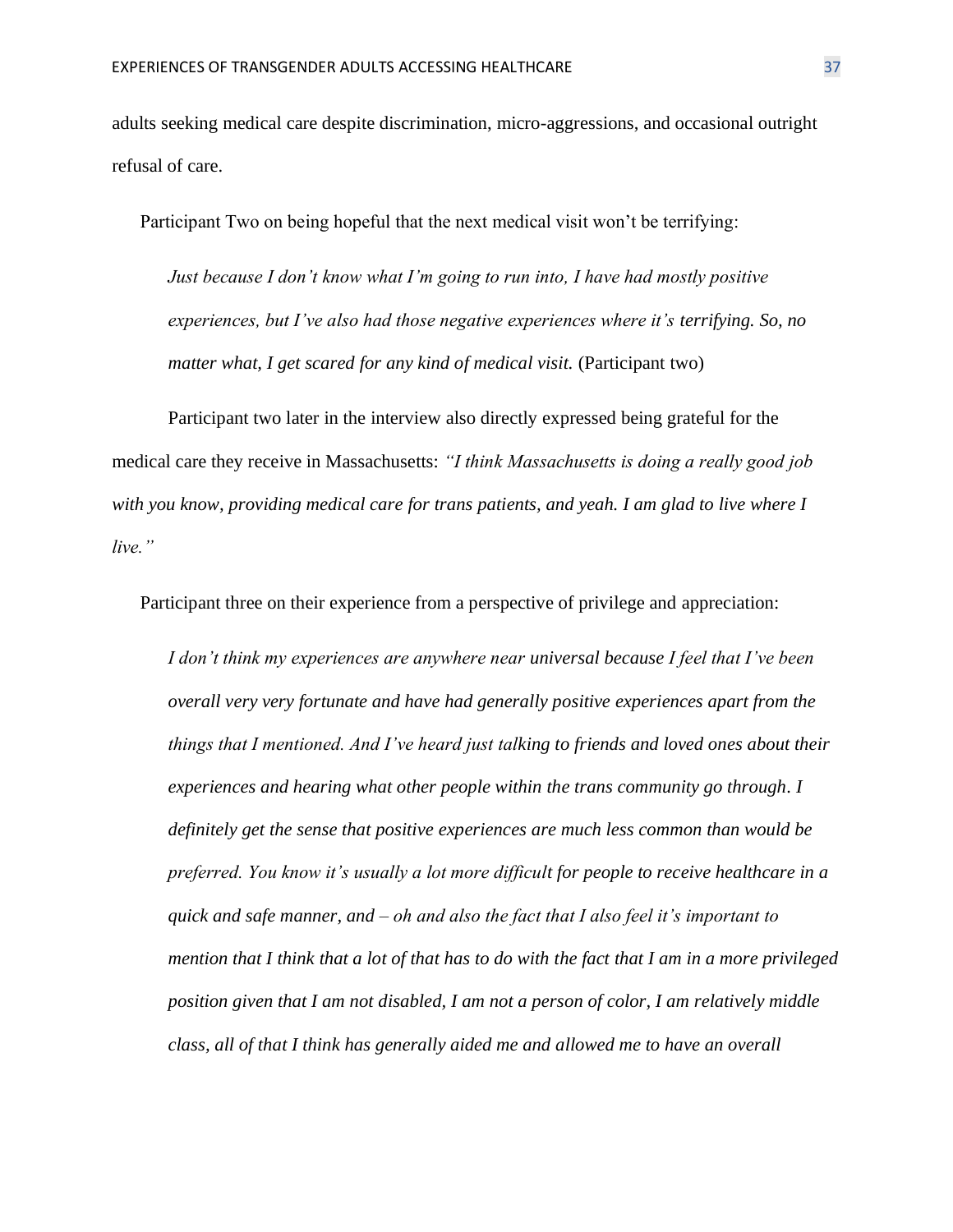*pleasant experience with healthcare, compared to the people who would not be in these positions*. (Participant three)

#### **Discussion**

The purpose of this study was to identify how transgender adults in Massachusetts are navigating the existing healthcare system to access medical care. Through the process of interviewing the study participants and analyzing the resulting data, several answers have been generated which answer this question. Namely, an access model was created which outlines the method of identifying a new primary care provider (see Figure (1)).

#### **Primary care access model**

#### **Internal and External Motivators**

When considering the many reasons for connecting with a PCP, the majority of participants ultimately connected with a PCP in order to pursue transition-related medical care, driven by their internal motivation to transition. Our study confirmed that a primary internal motivator for seeking medical care is to ease dysphoria through medical and/or surgical transition. With an understanding from the literature that for many trans individuals, taking steps towards transition-related medical care, barriers of "financial constraints, safety concerns, fear of discrimination and rejection" (Grant, et al, 2011) are often insurmountable, especially among people of color (Grant, et al., 2011; James, et al., 2016). The external motivators for seeking primary care relationships were not the focus of the literature reviewed.

#### **PCP relationships.**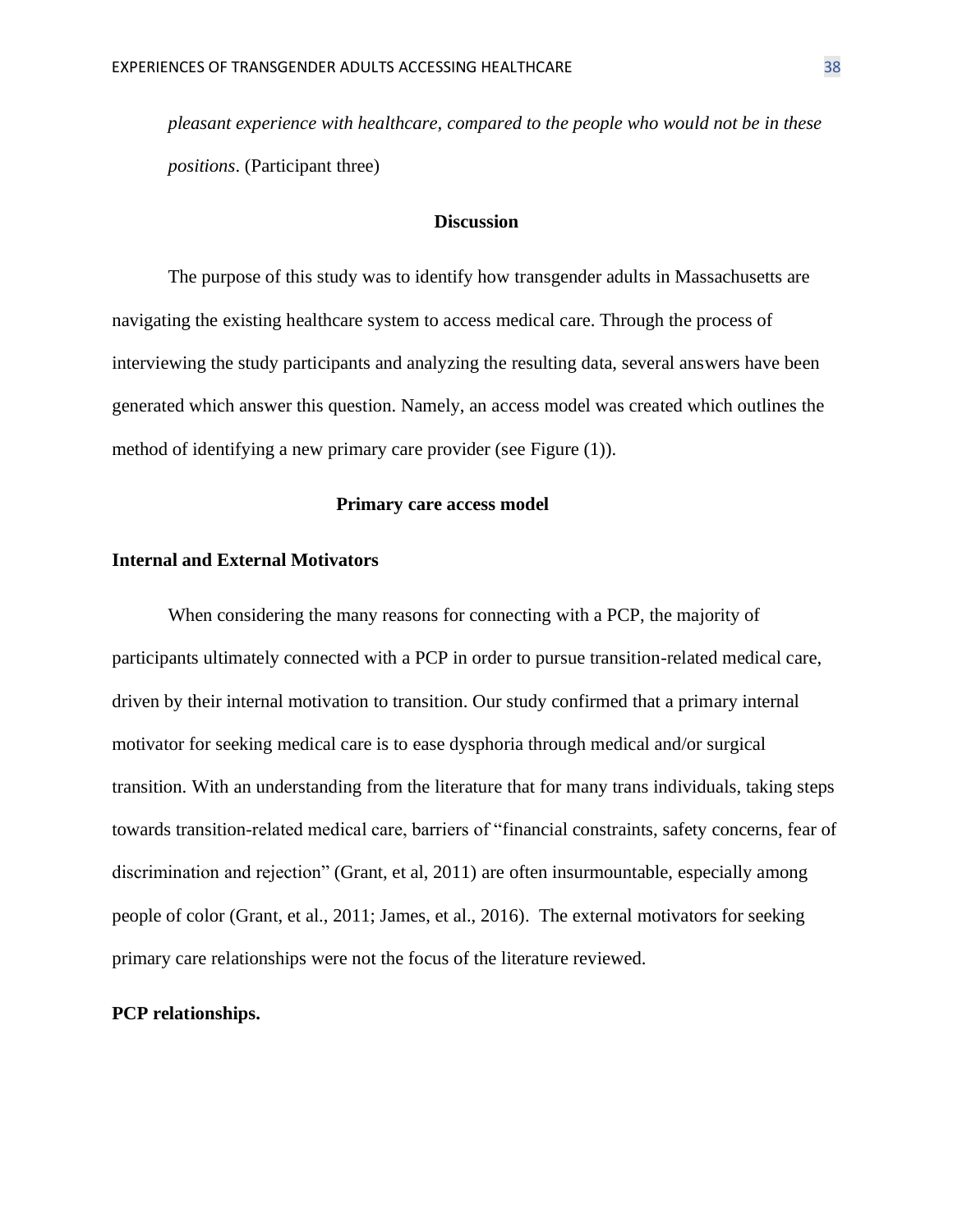The results reviewed the relationship between long term relationships with a PCP and the likelihood of having a negative experience related to trans identity while accessing healthcare. Individuals with an established primary care provider offered fewer unique examples of negative experiences accessing healthcare, and those that were discussed were often self-described more as inconveniences than as traumatic experiences. It was further observed that individuals with an established PCP stated that they would seek treatment for unexpected illnesses or injuries by contacting their PCP first, and being seen in that office as opposed to going in to an urgent care/walk-in center or emergency room. Over time, However, individuals with no established or current PCP, as well as those who reported inconsistent PCP relationships, were obligated to rely on urgent care/walk-in centers and emergency rooms or simply delay care indefinitely. Both the 2011 and 2016 Transgender Survey data sets found that for both experiences of discrimination and also refusal of care related to transgender identity, hospitals and emergency rooms were consistently found to be the environments with the highest rates of these incidents (Grant, et al., 2011, James, et al., 2016)

The literature reviewed for the research study found that in 2011, 41% of individuals surveyed were not out to anyone on their medical team as being a transgender individual (Grant, et al., 2011) down to 31% in 2016 (James, et al., 2016). This does reflect an overall positive trend towards more intentionally inclusive and welcoming policies and practices regarding transknowledgeable care among medical providers. However, approximately 23% of the 2016 survey participants reported delaying care due to fear of treatment (James, et al., 2016), a phenomenon which was better understood through the narrative data collected.

**Developing the care access model.** The common methods of identifying and establishing care with a new trans-knowledgeable provider was one of the earliest themes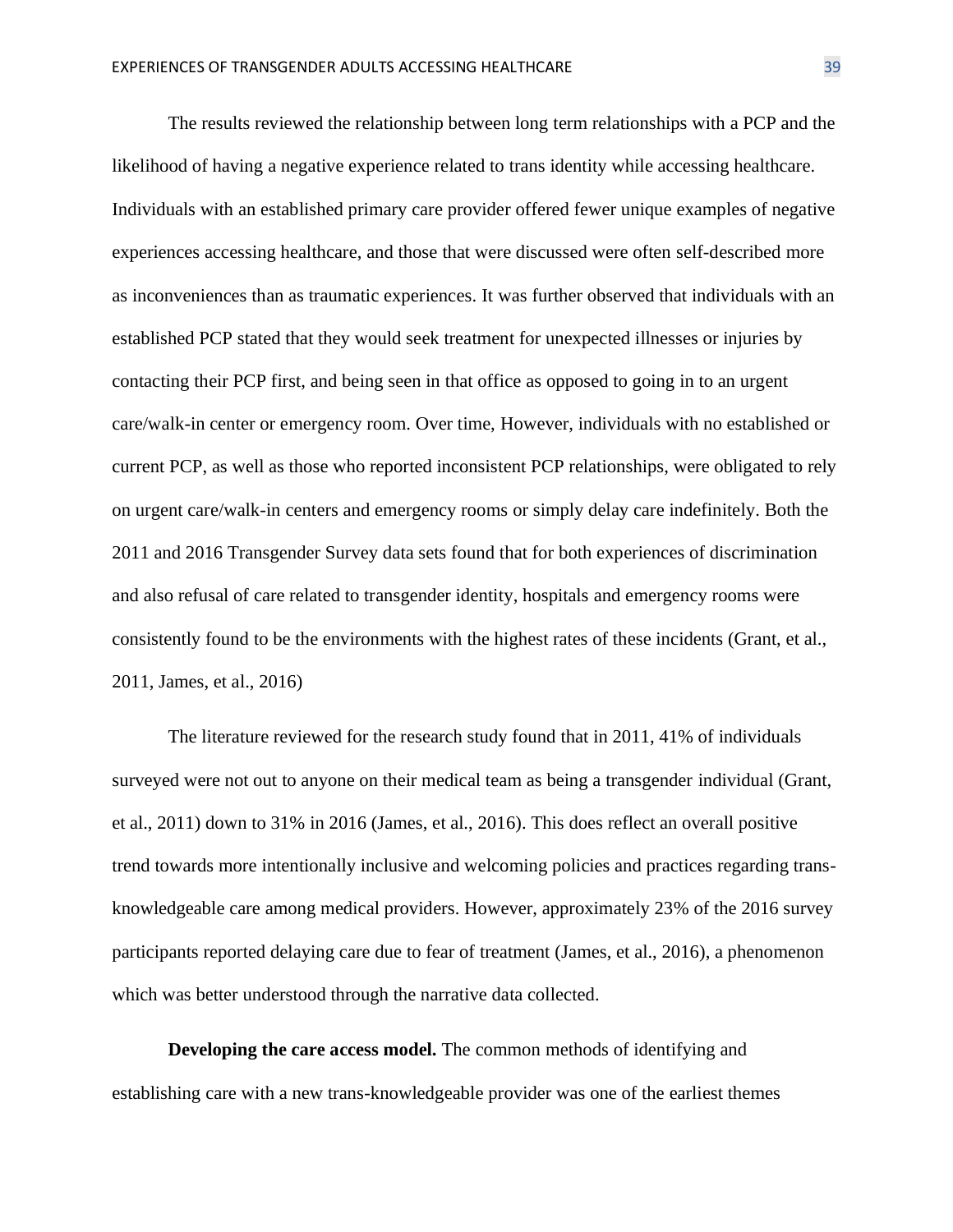identified. Awareness of how trans patients are ultimately connecting with PCP's is a key to delivering life-saving preventative care to a marginalized and underserved population. As noted above, longer relationships with a PCP reduce the reliance on methods of care access which are more likely to result in a negative experience such as emergency rooms and urgent care centers (Grant, et al., 2011; James, et al., 2016). Medical providers who are seeking to increase patient census of trans individuals have the opportunity to make changes to public facing policies, marketing materials and strategies, signage, and make improvements to the training and transknowledgeability of first line points of contact such as receptionists, billers, schedulers, and security personnel.

As of 2016, approximately 33% of trans patients receiving transition-related medical care did so through the use of a specialist outside of their routine healthcare provider, typically a PCP (James, et al., 2016). However, also in 2016, 51% of trans patients received both their transitionrelated medical care as well as their routine healthcare from their routine healthcare provider or PCP (James, et al., 2016). With the qualitative data reviewed along with the literature, there seems to be significant opportunity to streamline healthcare opportunities and protocols by combining the offering of transition related medical care within the offices and services provided by primary care physicians.

#### **Experiencing Safety and Comfort Accessing Healthcare and Healthcare as a Privilege**

The researcher asked participants to discuss their most challenging experience accessing medical care, which resulted in themes which illuminated the interlinking nature of experiencing safety and comfort for trans individuals accessing healthcare. Participants reported feeling grateful for the minimally negative experiences that they had endured compared to their awareness of both observed and stereotypically expected negative experiences of trans-identified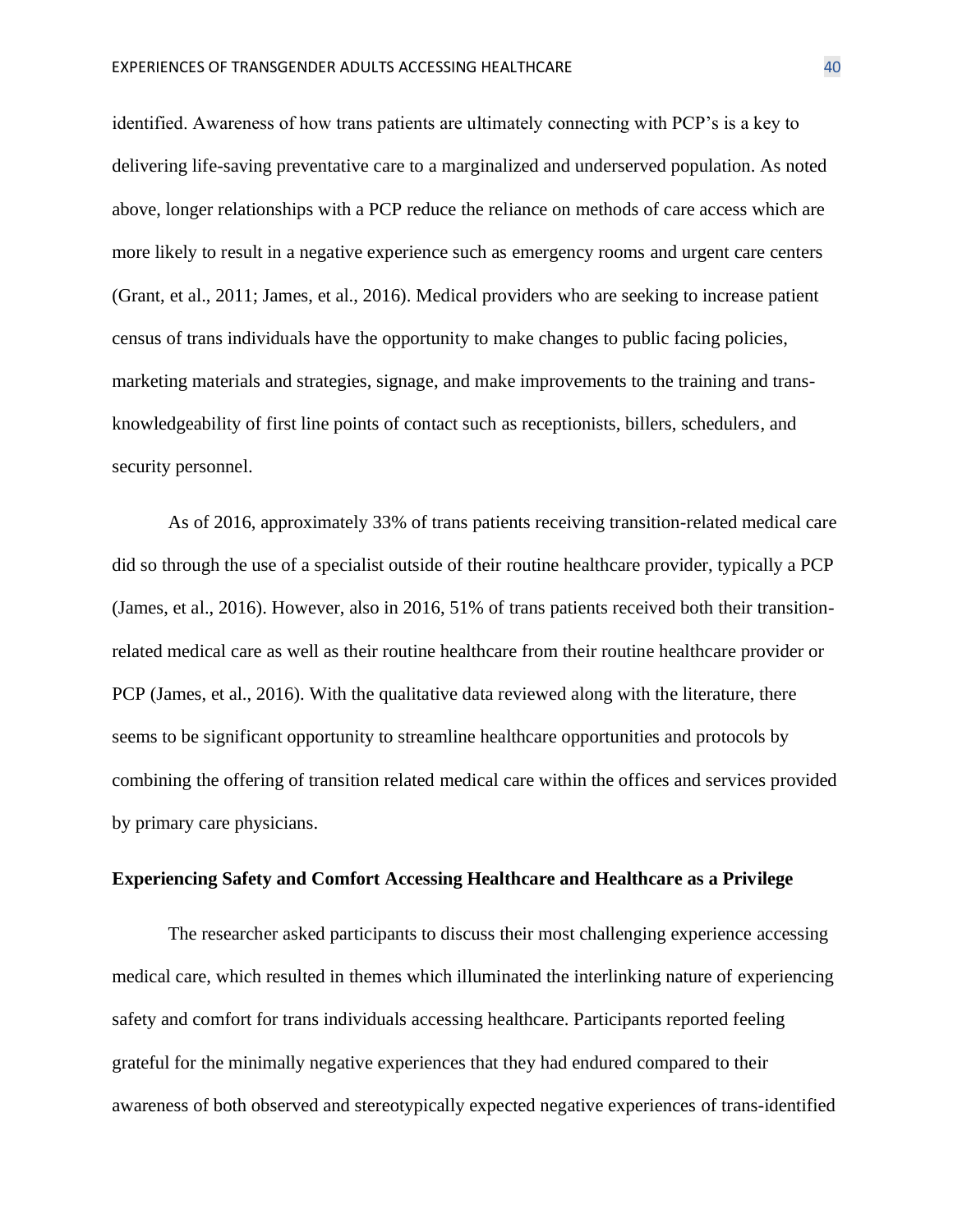individuals accessing healthcare. The fears disclosed by participants are not unfounded, as the NCTE studies from 2011 and 2016 consistently show high rates of discrimination and refusal of care across multiple healthcare environments (Grant, et al., 2011; James, et al., 2016) The 2016 study by the National Center for Transgender Equality found that of the participants who had been seen by a medical provider within the last year, 33% reported "at least one negative experience with a doctor or other health care provider related to being transgender (James, et al. 2016)." Among other experiences reported by participants, the 2016 NCTE study found that 24% of respondents were obligated to teach or educate their medical provider in order to receive appropriate care, with 15% reporting invasive or unnecessary questions about their identity unrelated to the medical visit , and a further 8% indicating care or treatment refusal related to their identity or gender presentation (James, et al., 2016)

Given the fact that trans individuals who are medically transitioning through the use of hormone therapy are obligated to remain in ongoing contact with a medical provider in order to safely and legally transition, this is a concerning status quo and subconscious power dynamic with wide ranging possible consequences. The results generated from this study affirmed that trans patients experience safety and comfort as being intertwined. The fears discussed by participants were not related or limited to being assaulted per se but were focused on the internal emotional and physiological experiences of suffering through dysphoria as a result of accessing medical care. For many participants, the suffering of dysphoria is judged to be more impactful than delaying routine or even urgent medical care, unless it absolutely cannot be avoided. In 2016, the NCTE reported that 23% of its respondents had elected not to seek necessary medical treatment due to the fear of mistreatment related to their gender identity or presentation (James, et al., 2016). Further quantitative study into gender dysphoria and its involvement with medical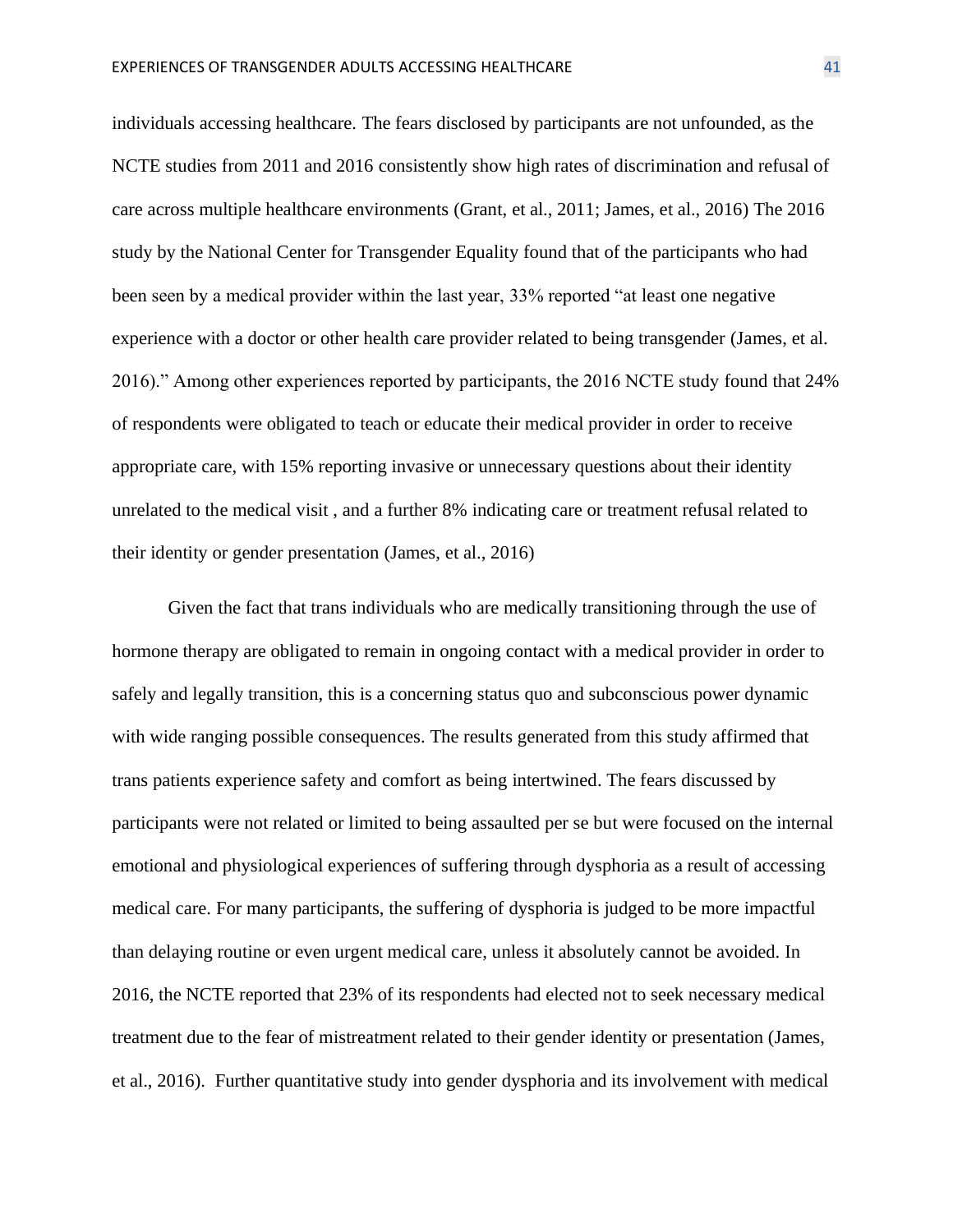care is strongly recommended, especially into the delay of preventative and routine care for sexual and reproductive health amongst trans-masculine individuals.

The study identified that participants commonly expressed themselves as lucky or fortunate to receive respectful medical care. Given that the NCTE 2016 Transgender Survey found that 33% of trans individuals experienced at least one negative experience while seeking medical care, with 2% of individuals reporting instances of assault in a medical setting related to their identity as a transgender person (James, et al., 2016), it is not difficult to understand why there is such a pervasive belief that accessing medical care will be at the very least, uncomfortable, unpleasant, and mentally and emotionally distressing. Further investigation into how the healthcare system can ease dysphoria through medical transition is needed, which includes consideration into the legal and medical nature of transition as both separate and combined entities. When considering the long-term impact of traumatic negative experiences endured by trans individuals seeking healthcare, as well as the widespread belief that these experiences are to be expected and endured, there is a concerning unknown for an already vulnerable population.

#### **Recommended policy and practice improvements**

**Intentionally inclusive practices.** The data generated a picture of patients who were often surprised to see their identities reflected in signage, research study advertisements, etc. These kinds of visible signals, while less direct than rainbow or trans pride flags and safe zone signage, are an indicator of a medical provider's intentional inclusivity. The choice to ask about and consistently respect preferred name and pronouns for patients across all members of the medical team is a standard and easily implemented change that all providers can implement which shows trans patients that their identities matter.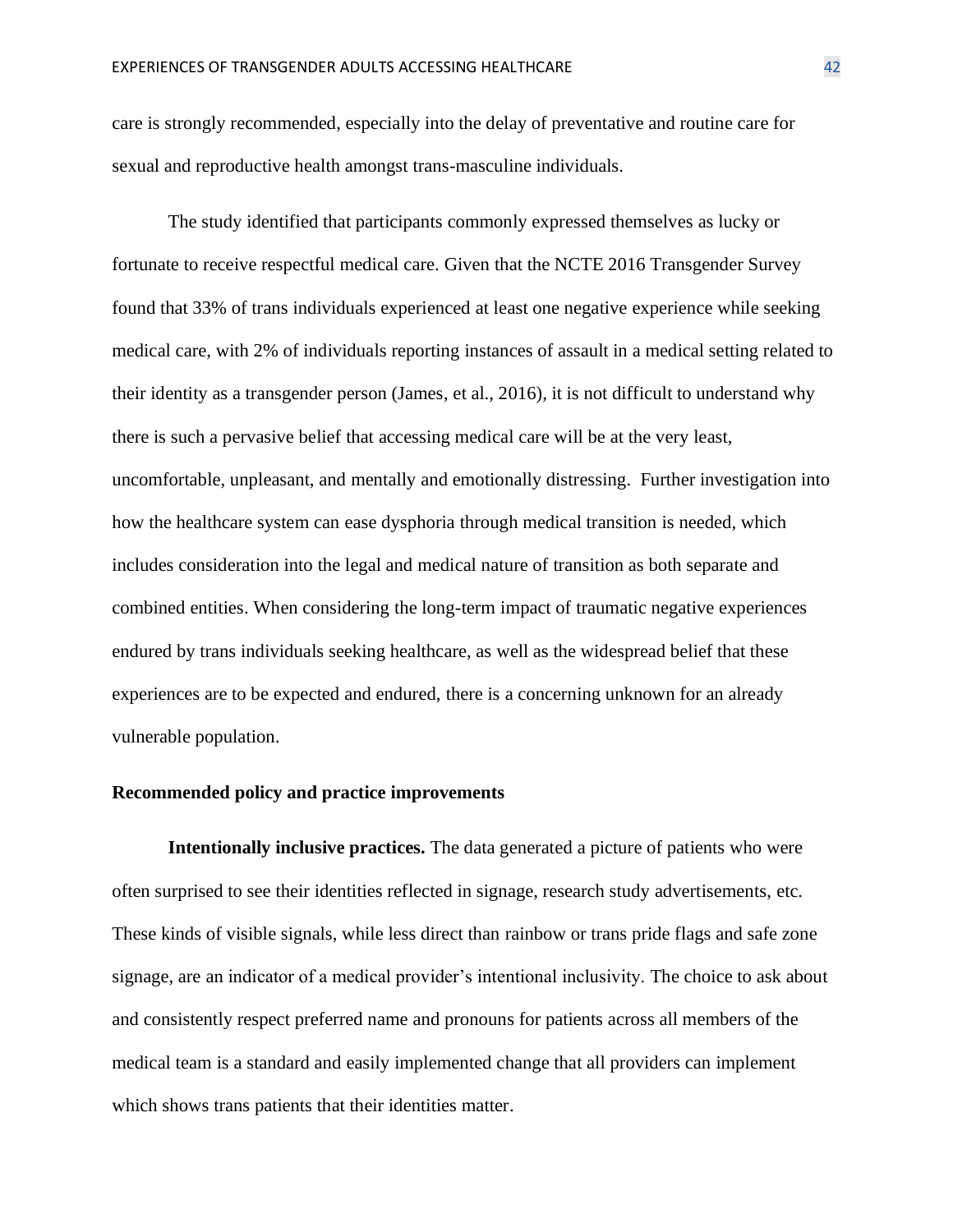Providers looking to become more intentionally inclusive would benefit from connecting with trans focused healthcare providers like Fenway Health, to request support and guidance on developing policies and procedures to effectively support trans patients to access PCP services. This recommendation holds especially true for pediatric medical providers, who have a unique opportunity to foster relationships with trans-knowledgeable providers to create a warm hand off and ensure that trans patients do not feel rejected or as though their needs cannot be met within their existing pediatric practice. In a macro lens, respondents to the NCTE surveys in both 2011 and 2016 cited cost as being the most significant barrier to medical care (Grant, et al., 2011; James et al., 2016), for our participants geographic limitation was significantly more impactful, however the cost of transportation and travel related expenses was also brought up. Considering how to better provide trans-knowledgeable care throughout all of Massachusetts should be a legislative and healthcare policy priority. The NCTE found that trans patients were "three times more likely to have to travel more than 50 miles for transgender-related care than for routine care (James, et al., 2016) which was observed in the data collected and analyzed to answer the research question posed. Research and policy initiatives focused on the transportation barriers for trans individuals in Western and Southeastern Massachusetts as it pertains to accessing transknowledgeable healthcare would likely help to determine where there are large regional gaps in care access for trans patients of all ages.

#### **Limitations**

The study interviews resulted in a wealth of data, however there were some limitations and areas of opportunity which are relevant to the results. Inherently, the use of a convenience and snowball sample recruiting method from an often isolated and disenfranchised population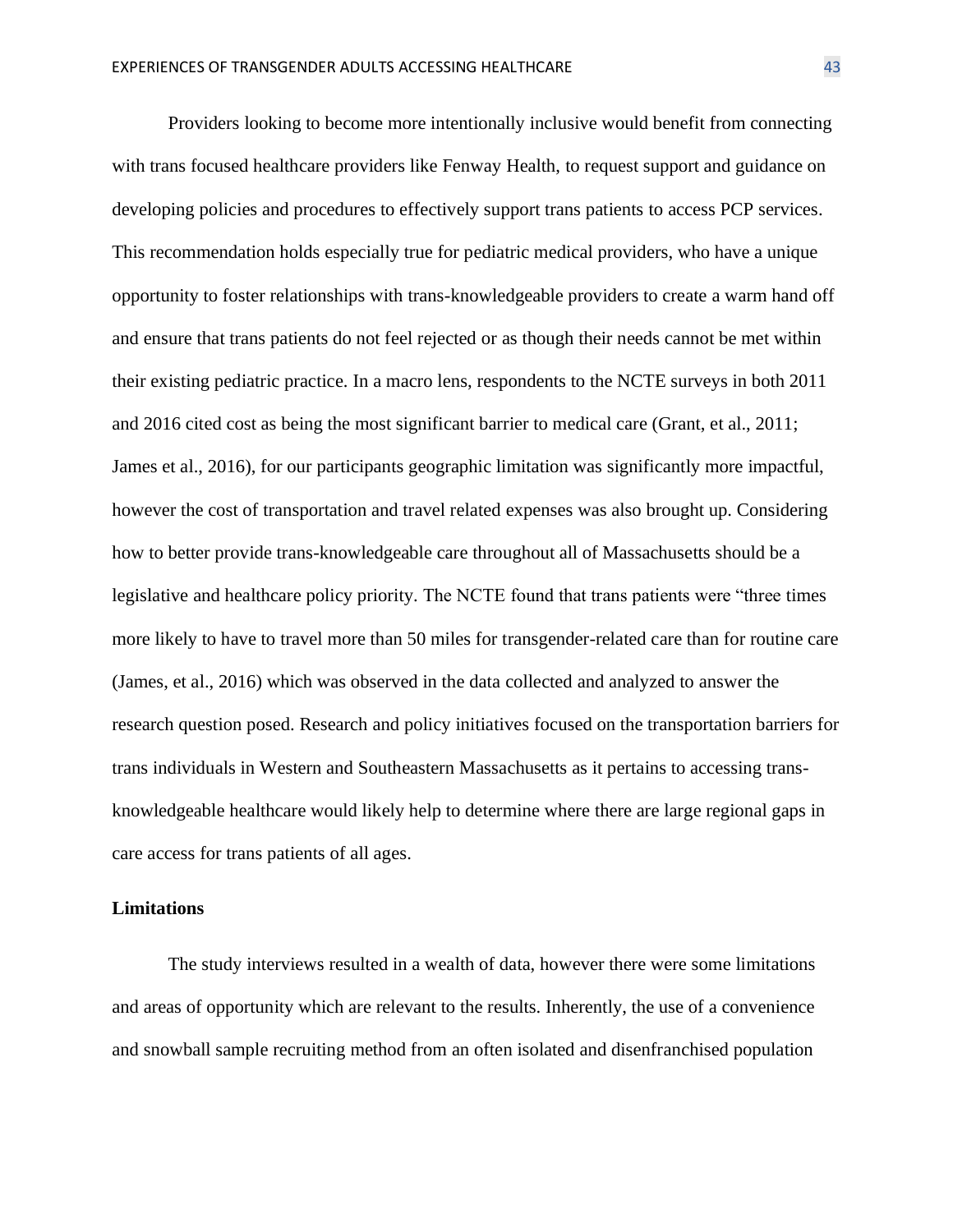results in a sample of individuals that is somewhat influenced by the geographic reach and cultural access of the research team.

The primary limitation of this study was the sample size  $(n=8)$ . The research team recruited individuals with a goal of 10 participants, using a combination of in person and electronic recruiting contact, from convenience and snowball samples. The resulting population is not sufficient to reach saturation of grounded theory data (Aldiabat, & Le Navenec, 2018). In addition, no participants of color were represented, which is a significant limiting factor as there is even less qualitative research data available on the experiences of people of color. According to the NCTE studies, people of color experience higher rates of discrimination, assault, and refusal of care (James, et al., 2016) further suggesting the need for more intensive study into the experiences of transgender people of color accessing medical care.

An additional limitation on the study was the low participation from trans-feminine individuals, which is relevant to studies regarding experiences accessing healthcare, as the NCTE has found significant variety in the types and magnitude of negative experiences had while accessing healthcare as a trans individual when compared between trans men, women and nonbinary individuals(Grant, et al., 2011; James, et al., 2016).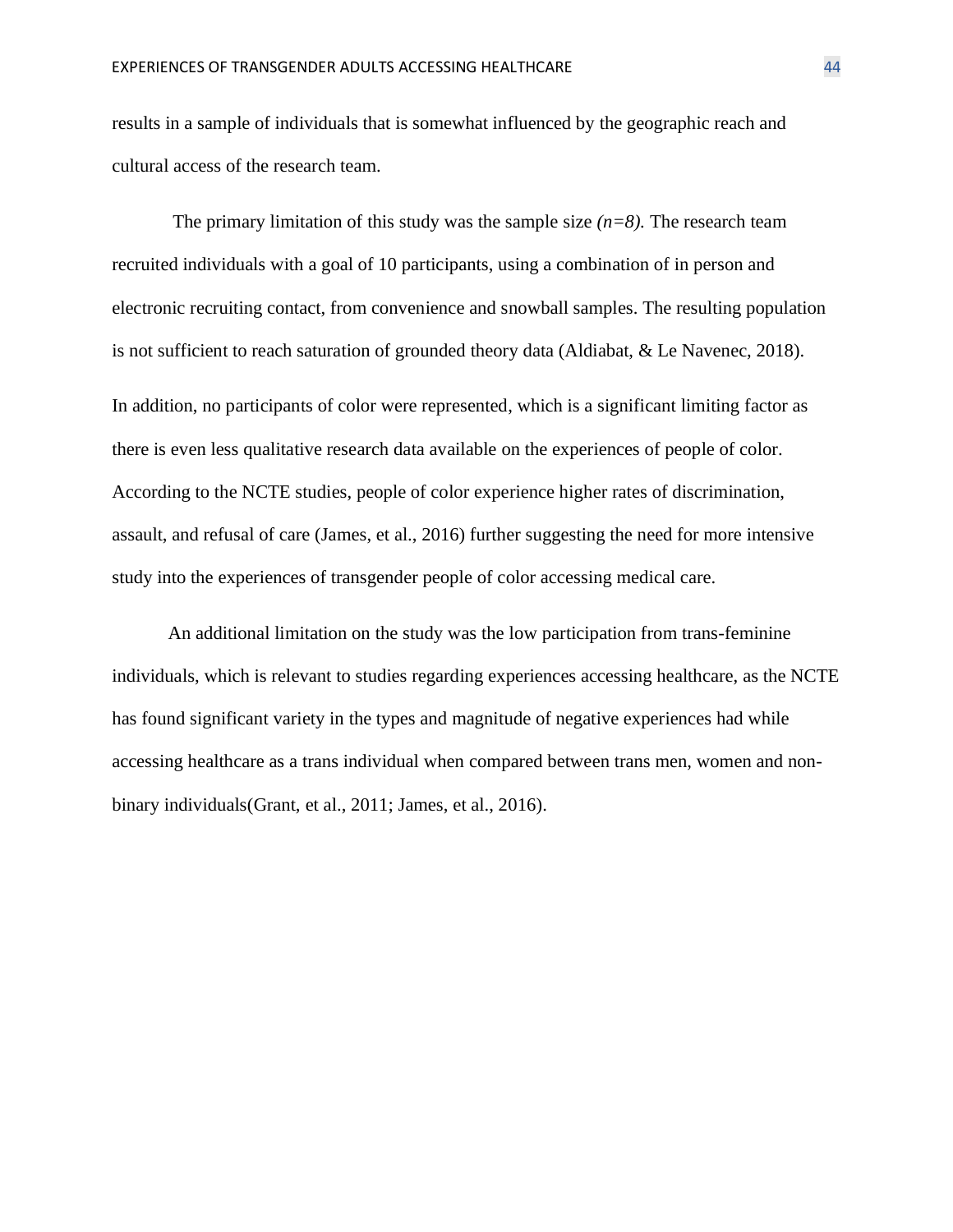#### REFERENCES

- Aldiabat, K. M., & Le Navenec, C. (2018). Data saturation: The mysterious step in grounded theory method. *The Qualitative Report, 23(1)*, 245-261. Retrieved from <https://nsuworks.nova.edu/tqr/vol23/iss1/18>
- American Psychiatric Association. (2013). *Diagnostic and statistical manual of mental disorders (5th ed.)*. Washington, DC: Author.
- American Psychiatric Association. (2016). *What is gender dysphoria?* Retrieved from https://www.psychiatry.org/patients-families/gender-dysphoria/what-is-gender-dysphoria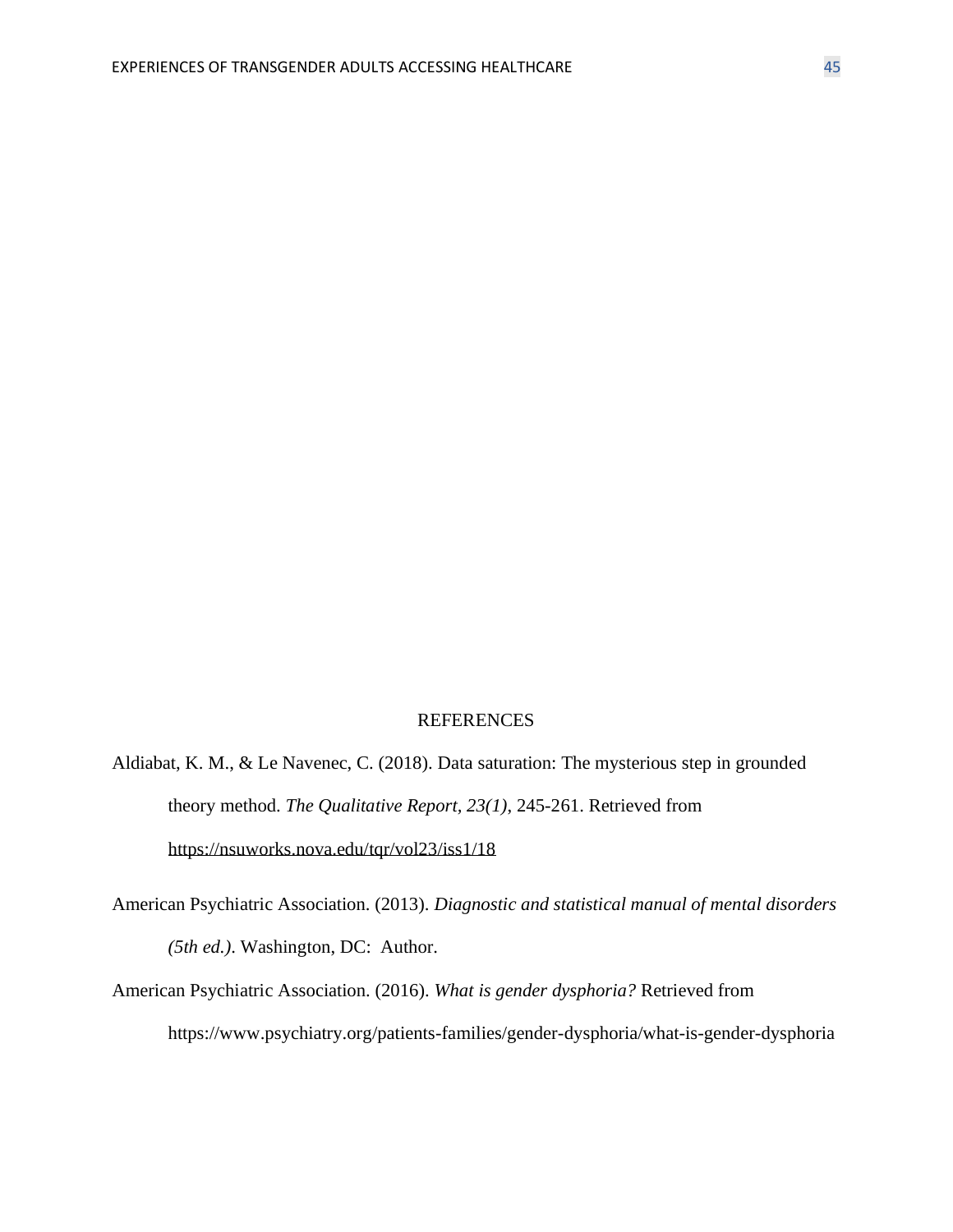- An Act relative to abusive practices to change sexual orientation and gender identity in minors, MA-H.R. 140. 191st Congress. (2019). (Enacted)
- Benjamin, H. (1954). *Transsexualism and transvestism as psychosomatic and somato-psychic syndromes: transsexualism and transvestism, A Symposium*. doi: 10.1176/appi.psychotherapy.1954.8.2.219
- Carroll, R. (1999). Outcomes of treatment for gender dysphoria. *Journal of Sex Education and Therapy, 24(3)*, 128-136. doi: [10.1080/01614576.1999.11074292](https://doi.org/10.1080/01614576.1999.11074292)
- Centers for Disease Control and Prevention. (2018). *Healthy-People 2020 - Midcourse Review*. Retrieved from:

https://www.cdc.gov/nchs/healthy\_people/hp2020/hp2020\_midcourse\_review.htm

Charmaz, K. (2014). *Constructing grounded theory*. London: Sage.

- Coleman, W., Bockting, M., Botzer, P., Cohen-Kettenis, G., DeCuypere, J., ... Zucker, K (2012) Standards of care for the health of transsexual, transgender, and gendernonconforming people, Version 7. *International Journal of Transgenderism, 13(4),* 165- 232, doi: [10.1080/15532739.2011.700873](https://doi.org/10.1080/15532739.2011.700873)
- Denny, D. (2002) A Selective bibliography of transsexualism. *Journal of Gay & Lesbian Psychotherapy, 6(2)*, 35-66. doi: [10.1300/J236v06n02\\_04](https://doi.org/10.1300/J236v06n02_04)
- Devor, S., & Matte, N. (2007). Building a better world for transpeople: Reed Erickson and the Erickson Educational Foundation. *International Journal of Transgenderism, 10(1)*, 47- 68. doi: [10.1300/J485v10n01\\_07](https://doi.org/10.1300/J485v10n01_07)
- Drescher J. Queer diagnoses: parallels and contrasts in the history of homosexuality, gender variance, and the diagnostic and statistical manual. *Archives of Sexual Behavior (2),* 427- 460. doi: 10.1007/s10508-009-9531-5.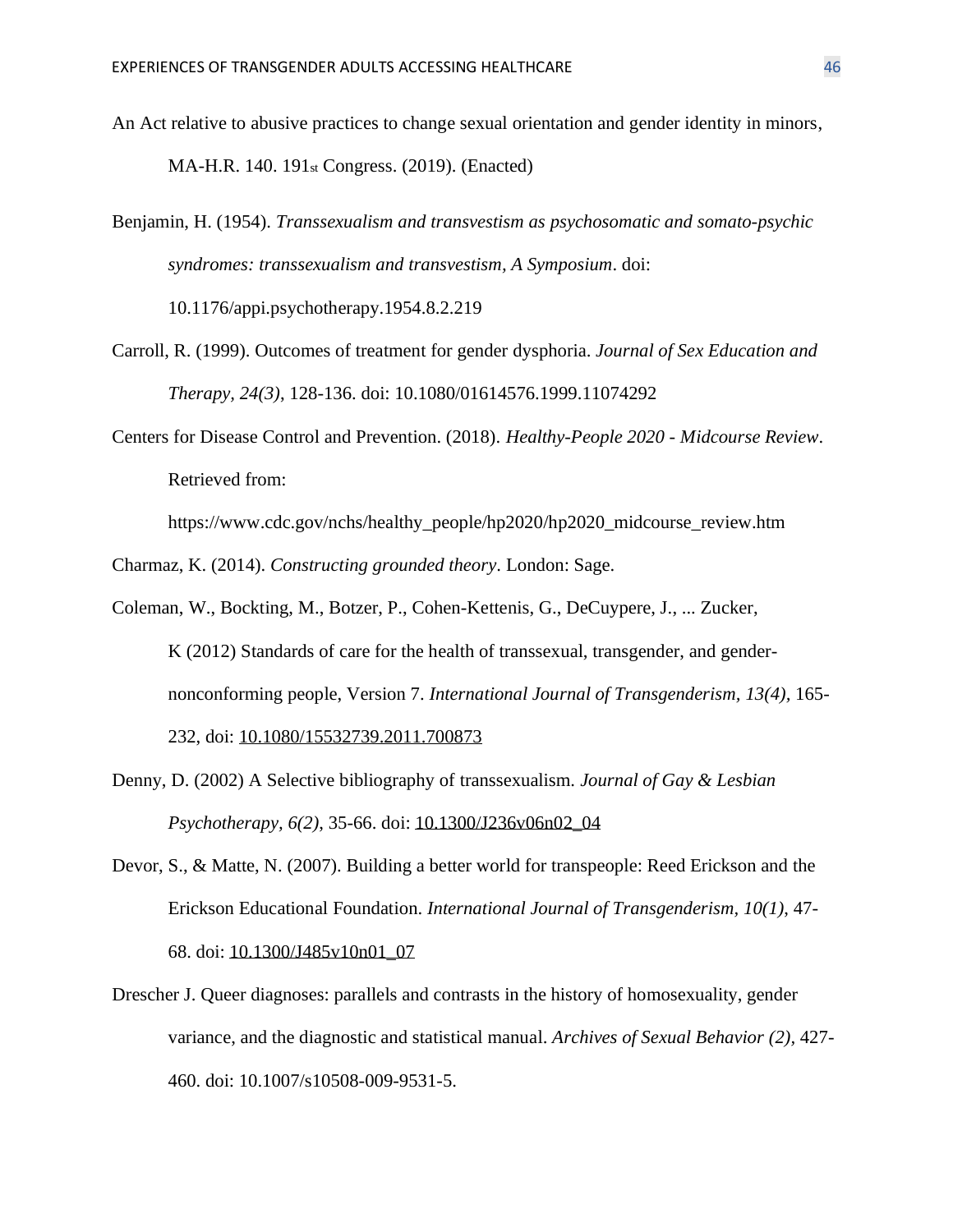Dubin, S., Nolan, I., Streed Jr., C., Greene, R., Radix, A., & Morrison, S. (2018) Transgender health care: Improving medical students' and residents' training and awareness. *Advances in Medical Education and Practice (9),* 377-391.

doi: <https://doi.org/0/2147/AMEP.s147183>

- Flores, A.R., Herman, J.L., Gates, G.J., & Brown, T.N.T. (2016). *How many adults identify as transgender in the United States?* Los Angeles, CA: The Williams Institute.
- Fraser, L., Karasic, D., Meyer, W., & Wylie, K. (2010). Recommendations for revision of the *DSM* diagnosis of Gender Identity Disorder in adults. *International Journal of Transgenderism, 12:(2)*, 80-85. doi: [10.1080/15532739.2010.509202](https://doi.org/10.1080/15532739.2010.509202)
- Galvin, W. F. (2018). *2018 - Statewide - Question 3: Do you approve of a law summarized below, which was approved by the House of Representatives and the Senate on July 7, 2016?* Retrieved from https://electionstats.state.ma.us/ballot\_questions/view/7305/
- GLAAD. (2017). *Accelerating Acceptance 2017*. Retrieved from https://www.glaad.org/files/aa/2017\_GLAAD\_Accelerating\_Acceptance.pdf
- GLAAD. (2019). *Donald Trump*. Retrieved from [https://www.glaad.org/tap/donald-trump.](https://www.glaad.org/tap/donald-trump)
- Grant, J., Mottet, L., Tanis, J., Harrison, J., Herman, J., & Keisling, M. (2011). *Injustice at every turn: A report of the National transgender Discrimination Survey.* Washington DC: National Center for Transgender Equality and National Gay and Lesbian Task Force. Available at

https://www.transequality.org/sites/default/files/docs/resources/NTDS\_Report.pdf

HHS Office of the Secretary, Office for Civil Rights. (2018). Section 1557 of the Patient Protection and Affordable Care Act. Retrieved from [https://www.hhs.gov/civil-rights/for](https://www.hhs.gov/civil-rights/for-individuals/section-1557/index.html)[individuals/section-1557/index.html](https://www.hhs.gov/civil-rights/for-individuals/section-1557/index.html)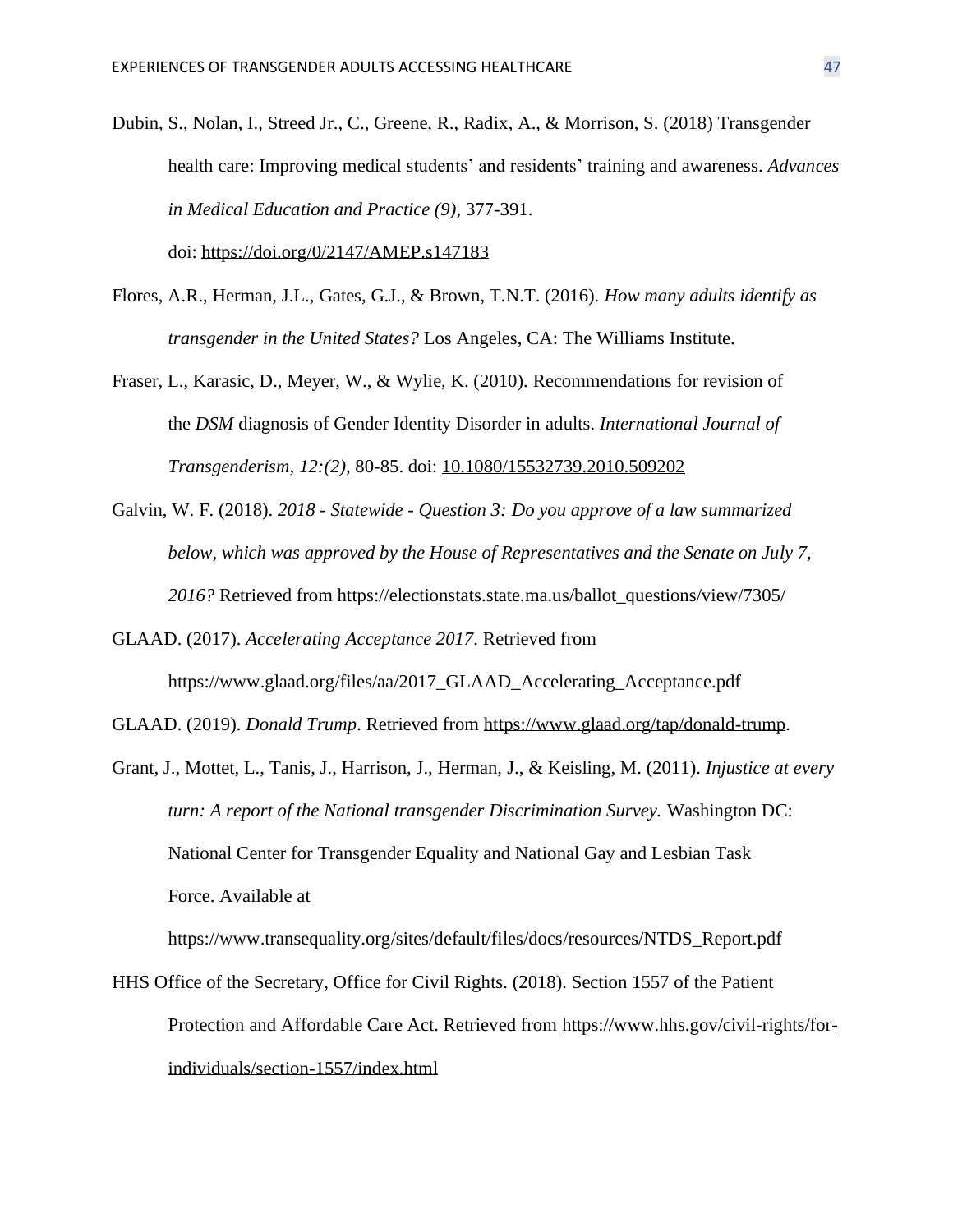James, S. E., Herman, J. L., Rankin, S., Keisling, M., Mottet, L., & Anafi, M. (2016). *The Report of the 2015 U.S. Transgender Survey.* Washington, DC: National Center for Transgender Equality. Available at<http://www.ustranssurvey.org/reports#USTS>

- Lambda Legal. (2010) *When health care isn't caring: Lambda Legal's survey of discrimination against LGBT people and people with HIV.* New York: Lambda Legal. Available at [www.lambdalegal.org/health-care-report.](http://www.lambdalegal.org/health-care-report)
- Mather, D.E., Mehta, A., Wada, R., Ayanian, S.H., Manukyan, M., & Dooley, D. (2019) *Demographic characteristics and social determinants of health among Boston's lesbian, gay, bisexual, and transgender adult residents, 2010 – 2017*. Boston, MA: Boston Public Health Commission; 2019
- Movement Advancement Project. (2019) *Equality maps: Healthcare laws and policies*. Retrieved from [http://www.lgbtmap.org/equality-maps/healthcare\\_laws\\_and\\_policies.](http://www.lgbtmap.org/equality-maps/healthcare_laws_and_policies)
- National Center for Transgender Equality (2018). *The discrimination administration*. Retrieved from: <https://transequality.org/the-discrimination-administration>
- National Center for Transgender Equality. (n.d.). *Know your rights - Health care.* Retrieved from [https://transequality.org/know-your-rights/health-care.](https://transequality.org/know-your-rights/health-care)
- Nixon, L. (2013). The right to (Trans) parent: A reproductive justice approach to reproductive rights, fertility, and family-building issues facing transgender people. *William & Mary Journal of Race, Gender, and Social Justice. 20(1)*. Retrieved from: <https://scholarship.law.wm.edu/wmjowl/vol20/iss1/5>
- Patient Protection and Affordable Care Act, 84. Fed. Reg. 27846. (Proposed June 14, 2019) (To be codified at 42 C.F.R. pts. 438, 440, 460; 45 C.F.R. Pts. 86, 92, 147, 155, 156).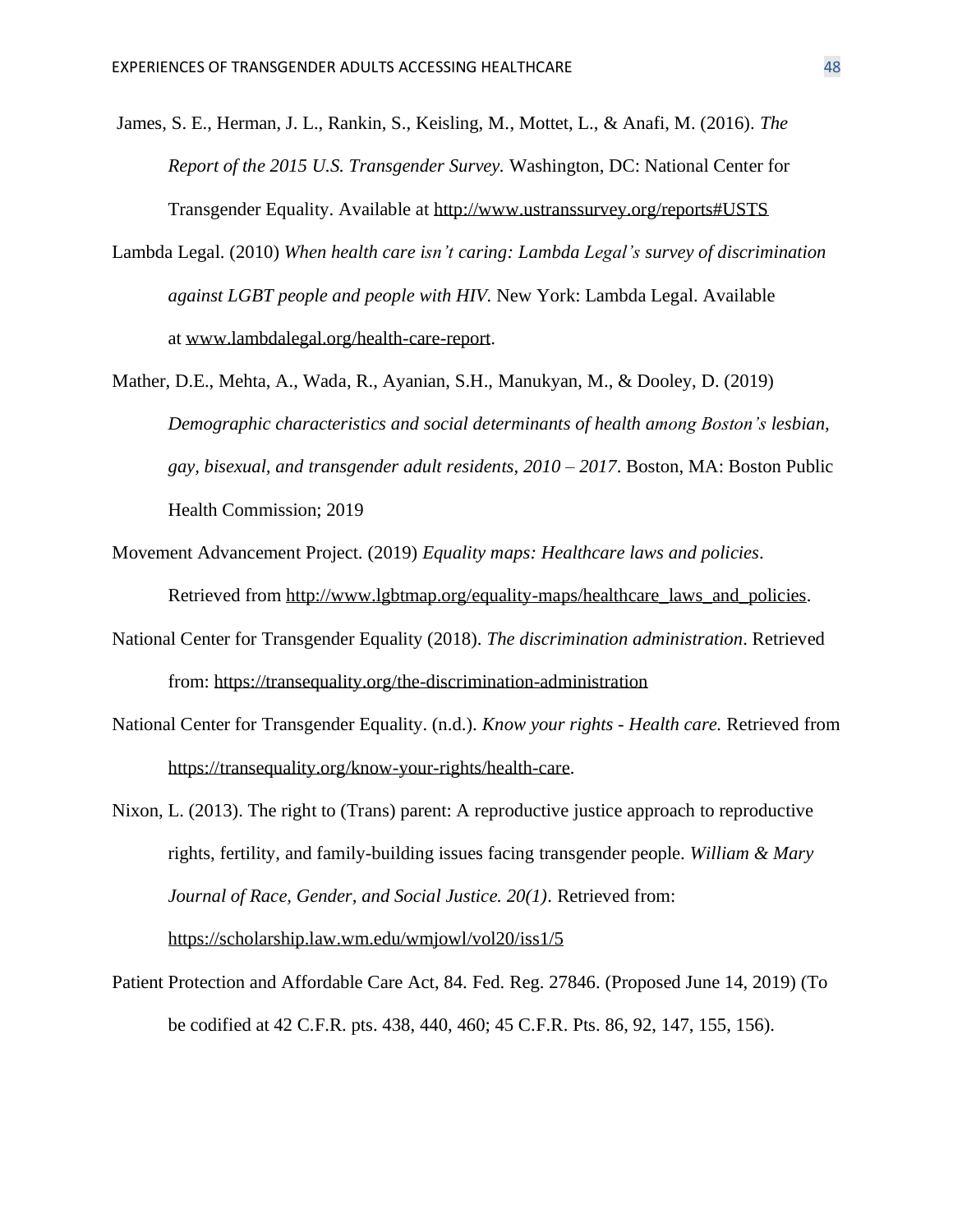Rosario, V.& Meyerowitz, J. (2004) Transforming sex: An interview with Joanne Meyerowitz, Ph.D. Author of How Sex Changed: A History of Transsexuality in the United States. *Studies in Gender and Sexuality, 5(4)*, 473-483. doi: [10.1080/15240650509349260](https://doi.org/10.1080/15240650509349260)

Steensma, T.D., McGuire, J.K., Kreukels, B.P., Beekman, A.J., & Cohen-Kettenis, P.T. (2013). Factors associated with desistence and persistence of childhood gender dysphoria: A quantitative follow-up study. *Journal of American Academy of Child and Adolescent*

*Psychiatry, 52(6)*: 582-90.

- United Health Foundation. (2019). *Public health impact: Primary care physicians*. Retrieved from: https://www.americashealthrankings.org/explore/annual/measure/PCP/state/MA
- United States Census Bureau. (2015). *2015 American community Survey 1-Year estimates: Language spoken at home by ability to speak English for the population 5 years and over*. Retrieved from: https://factfinder.census gov/faces/tableservices/jsf/pages/productview. xhtml?pid=ACS\_15\_1YR\_B16001&prodType=table
- United States Census Bureau. (2017). *American Community Survey 1-year estimates.* Retrieved from *Census Reporter Profile page for United States.* Retrieved from: <http://www.hhs.gov/civil-rights/for-individuals/section-1557/index.html>
- United States Census Bureau. (2019). *U.S. Census Bureau quickfacts: Massachusetts.* Retrieved from: https://www.census.gov/quickfacts/MA
- World Health Organization. (2019). *ICD-11*. Retrieved from: https://icd.who.int/browse11/lm/en#/http://id.who.int/icd/entity/411470068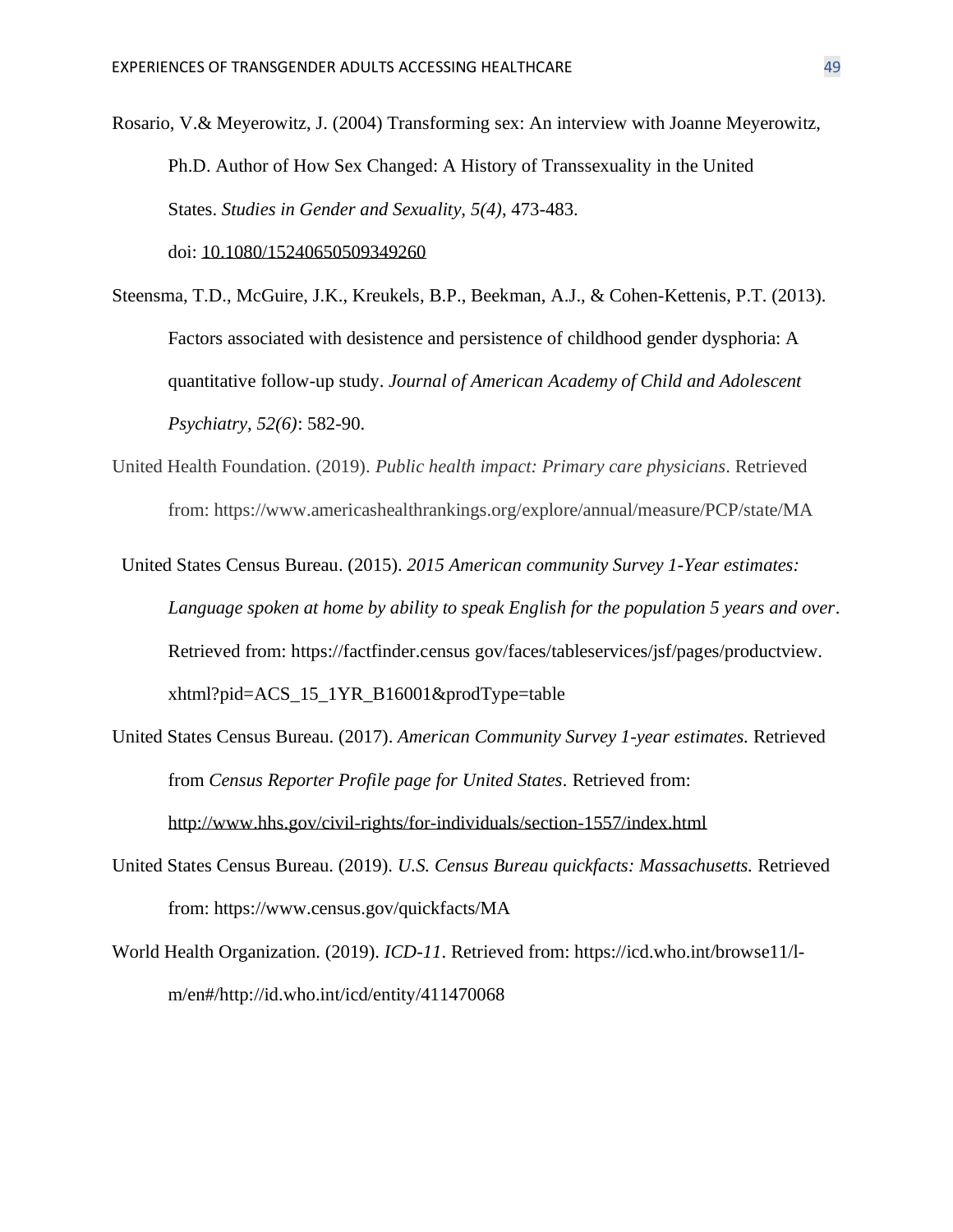Appendix A

## Interview Guide

#### **ATP Interview Guide**

This Interview guide includes seven questions, with each subheading representing potential prompts to further and encourage discussion without asking leading/influential questions.

- 1. Do you currently have a primary care physician?
	- a. If Yes:
		- i. How did you find them?
		- ii.How long have you been a patient there?
		- iii. When was the last time you utilized their services?
	- b. If No:

i. Why?

## 2. Tell me about the best experience you have had with a primary care provider?

- a. Before social/medical transition
	- i. Before change of legal documentation
- b. After social/medical transition
	- i. After change of legal documentation
- 3. Tell me about the most challenging experience you have had attempting to seek medical care?
	- a. What kind of provider?
	- b. What kind of care?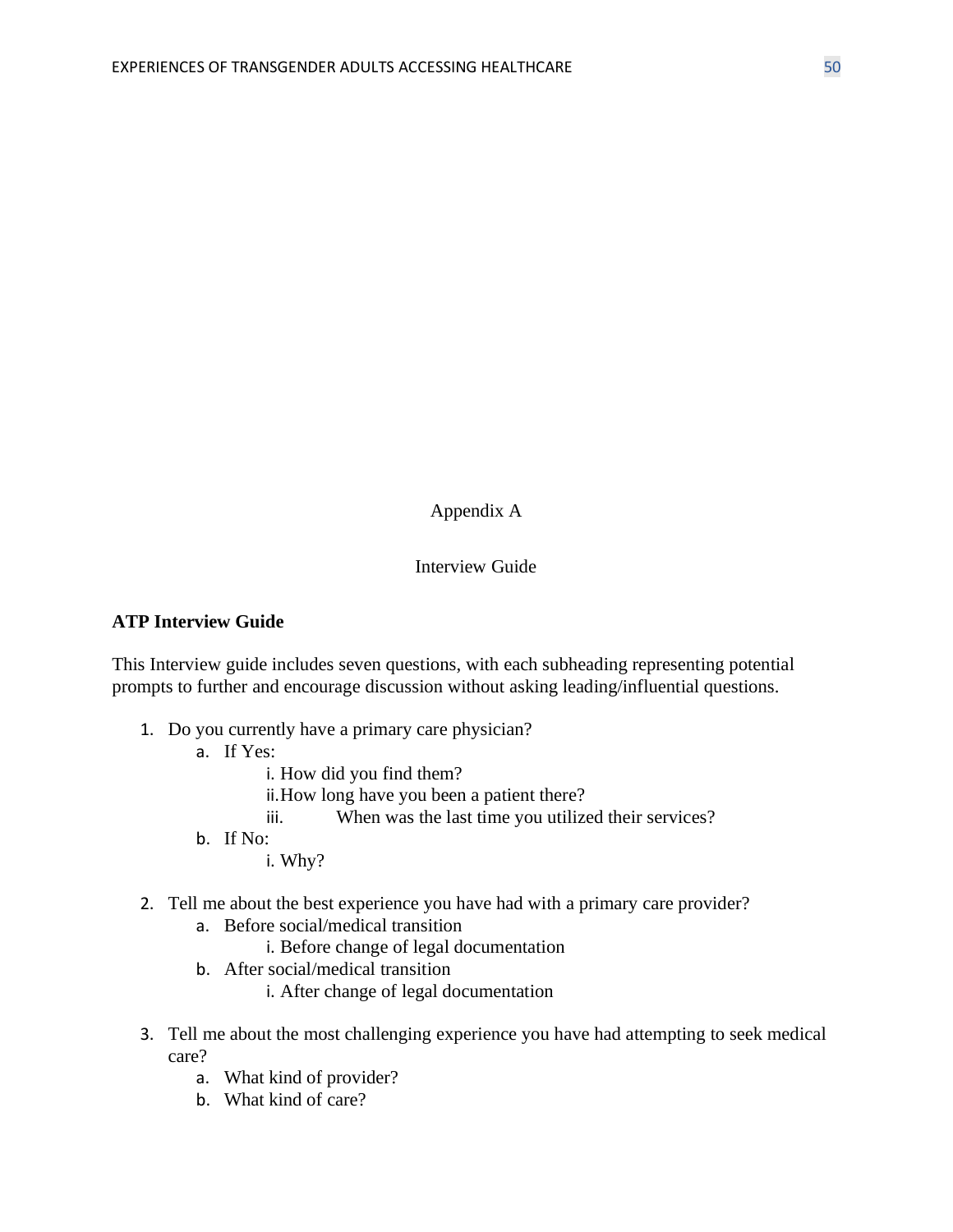- i. Urgent?
- ii.Medical Advice?
- iii. Preventative?
- iv. Illness or Injury?
- 4. Tell me about the last time you needed to obtain a new medical provider?
	- a. What kind of provider?
		- i. PCP, specialist, etc
	- b. How urgent?
		- i. Same day, soon, long term (PCP)
	- c. How did you find them?
		- i. Online, referral, advertisement
	- d. How comfortable did you feel initiating care with a new provider?
		- i. What made/makes you feel comfortable?
		- ii.Did you notify your first contact that you are a transgender patient?
			- 1. If yes, what was that experience?
- 5. Tell me about your experiences with the following members of a typical medical team:
	- a. Physicians
		- i. Tell me about an experience that stands out to you?
		- ii.What makes interactions with this member of the medical team positive or negative for you?
	- b. Physician Assistants/Nurse Practitioners
		- i. Tell me about an experience that stands out to you?
		- ii.What makes interactions with this member of the medical team positive or negative for you?
	- c. Medical Assistants/Nurse
		- i. Tell me about an experience that stands out to you?
		- ii.What makes interactions with this member of the medical team positive or negative for you?
	- d. Receptionist/Scheduler
		- i. Tell me about an experience that stands out to you?
		- ii.What makes interactions with this member of the medical team positive or negative for you?
	- e. Billing
		- i. Tell me about an experience that stands out to you?
		- ii.What makes interactions with this member of the medical team positive or negative for you?
- 6. Walk me through a typical experience for you if you were to need access to medical care in the next 2-3 days?
- 7. Is there anything else you want me to know that I have not asked you about in this interview?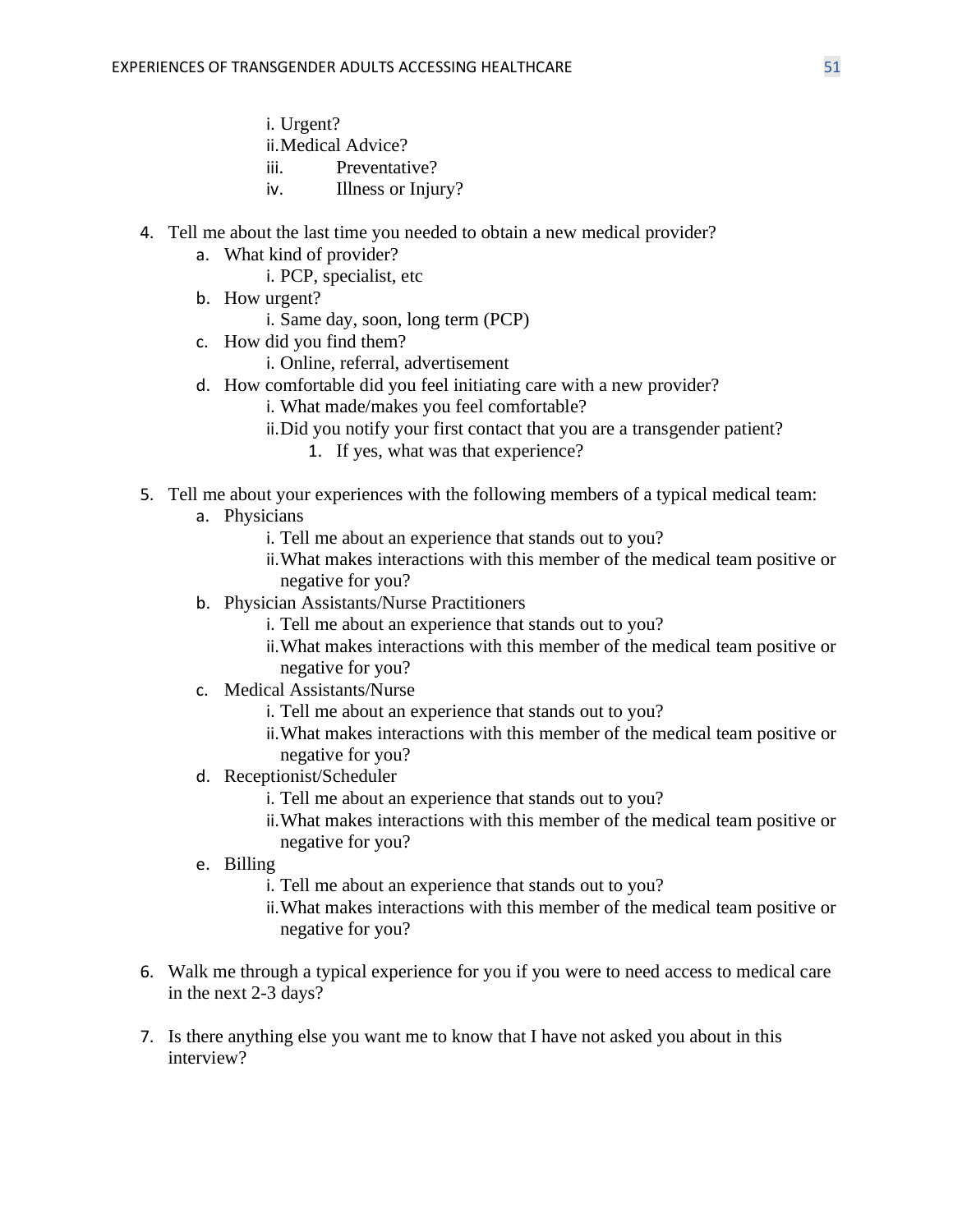# Appendix B

# **Demographic Screener**

| <b>Preferred Name:</b> | Date: | <b>Participant Number:</b> |
|------------------------|-------|----------------------------|
|                        |       |                            |

1. Please select your preferred pronouns for the purposes of the interview:

She/herHe/himThey/them

2. What is your sex assigned at birth: Male Female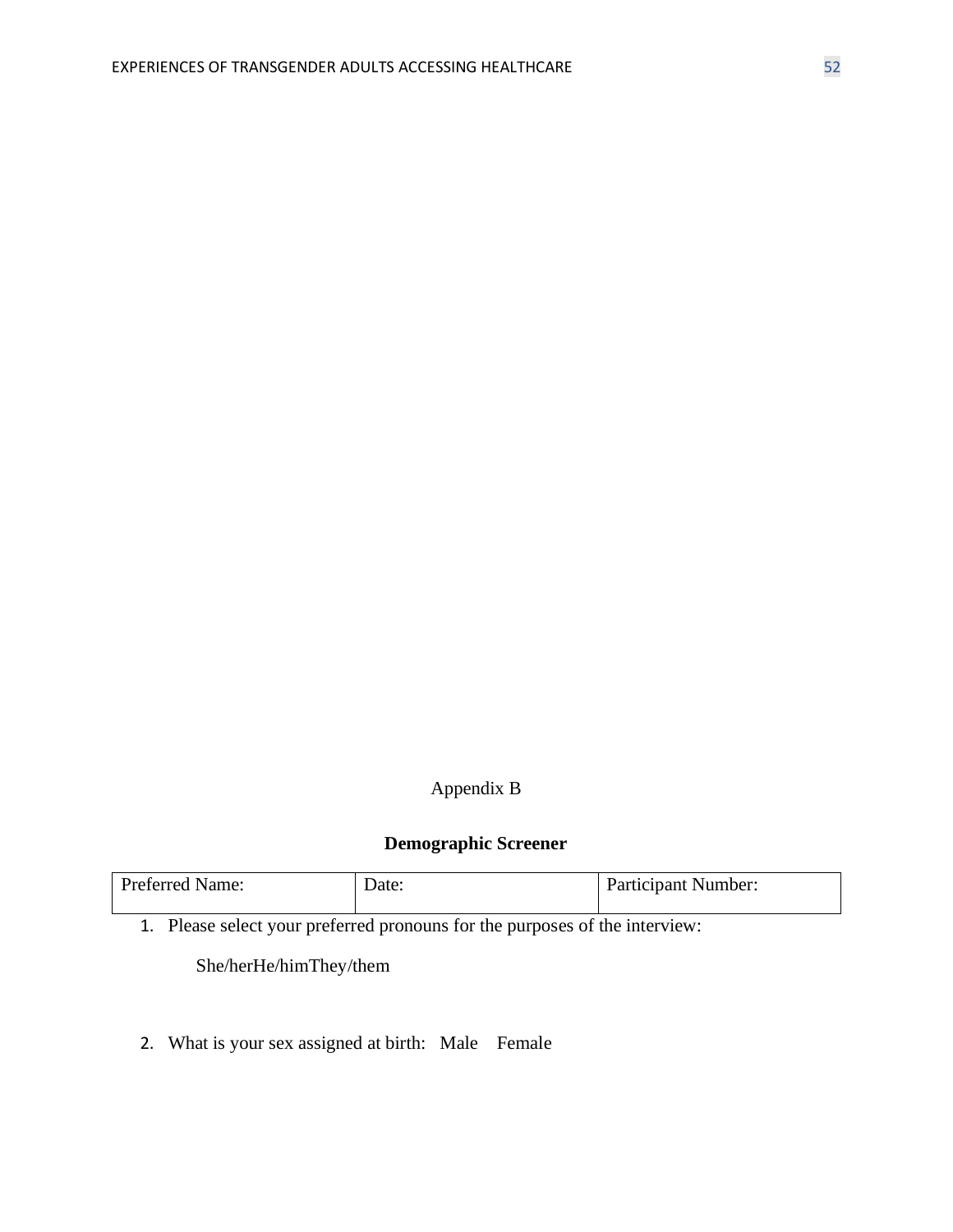- 3. What gender do you present as most of the time: Male Female Androgynous
- 4. What is your current age: \_\_\_\_\_\_\_\_\_\_
- 5. What race do you identify as: White/Caucasian Black/African American Asian Native American Other:
- 6. What is your highest level of education you have achieved: Less Than High School DiplomaAssociate's Degree/Certificate Program High School Diploma/GEDBachelor's Degree Some CollegeMaster's Degree Trade Certificate/LicensePh. D./M.D. 7. Do you currently have insurance coverage of any kind? Yes No
- 8. What is your current level of employment if any: (circle all that apply)

Unemployed – seekingPart Time employed

Unemployed – not currently seekingFull Time employed

DisabledRetired

StudentArmed Forces (currently enlisted & veteran)

9. Do you have any medical conditions or concerns which warrant ongoing or regular medical care with a medical provider? Yes No

10. Do you identify as Transgender? Yes No I'm Not Sure

11. Which of the following terms do you feel best describe your gender identity: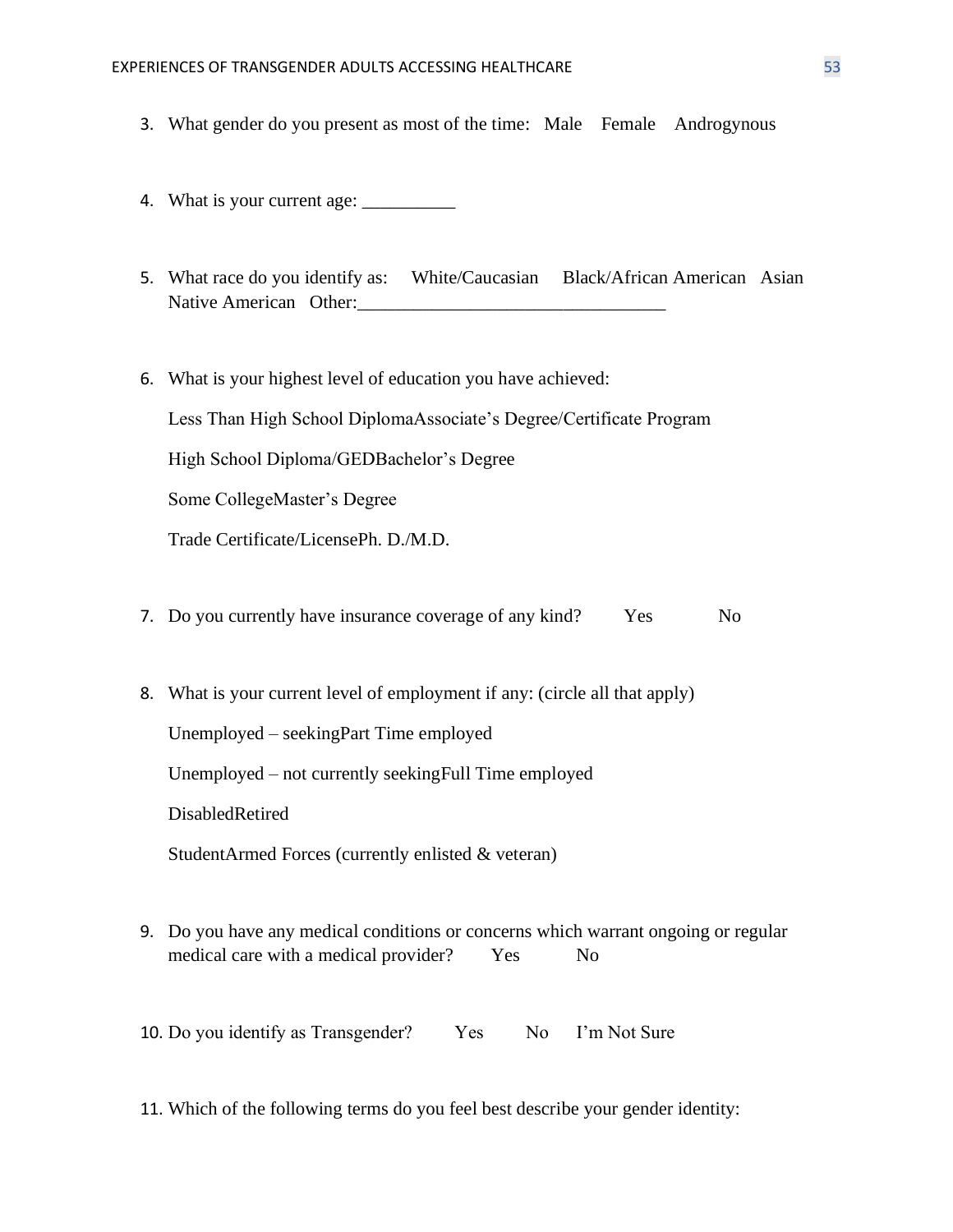Transgender Male/MasculineGenderqueerNon-Binary

Transgender Female/FeminineGenderfluidGender Non-Conforming

Transsexual A-GenderTwo Spirit

12. Which of the following document changes have you made as a part of gender related transition, if any:Legal Name Change

Gender Marker Change – Drivers License Gender Marker Change – Birth Certificate

Appendix C

#### **Bridgewater State University Informed Consent Document**

**Title of Research:** Experiences of Transgender Individuals Navigating Health Care Access in **Massachusetts** 

**Researchers:** Nicole Tompkins-Hughes, School of Social Work, (774) 269-1076

You are being asked to participate in a project conducted through Bridgewater State University. The University requires that you give your signed consent and agreement to participate in this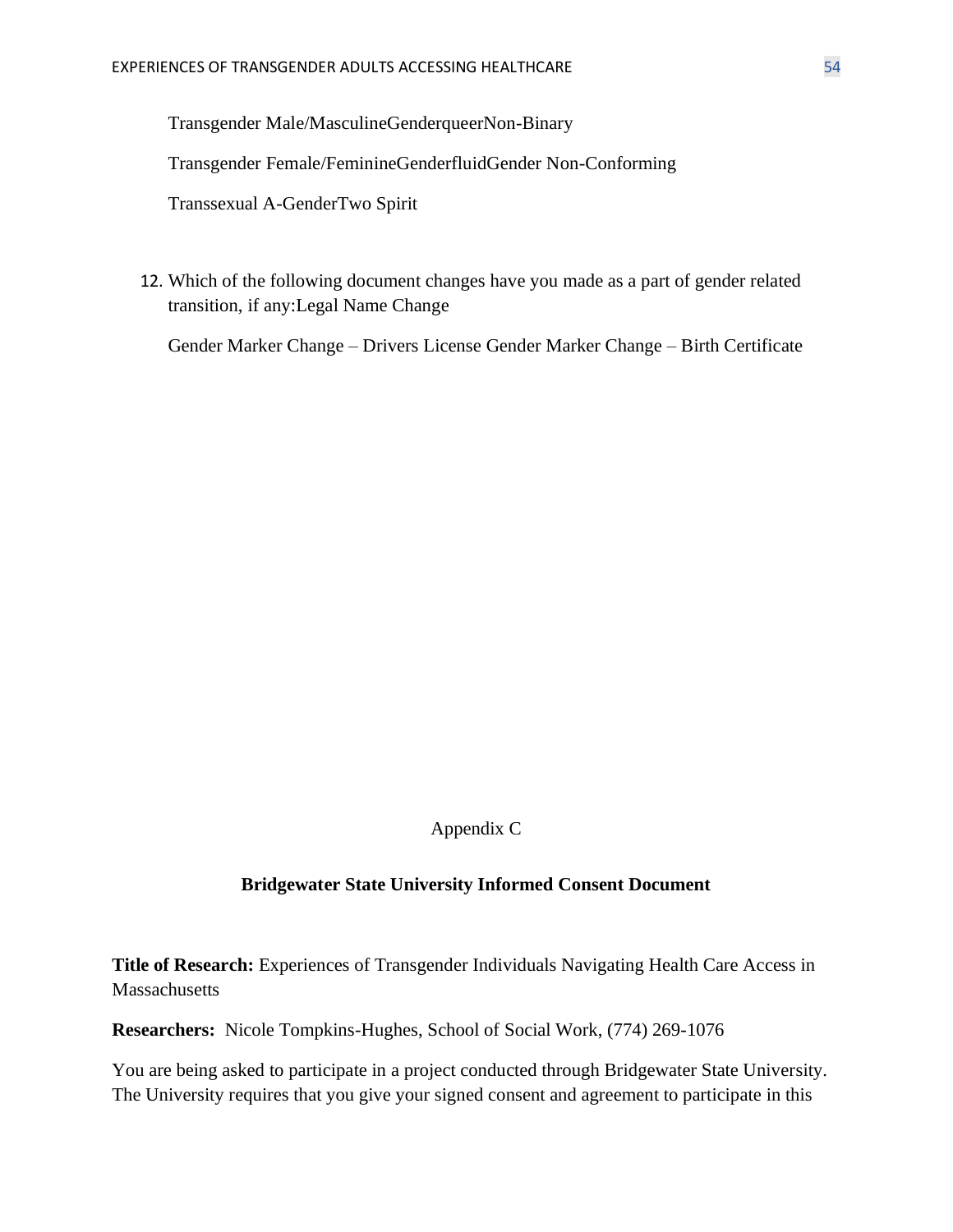project. The investigator will explain to you in detail the purpose of the project, the procedures to be used, and the potential benefits and possible risks of participation. You may ask them any questions you have to help you understand the project. A basic explanation of the project is written below. Please read this explanation and discuss with the researcher any questions you may have. If you then decide to participate in the project, please sign on the last page of this form in the presence of the person who explained the project to you. You should be given a copy of this form to keep.

**1. Nature and purpose of the Project:** There is limited data available on the lived experience of transgender individuals, especially regarding the experience of accessing health care as a transgender or gender-non-conforming individual. Recent research studies regarding Transgender individuals' experiences of discrimination in health care settings strongly recommend the value of research focused on the experiences and stories associated with these statistics. Specifically, the need for additional research into how transgender patients find, obtain, and access medical care and advice preventatively, and as needed. This research on the experience of discrimination in healthcare settings will provide valuable information to policy makers on the needs of new legislation, and provide invested parties and service providers' information necessary to end healthcare discrimination based on gender identity.

**2. Explanation of the Procedures:** You will be asked to complete a one page demographic form to disclose non-identifying information regarding your age, race, gender identity, education level, level of gender related visual conformity, a history of requiring ongoing medical care for chronic illness or health conditions, and your self-identified preferred pronouns. Following this, the student investigator/researcher will ask a series of open ended questions, the answers to which will be recorded via audio only on a standalone audio recording device. Due to the sensitive nature of the interview questions, interview locations will be chosen intentionally to preserve human dignity, ensure privacy and confidentiality, and also to ensure the safety and comfort of all parties. If at any time you no longer feel comfortable participating, or do not feel comfortable responding to one or more questions, please notify the student researcher, and your interview will be ended immediately without consequence. If at any time you no longer wish to participate in the project prior to completion and publishing, you must notify the student researcher in writing, at which time any completed materials will be destroyed in such a way as to maintain confidentiality and anonymity. Following the interview, the student researcher will provide you with a list of resources available to you to support you with any emotional discomfort you experience as a result of the interview, as well as resources and supporting materials regarding your rights as it pertains to health care as a transgender person.

You should not participate in this study if you are not comfortable discussing your experiences attempting to access health care in Massachusetts as a transgender identified person. This may include, but is not limited to, those with past experiences of discrimination and assault in a health care environment who may experience emotional triggering as a result of discussing the interview questions and responses.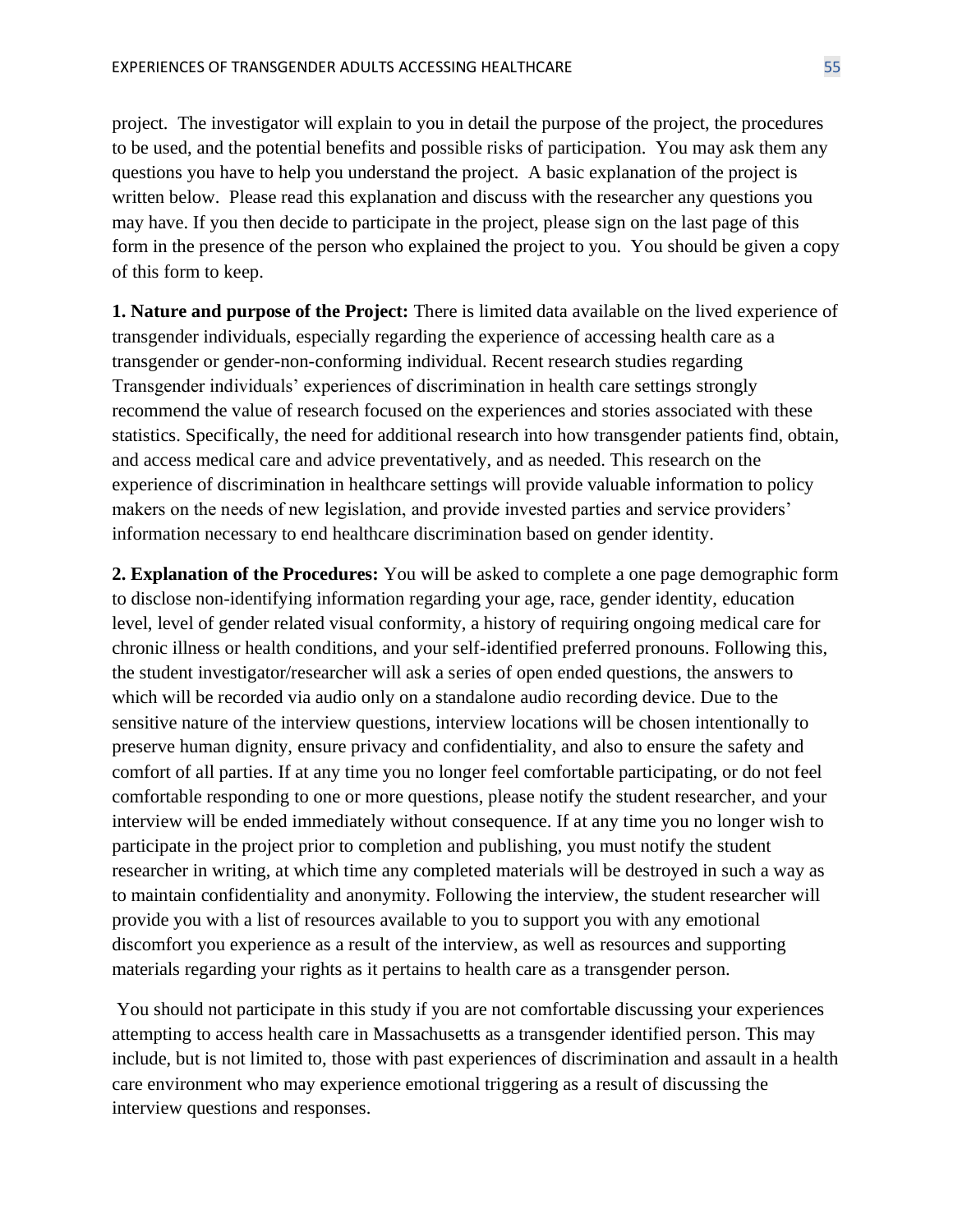Your participation in the study will last through the duration of the recruiting, scheduling, and interview process. Following the interview, the student researcher may reach out to you regarding any follow up questions or needed clarifications to ensure the integrity of the transcribed and analyzed data up until the point of completion, which is anticipated to be no later than June 2020.

**3. Discomfort and Risks:** Risks or discomforts that you might experience include possible anxiety or emotional re-traumatization as a result of discussing past experiences of discrimination, harassment, or assault through the use of approved interview questions and potential prompt follow-ups.

**4. Benefits:** This study creates an opportunity to review the narrative experiences of transgender individuals as they navigate the health care system in Massachusetts, and better understand the statistics on discrimination based on gender identity. This allows interested parties to define and understand in more detail and with greater understanding the specific ways in which Massachusetts policy needs to change.

Individually, you may benefit from the receipt of educational material from the National Center for Transgender Equality regarding your healthcare related rights as a transgender identified person.

Appreciation gift: An Appreciation gift is available to you in the amount of \$10.00, funded from the Adrian Tinsley Grant for Undergraduate Research at Bridgewater State University. This gift will be provided to you at the time of your interview, and is not expected to be returned regardless of whether or not the participant chooses to terminate their involvement in the study.

**5. Confidentiality:** Your information will be kept confidential by the use of participant numbers assigned randomly, and the limiting of requests for sensitive and/or identifying information. Additionally, all interview and study related materials will be stored electronically in the student researcher's Bridgewater State University password protected One Drive cloud storage account. When transcribed, all instances of the subject's name and/or identifying information will be redacted or replaced with the subject's participant number where and when possible with deference to the integrity of the interview.

Additionally, while every effort will be made to keep your study-related information confidential, there may be circumstances where this information must be shared with: Representatives of Bridgewater State University, including the Institutional Review Board, a committee that oversees the research at BSU, and the faculty mentor assigned to this project. If at any time you express any desire or threat to harm yourself or others, as a mandated reporter the student researcher may be required by law to disclose this information to a supervisor or emergency services provider.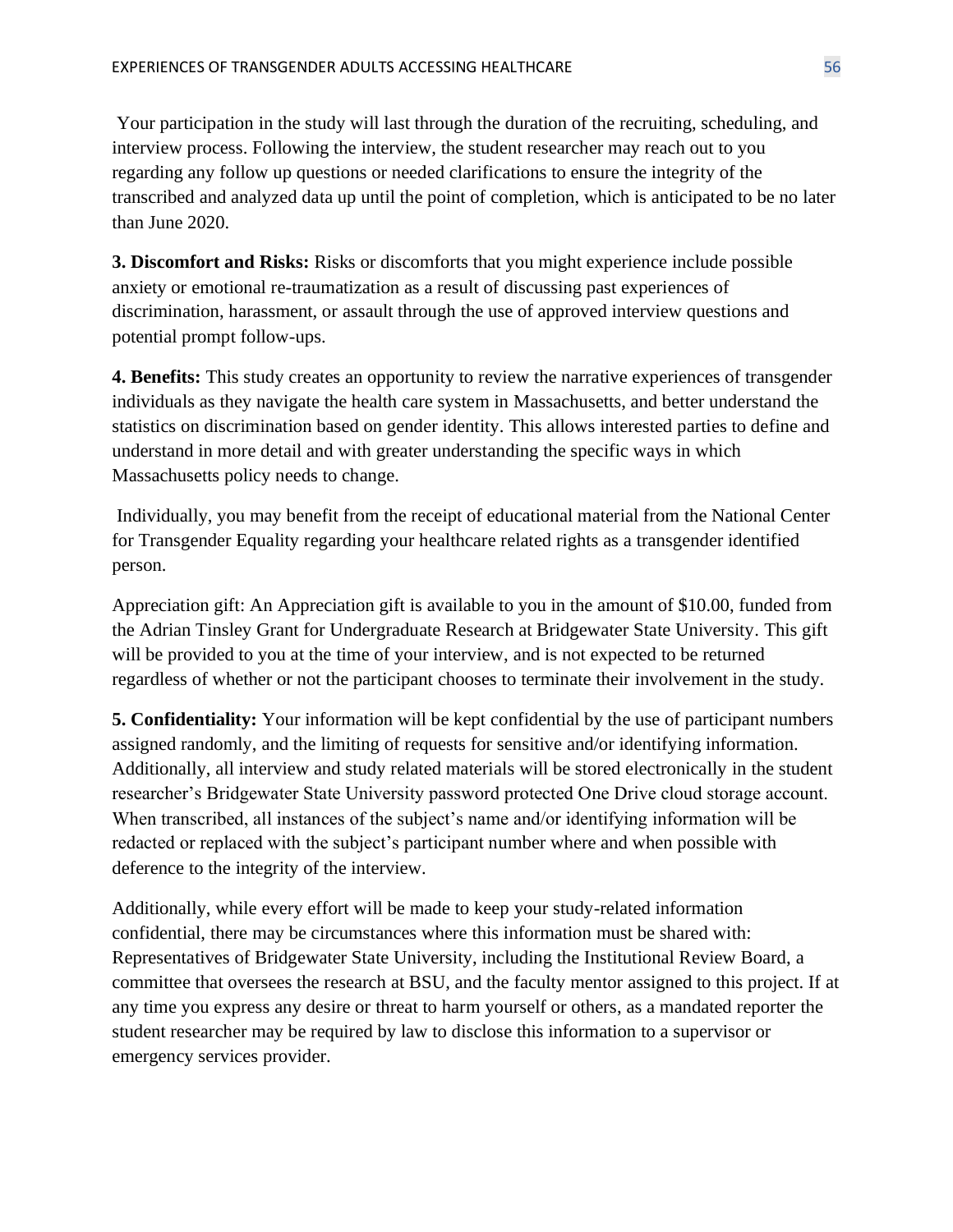**Refusal/Withdrawal:** Refusal to participate in this study will have no effect on any future services you may be entitled to from the University. Anyone who agrees to participate in this study is free to withdraw from the study at any time without penalty.

By signing below I am indicating that I understand that it is not possible to identify all potential risks in an experimental procedure, and I believe that reasonable safeguards have been taken to minimize both the known and potential but unknown risks. I agree that all known risk to me have been explained to my satisfaction. I understand that Bridgewater State University has no policy or plan to pay for any injuries I might receive as a result of participating in this research protocol.

Participant Signature Date

Witness Signature Date

Any questions regarding the conduct of the project, questions pertaining to your rights as a research subject, or research related to injury, should be brought to the attention of the IRB Administrator at (508) 531-1242.

Any questions about the conduct of this research project should be brought to the attention of the principal investigator: Nicole Tompkins-Hughes, (774) 269-1076, [NTompkinsHug@Student.bridgew.edu](mailto:NTompkinsHug@Student.bridgew.edu)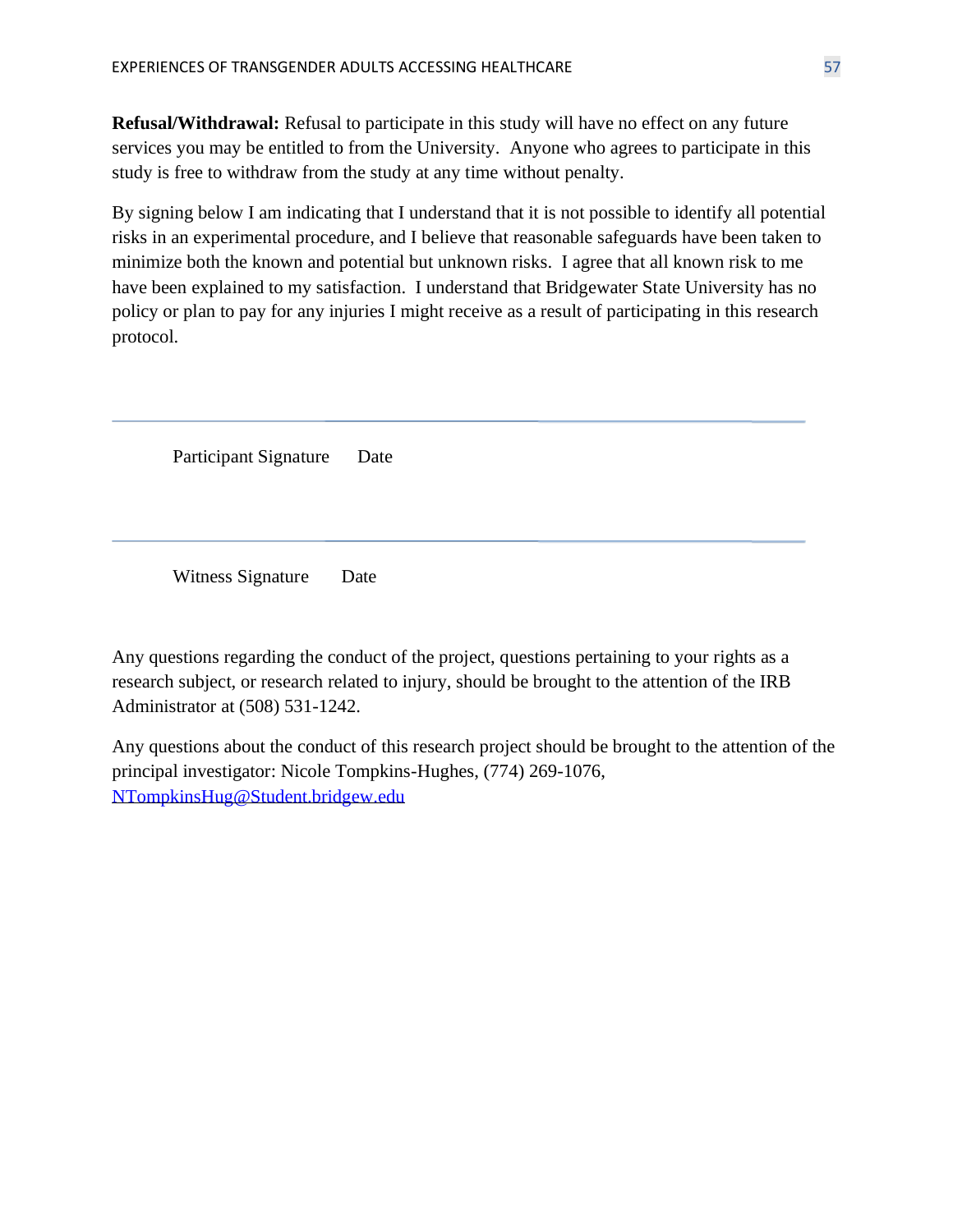## Appendix D

## **Debriefing Resources**

As a result of the interview and related discussions, you may experience some emotional distress or discomfort. If this occurs, please do not hesitate to reach out to any of the following resources:

**The Trevor Project -** https://www.thetrevorproject.org

The Trevor Project offers accredited lifesaving, life-affirming programs and services to LGBTQ youth that create safe, accepting, and inclusive environments over the phone, online and through text.

Trevor Lifeline:—The only national 24/7 crisis intervention and suicide prevention lifeline for LGBTQ young people under 25, available at 1-866-488-7386.

TrevorChat:— A free, confidential, secure instant messaging service for LGBTQ youth that provides live help from trained volunteer counselors, open daily.

TrevorText:— A free, confidential, secure service in which LGBTQ young people can text a trained Trevor counselor for support and crisis intervention, available daily by texting START to 678678.

**Trans LifeLine -** https://www.translifeline.org/ US Toll Free Hotline: 877-565-8860

Trans Lifeline is a national trans-led organization dedicated to improving the quality of trans lives by responding to the critical needs of our community with direct service, material support, advocacy, and education. Our vision is to fight the epidemic of trans suicide and improve overall life-outcomes of trans people by facilitating justice-oriented, collective community aid.

## **Health Care Related Rights**

During the course of this interview, we discussed circumstances where you may have experienced some form of discrimination or negative interaction with a member of a medical team or provider. There are resources available to ensure that you are aware of your rights and how to protect yourself in the event of discrimination in medical environments. The student researcher has provided a packet regarding your rights and how to protect them in medical environments and when seeking medical care. This includes resources and services available to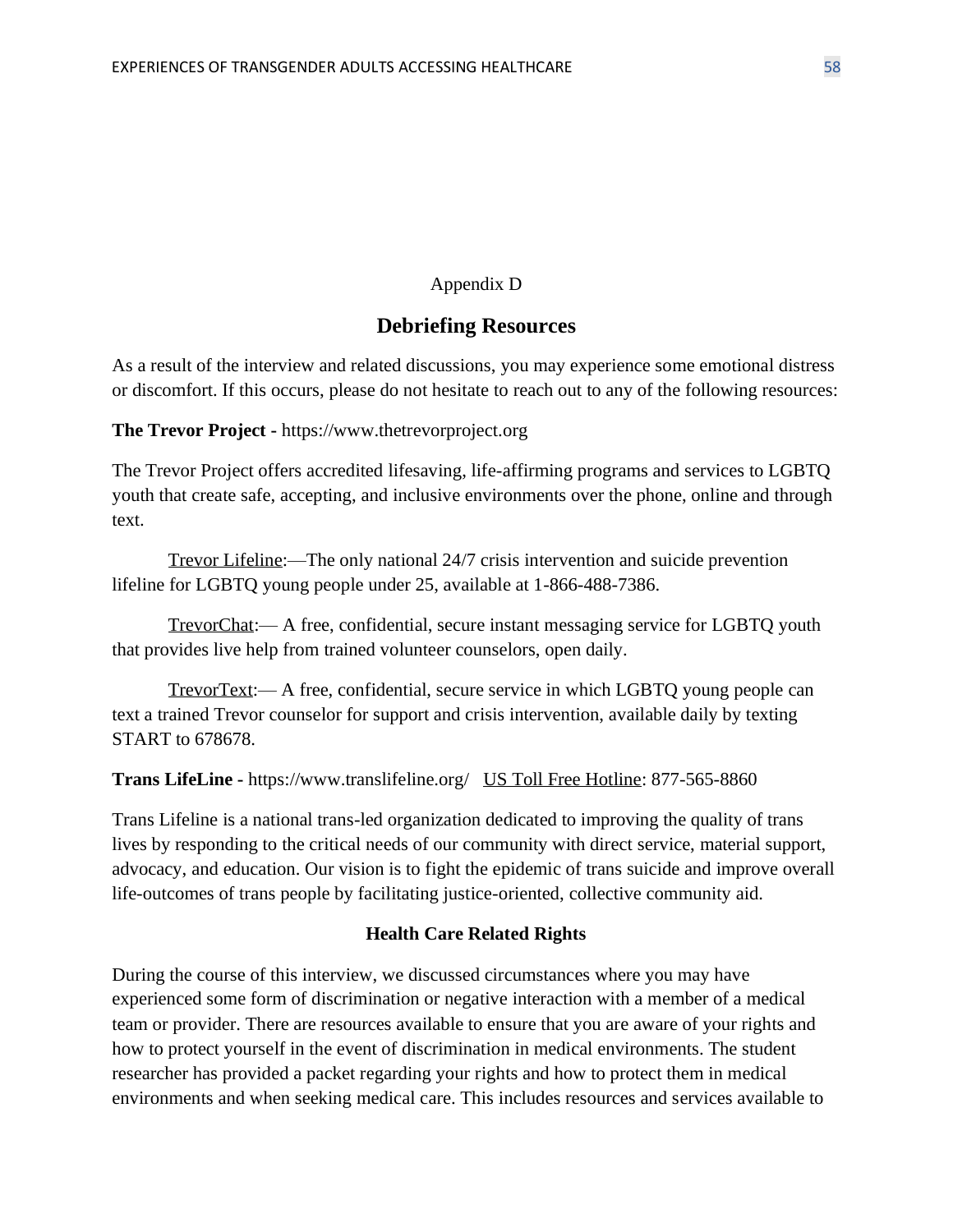you in the event that you experience discrimination or a negative interaction with a member of your healthcare provider's medical team. For your convenience, this information can also be found at the following URL addresses:

**National Center for Transgender Equality** https://transequality.org/know-yourrights/healthcare

Appendix E

Recruiting Materials